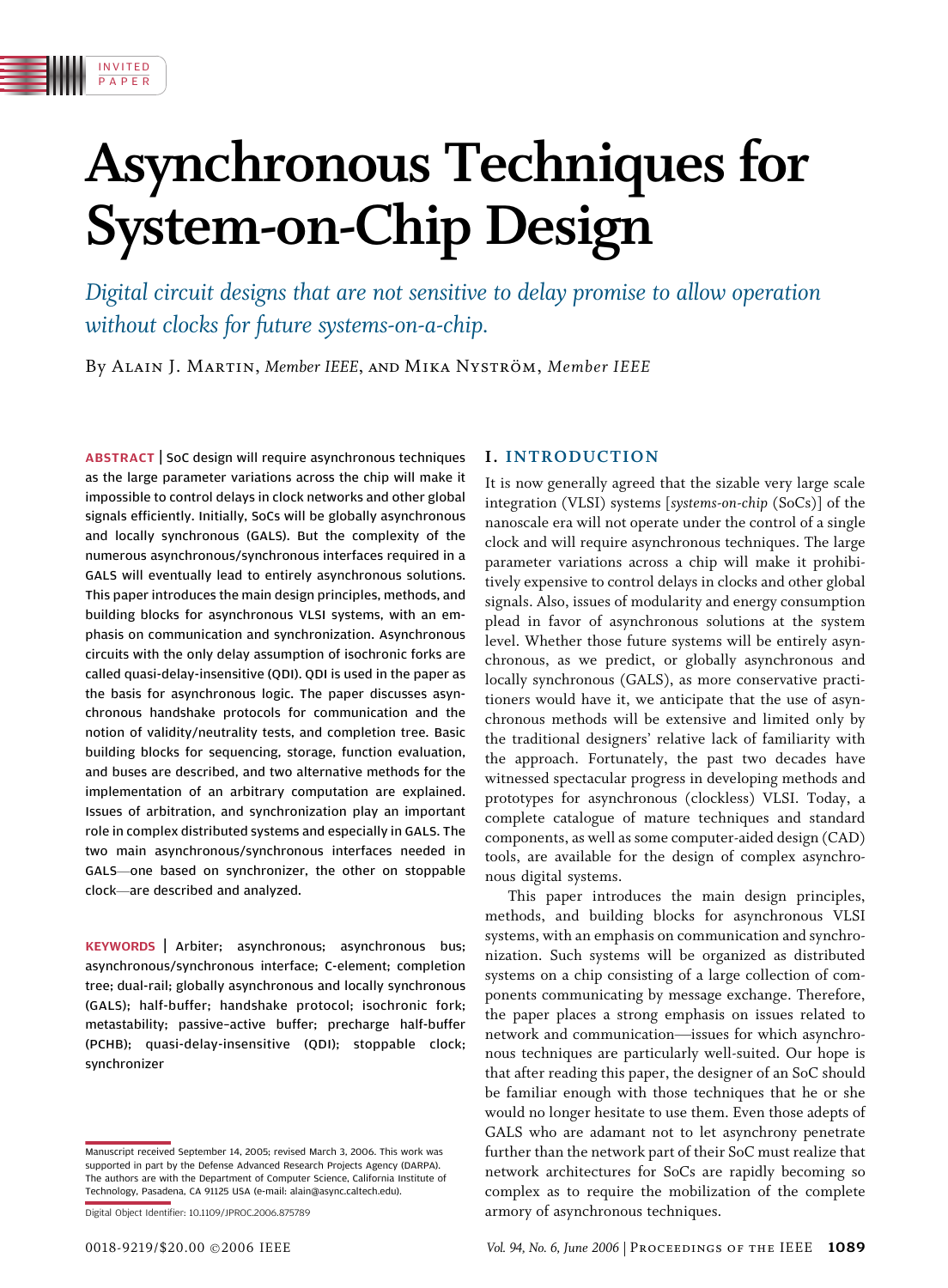The paper is organized as follows. The second section contains a brief history and the main definitions of the different asynchronous logics according to their timing assumptions. Section III introduces the computational models and languages used in this paper to describe and construct asynchronous circuits. Section IV introduces the most common asynchronous communication protocols and the notion of validity/neutrality tests. Basic building blocks for sequencing, storage, and function evaluation are introduced in Section V. Section VI presents two alternative methods for the implementation of an arbitrary computation: syntax-directed decomposition and data-driven decomposition. The two approaches differ in how a specification is decomposed into pipeline stages. Section VII describes several implementations of buses. Section VIII deals with issues of arbitration, and synchronization. Section IX presents the asynchronous/synchronous interfaces needed in a GALS system.

# II. A BRIEF HISTORY AND A FEW DEFINITIONS

The field of asynchronous design is both old and new. The 1952 ILLIAC and the 1962 ILLIAC II at the University of Illinois are said to have contained both synchronous and asynchronous parts [2]. The 1960 PDP6 from Digital Equipment (DEC) was also asynchronous [52]. The "macromodule" experiment in the 1960s proposed asynchronous building blocks that, in spirit, are very close to a modern system-level approach [10] and to GALS. Important theoretical contributions of this period include the works of Huffman [20], Muller [33], and Unger [53]. An excellent presentation of Muller's work is in [32]. The pioneering work of Molnar

and his colleagues at Washington University was instrumental in explaining metastability [6].

Even though asynchronous logic never disappeared completely, when clocked techniques offered an easy way of dealing with timing and hiding hazards, clockless logic was all but forgotten until the arrival of VLSI in the late 1970s. The first Caltech Conference on VLSI in 1979 contained a complete session on "self-timed" logic, as asynchronous logic was called at the time, with in particular an important paper by Stucki and Cox on "synchronization strategies" presenting the first pausable clock-as we shall see, an important device in GALS—and discussing metastability [47]. Seitz's chapter on system timing in Mead and Conway's epoch-making 1980 Introduction to VLSI Systems revived the research community's interest in the topic-if not the industry's interest [31], [45].

The first "modern" synthesis methods appear around the mid1980 with the Caltech program-transformation approach [24] and T.-A. Chu's State-transition-graph (STG) approach [8]. Soon after, Burns and Martin, Brunvand, and van Berkel proposed similar methods for the syntaxdirected compilation of high-level description into asynchronous circuits [3], [5]. Petrify is a more recent tool for the synthesis of asynchronous controllers described as Petri nets [12].

The first single-chip asynchronous microprocessor was designed at Caltech in 1988 [27]. It was followed by the first "Amulet" (a family of asynchronous clones of the ARM processor) from the University of Manchester in 1993 [14], the TITAC, an 8-bit microprocessor from the Tokyo Institute of Technology in 1994 [36], and the Amulet2e and TITAC-2 in 1997 [15], [37]—the TITAC-2 is a 32-bit microprocessor. Also in 1997, the Caltech group designed the MiniMIPS, an asynchronous version of the 32-bit MIPS R3000 microprocessor [28]. With a performance close to four times that of a clocked version in the same technology for the first prototype, the MiniMIPS is, at the moment of writing, still the fastest complete asynchronous processor ever fabricated [30]. A group at Grenoble ported the Caltech MiniMIPS building blocks to standard cells to use in a 16-bit RISC [42]. Other asynchronous chip experiments include the design of a fast divider at Stanford in 1991 [49], and an instruction-length decoder for the Pentium by a research group at Intel in 1999 [44]. Low-power asynchronous microcontrollers have been

# A digital circuit is asynchronous when no clock is used to implement sequencing. Such circuits are also called clockless.

designed at Philips [17], Caltech [30], and Cornell [21]. The concept of GALS was first proposed by Chapiro [7] in 1984. It has recently gained in popularity, in particular with the work of a group at Zurich [35].

Several books on asynchronous logic have been published. Among them, our favorites are [11], [34], and [46]. A special issue of the Proceedings of the IEEE also gives a good overview of the state of the art [38]. The book by Dally and Poulton, although not specifically about asynchronous systems contains an excellent chapter on synchronization [13]. The on-line Asynchronous Bibliography maintains an updated bibliography of the field to date [1].

A digital circuit is asynchronous when no clock is used to implement sequencing. Such circuits are also called clockless. The various asynchronous approaches differ in their use of delay assumptions to implement sequencing. A circuit is delay-insensitive (DI) when its correct operation is independent of any assumption on delays in operators and wires except that the delays are finite and positive. The term delay-insensitive appears informally in [45]. It was proved in 1990 that in a model in which all delays are exposed the building blocks are elementary gates with a single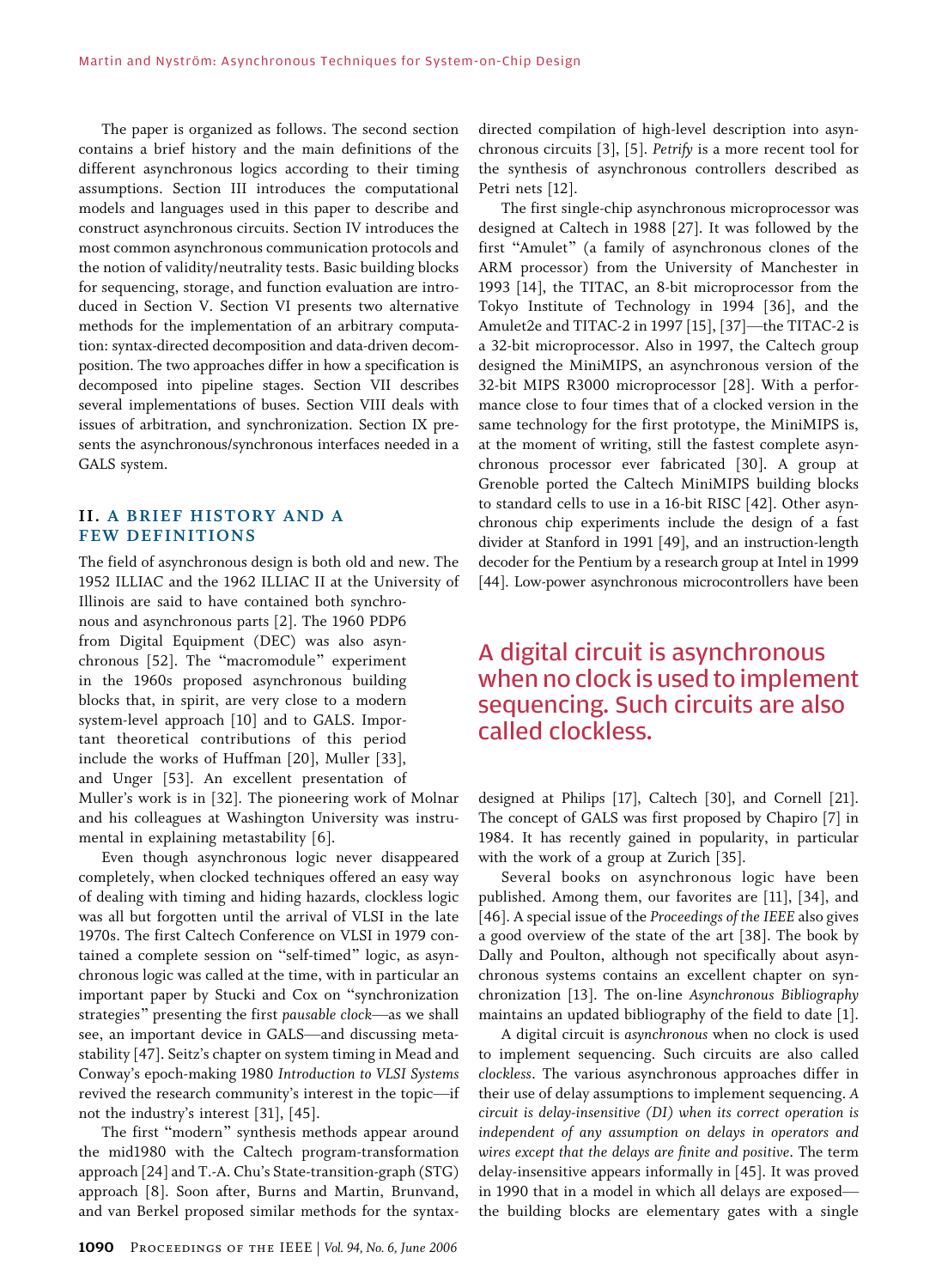Boolean output-the class of entirely delay-insensitive circuits is very limited [26]. Most circuits of interest to the digital designer fall outside the class. But it can also be proved that a single delay assumption on certain forks connecting the output of a gate to the inputs of several other gates is enough to implement a Turing machine, and therefore the whole class of Turing-computable functions [23]. Those forks are called isochronic.

Asynchronous circuits with the only delay assumption of isochronic forks are called quasi-delay-insensitive (QDI). We use QDI as the basis for asynchronous logic. All other forms of the technology can be viewed as a transformation from a QDI approach by adding some delay assumption. An asynchronous circuit in which all forks are assumed isochronic corresponds to what has been called a speedindependent circuit, which is a circuit in which the delays in the interconnects (wires and forks) are negligible compared to the delays in the gates. The concept of speedindependent circuit was introduced by Muller [33]. Similarly, self-timed circuits are asynchronous circuits in which all forks that fit inside a chosen physical area called equipotential region are isochronic [45].

Several styles of asynchronous circuits currently in use fall into some hybrid category. They rely on some specific timing assumption besides the implicit QDI assumption. For instance, the "bundled data" technique uses a timing assumption to implement the communication protocol between components. Another approach-timed asynchronous logic-starts from a QDI circuit, and then derives timing relations between events in the QDI computation that are used to simplify the solution. (See [34].) Yet another approach uses a timing assumption to control the reset phase of the handshake protocol (to be explained later). Two logic families based on this approach are asynchronous pulse logic ([40]) and GasP ([48]).

# III. SOCS AS DISTRIBUTED SYSTEMS

SoCs are complex distributed systems in which a large number of parallel components communicate with one another and synchronize their activities by message exchange. At the heart of digital logic synthesis lie fundamental concurrency issues like concurrent read and write of variables and synchronization between send and receive commands. Synchronous (clocked) logic brings a simple solution to the problem by partially ordering transitions with respect to a succession of global events (clock signals) so as to order conflicting read/write actions. In the absence of a global time reference, asynchronous logic has to deal with concurrency in all its generality, and asynchronouslogic synthesis relies on the methods and notations of concurrent computing. There exist many languages for distributed computing. The high-level language used in this paper is called Communicating Hardware Processes (CHP). It is based on CSP [19], and is used widely in one form or other in the design of asynchronous systems.

We introduce only those constructs of the language needed for describing the method and the examples, and that are common to most computational models based on communication. The systematic design of an SoC is a process of successive refinements taking the design from a highlevel description to a transistor netlist. The three levels of representation-CHP, HSE, PRS-used in this paper mirror the three main stages of the refinement.

# A. Modeling Systems: Communicating Processes

A system is composed of concurrent modules called processes. Processes do not share variables but communicate only by send and receive actions on ports.

1) Communication, Ports, and Channels: A send port of a process—say, port R of process  $p1$ —is connected to a receive port of another process-say, port  $L$  of process  $p2$ —to form a channel. A receive command on port L is denoted L?y. It assigns to local variable y the value received on L. A send command on port R, denoted R!x, assigns to port R the value of local variable x. The data item transferred during a communication is called a message. The net effect of the combined send  $R!x$  and receive  $L?y$ is the assignment  $y := x$  together with the synchronization of the send and receive actions.

The slack of a channel is the maximal difference between the number of completed send actions and the number of completed receive actions on the two ports of the channel. In other words, the slack is the capacity of the channel to store messages. Since we implement channels with wires only, we choose to have slack-zero channels: the completion of a send at one end of the channel coincides with the completion of a receive at the other end of the channel. Both send and receive actions are said to be "blocking." A send or receive action on a port may have to be delayed (pending) until the matching action on the other port of the channel is ready.

2) Assignment: The value of a variable is changed by an explicit assignment to the variable as in  $x := expr$ . For b Boolean,  $b \uparrow$  and  $b \downarrow$  stand for  $b :=$  true and  $b :=$  false, respectively.

3) Sequential and Parallel Compositions: CHP and HSE provide two composition operators: the sequential operator S1; S2 and the parallel operator. Unrestricted use of parallel composition would cause read/write conflicts on shared variables. CHP restricts the use of concurrency in two ways. The parallel bar  $\parallel$ , as in S1 $\parallel$ S2, denotes the parallel composition of processes.<sup>1</sup> CHP also allows a limited form of concurrency inside a process, denoted by the comma, as in S1, S2. The comma is restricted to

<sup>&</sup>lt;sup>1</sup>In CHP, processes do not share variables. In HSE, the only shared variables are those introduced for the implementation of communication. They cannot cause read/write conflicts.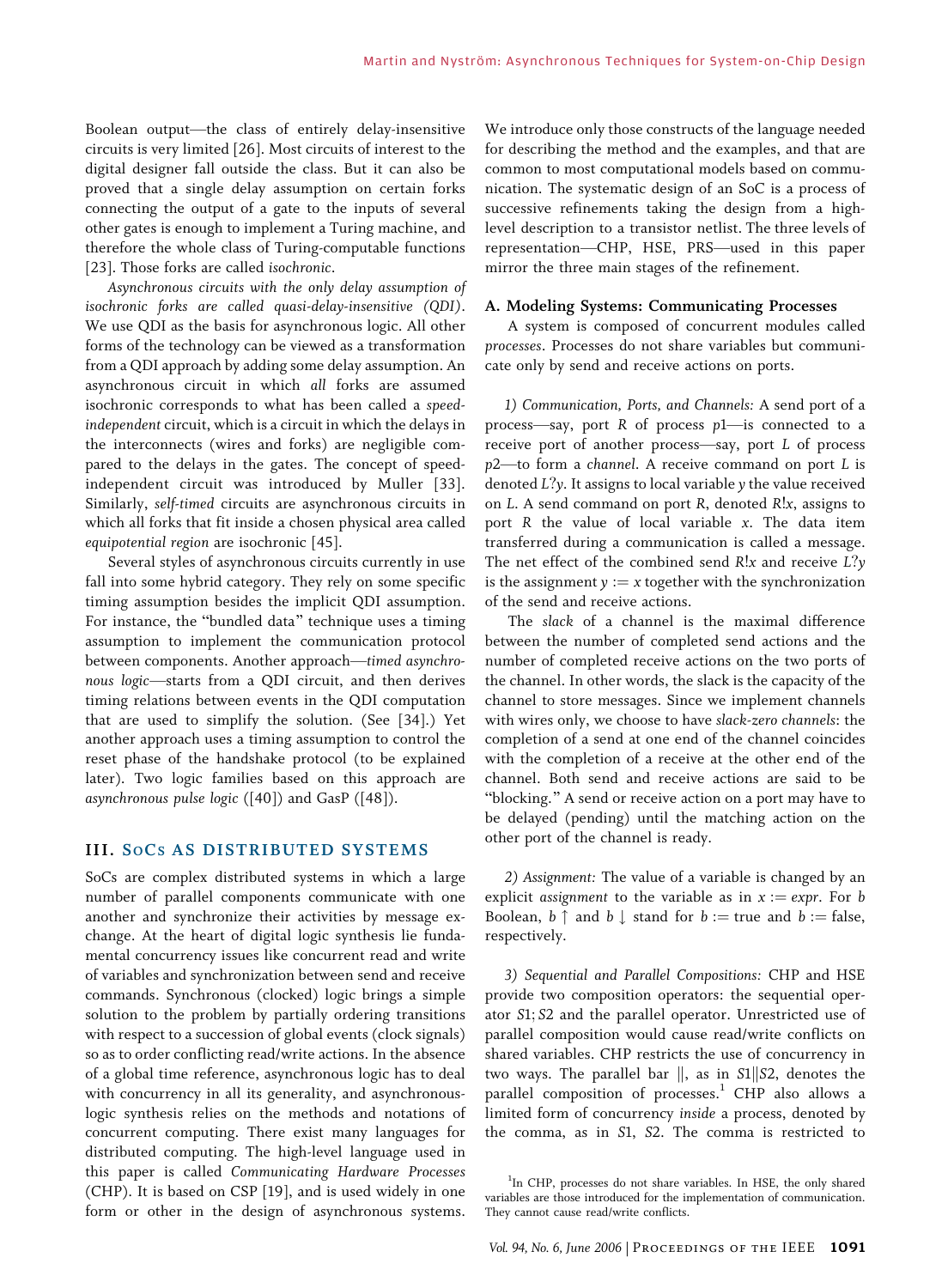program parts that are noninterfering: if S1 writes x, then S2 neither reads x nor writes x.

4) Selection, Wait, and Repetition: The selection command  $[B1 \rightarrow S1 \| B2 \rightarrow S2 \| \dots]$  is a generalization of the ifstatement. It has an arbitrary number (at least one) of clauses, called "guarded commands,"  $Bi \rightarrow Si$  where Bi is a Boolean condition and Si is a program part. The execution of the selection consists of: 1) evaluating all guards and 2) executing the command Si with the true guard Bi. In this version of the selection, at most one guard can be true at any time. There is also an arbitrated version where several guards can be true. In that case, an arbitrary true guard is selected. The arbitrated selection is identified by a thin bar as in  $[B1 \rightarrow S1|B2 \rightarrow S2]$ .

In both versions, when no guard is true, the execution is suspended: the execution of the selection reduces to a wait for a guard to become true. Hence, waiting for a condition to be true can be implemented with the selection  $[B \rightarrow skip],$ where skip is the command that does nothing but terminates. A shorthand notation for this selection is  $[B]$ .

In this paper, we use only the nonterminating repetition  $\sqrt{|S|}$  that repeats S forever.

5) Pipeline Slack and Slack Matching: Slack matching is an optimization by which simple buffers are added to a system of distributed processes to increase the throughput. A pipeline is a connected subgraph of the process graph with one input port and one output port. The static slack of a pipeline is the maximal number of messages the pipeline can hold. A pipeline consisting of chain of n simple buffers has a static slack of n, since each simple buffer can hold at most one message, and the channels have slack zero-unless, as we shall see, the buffers implementations are subjected to a transformation called reshuffling, which can reduce their slack.

The dynamic slack of a pipeline denotes the number of messages or, more generally, the range of numbers of messages that the pipeline must hold to run at optimal throughput. For the same pipeline of n simple buffers with a symmetric implementation, the dynamic slack is centered around  $n/2$ . (See [22], [41].) However, the most efficient buffer templates are not symmetrical-they favor forward latency over backward latency. For such buffers, the dynamic-slack range is reduced, typically centering around  $n/8$  for the MiniMIPS. (The definitions of static and dynamic slacks are easy to extend to rings of processes.)

#### B. Modeling System Components: HSE

Each CHP process is refined into a partial order of signal transitions, i.e., transitions on Boolean variables. The HSE notation is not different from CHP except that it allows only Boolean variables, and send and receive communications have been replaced with their handshaking expansion in terms of the Boolean variables modeling the communication wires. The modeling of wires intro-





Fig. 1. The pull-up and pull-down networks implementing a CMOS logic gate. (a) Combinational gate. (b) State-holding gate with a standard "staticizer" ("keeper"). The circled transistors are weak.

duces a restricted form of shared variables between processes (the variables implementing channels). A typical example of an HSE program is

$$
*[[li];\ \textit{ro}\ \uparrow;\ [ri];\ \textit{ro}\ \downarrow;\ [\neg ri];\ \textit{lo}\ \uparrow;\ [\neg li];\ \textit{lo}\ \downarrow].
$$

The input variables li and ri can only be read. The output variables lo and ro can be read and written. The above example can be read as follows. "Repeat forever: wait for li to be true; set ro to true; wait for ri to be true; set ro to false; etc  $\dots$ "

#### C. Modeling Circuits: Production Rules

A circuit-for instance, a CMOS circuit- is a network of operators (logic gates). Each gate has an arbitrary number of inputs (in practice this number is limited by the resistance of transistor chains), and one output. (The only exceptions are arbiter and synchronizer, which each have two inputs and two outputs.) A logic gate with Boolean output z sets z to true when a Boolean condition Bu of its inputs holds, and sets z to false when a Boolean condition Bd of its inputs holds. Those behaviors are formalized by the two production rules

$$
Bu \rightarrow z \uparrow
$$
  

$$
Bd \rightarrow z \downarrow.
$$

A production rule (PR) is a construct of the form  $B \to t$  where t is a simple assignment (a transition) and B is a Boolean expression called the guard of the PR. A production rule set (PRS) is the parallel composition of all production rules in the set. Each pair of complementary PRs,-the production rules that set and reset the same variable—is identified and implemented with (standard or nonstandard) CMOS operators. In order to carry over the robustness and delay insensitivity of the design to the circuit level, all operators are restoring (they have gain) and static (the output node is never "floating").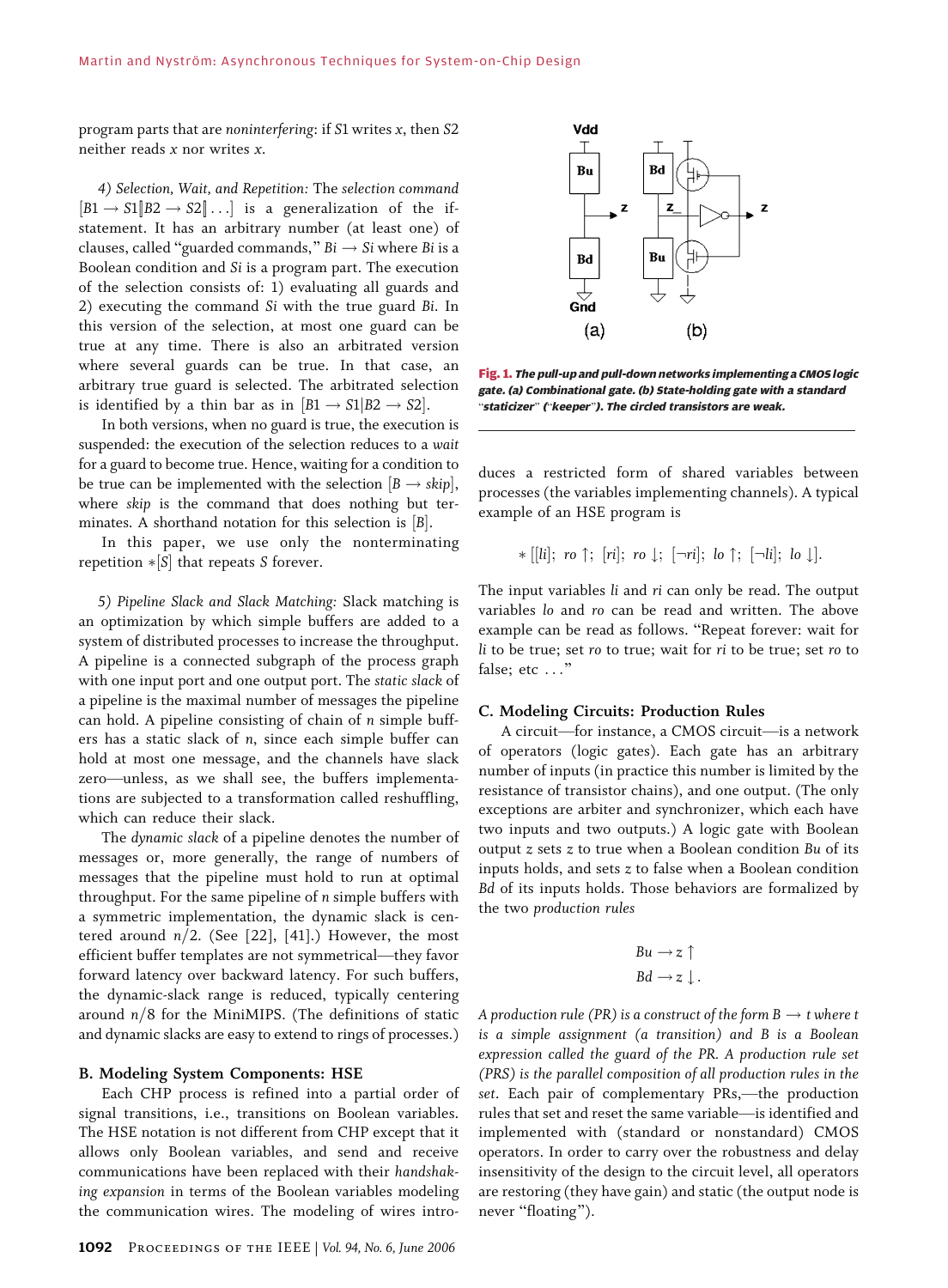

Fig. 2. State-holding elements. (a) The C-element. (b) NoR-gate implementation of set-reset. (c) Inverter implementation of set-reset. (d) Example of a precharge function. The cross-coupled inverters in (a) and (b) are standards "staticizers." The letter w indicates that the transistors of the inverter are weak.

Complementary PRs must be noninterfering, i.e., guards Bu and Bd cannot be true at the same time. If  $Bu = \neg Bd$ , then either Bu or Bd holds at any time, and output z is always connected to either the Vdd or the ground $-z$  is always "driven." In this case, the operator is combinational with the simple CMOS implementation of Fig. 1(a). If there are states in the computation where neither Bu nor Bd holds, then output  $z$  is "floating" in those states. The operator has to maintain the current value of z and is therefore state-holding. In a QDI circuit, a state-holding operator is usually implemented with the "keeper" or "staticizer" shown in Fig. 1(b). (Adding a staticizer introduces interferences between the original PRs and the rules added by the feedback inverter. The interferences are resolved by making the transistors of the feedback inverter "weak," i.e., with low drain-to-source current.) Alternatively, the state-holding operator can be transformed into a combinational one, like the nor-gate implementation of the set–reset shown in Fig. 2(b).

1) Combinational Gates: With the exception of the "write-acknowledge," we use standard combinational gates in this paper: inverter, NAND, NOR. NAND- and NORgates may have multiple inputs. Because of the restriction on the length of transistor chains, a multiple-input gate may have to be decomposed into a tree of smaller gates.<sup>2</sup>

2) State-Holding Elements: The three state-holding gates used in this paper are the Muller C-element, the set–reset gate, and the precharge function. The Muller C-element (also called C-element) with inputs x and y and output z, denoted  $z = x \underline{C} y$ , implements the PRs  $x \wedge y \rightarrow z \uparrow$  and

 $\neg x \land \neg y \rightarrow z \downarrow$ . The C-element is a state-holding element, since the current value of z must be maintained when  $x \neq y$ . The three-input C-element (denoted 3C) is used in a few examples in the paper. The set–reset gate with inputs s and r and output z has the PRs  $s \rightarrow z \uparrow$  and  $r \rightarrow z \downarrow$ .

Since  $s$  and  $r$  must be mutually exclusive, it is always possible to implement the set–reset gate as the C-element  $z = sC \rightarrow r$ . This implementation requires to invert either s or  $r$ . Rather, we can code  $z$  with the two variables  $zt$  and  $zf$ , such that  $zt = \neg zf$ , and we implement the set–reset gate either with two cross-coupled NOR-gates or two crosscoupled inverters as shown in Fig. 2(b) and (c).

We also use a nonstandard operator, the precharge function (PCF). An example of a precharge function with inputs  $en$ ,  $x.0$ ,  $x.1$ ,  $y.0$ ,  $y.1$  and output  $z$  is described by the following two PR pairs:

$$
en \land (x.0 \land y.0 \lor x.1 \land y.1) \rightarrow z.1_{-} \downarrow
$$
  
\n
$$
\neg en \rightarrow z.1_{-} \uparrow
$$
  
\n
$$
en \land (x.0 \land y.1 \lor x.1 \land y.0) \rightarrow z.0_{-} \downarrow
$$
  
\n
$$
\neg en \rightarrow z.0_{-} \uparrow.
$$

This gate computes the function  $X = Y$  where X, Y, and Z are dual-rail encoded; en is a control signal. This gate is also a state-holding element. The PCF can be used for any function (Boolean or 1-of-N) whose CMOS pulldownnetworks do not exceed the limit on transistor-chain length.

#### D. Stability and Noninterference

Stability and noninterference are the two properties of PRS that guarantee that the circuits are operating correctly, i.e., without logic hazards. A hazard is the possibility of an incomplete transition (a "glitch").<sup>3</sup>

<sup>&</sup>lt;sup>2</sup>Large-gate decomposition is an annoying problem in asynchronous design, since it may violate stability. The decomposition of a multi-input or-gate we use in the paper is stable because a transition on the output is caused by exactly one input transition.

<sup>&</sup>lt;sup>3</sup>Of course, electrical effects, in particular charge sharing and crosstalk, can also produce voltage glitches that are not eliminated by stability and noninterference.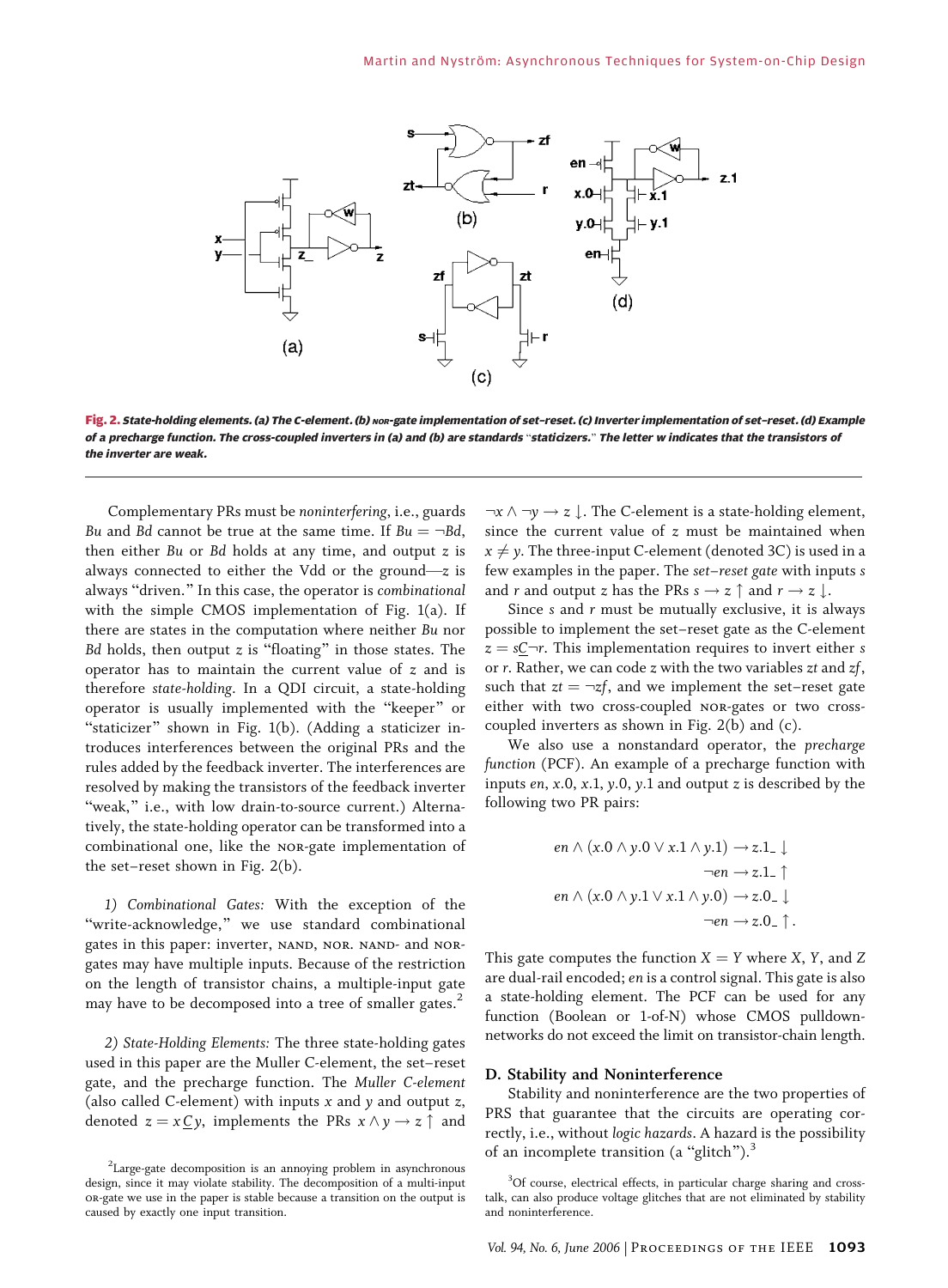How do we guarantee the proper execution of production rule  $G \rightarrow t$ ? In other words, what can go wrong and how do we avoid it? Two types of malfunction may take place: 1)  $G$  may cease to hold before transition  $t$  has completed, as the result of a concurrent transition invalidating G, and 2) the complementary transition  $t'$  of t is executed while the execution of  $t$  is in progress, leading to an undefined state. We introduce two requirements, stability and noninterference that eliminate the two sources of malfunction.

The "result"  $R(t)$  of a transition t is defined as  $R(x \uparrow) = x$ , and  $R(x \downarrow) = \neg x$ , for any x.

Definition 1: A production rule  $G \rightarrow t$  is said to be stable in a computation if and only if G can change from true to false only in those states of the computation in which  $R(t)$ holds. A production-rule set is said to be stable if and only if all production rules in the set are stable.

Definition 2: Two production rules  $Bu \rightarrow x \uparrow$  and  $Bd \rightarrow x \downarrow$  are said to be noninterfering in a computation if and only if  $\neg Bu \lor \neg Bd$  is an invariant of the computation. A production-rule set is noninterfering if every pair of complementary production rules in the set is noninterfering.

Any concurrent execution of a stable and noninterfering PRS is equivalent to the sequential execution model in which, at each step of the computation, a PR with a true guard is selected and executed. The selection of the PR should be weakly fair, i.e., any enabled PR is eventually selected for execution.

The existence of a sequential execution model for QDI computations greatly simplifies reasoning about, and simulating, those computations. Properties similar to stability are used in other theories of asynchronous computations, in particular, semimodularity [33] and persistency [11]. Consider rule  $B \wedge x \rightarrow x \downarrow$  as part of a gate G with output x. At the logical level, the execution of transition  $x \downarrow$  when the guard holds invalidates the guard. (Such production rules are therefore called selfinvalidating.) We exclude self-invalidating production rules, since, in most implementations, they would violate the stability condition.

## E. Isochronic Forks

A computation implements a partial order of transitions. In the absence of timing assumptions, this partial order is based on a causality relation. For example, transition  $x \uparrow$  causes transition  $y \downarrow$  in state S if and only if  $x \uparrow$  makes guard By of y  $\downarrow$  true in S. Transition y  $\downarrow$  is said to acknowledge transition  $x \uparrow$ . We do not have to be more specific about the precise ordering in time of transitions  $x \uparrow$  and  $y \downarrow$ . The acknowledgment relation is enough to introduce the desired partial order among transitions, and to conclude that  $x \uparrow$  precedes  $y \downarrow$ . In an implementation of the circuit, gate  $Gx$  with output  $x$  is directly connected to gate Gy with output y, i.e., x is an input of Gy.



Fig. 3. The fork (x, x1, x2) is isochronic: a transition on x1 causes a transition on y only when c is true, and a transition on x2 causes a transition on z only when c is false. Hence, certain transitions on x1 and on x2 are not acknowledged, and therefore a timing assumption must be used to guarantee the proper completion of those unacknowledged transitions.

Hence, a necessary condition for an asynchronous circuit to be delay-insensitive is that all transitions are acknowledged.

Unfortunately, the class of computations in which all transitions are acknowledged is very limited. Consider the example of Fig. 3. Signal  $x$  is forked to  $x1$ , an input of gate Gy with output y, and to  $x^2$ , an input of gate  $Gz$  with output z. A transition  $x \uparrow$  when c holds is followed by a transition  $y \uparrow$ , but not by a transition  $z \uparrow$ , i.e., transition  $x1 \uparrow$  is acknowledged but transition  $x2 \uparrow$  is not, and vice versa when  $\neg c$  holds. Hence, in either case, a transition on one output of the fork is not acknowledged. In order to guarantee that the unacknowledged transition completes without violating the specified order, a timing assumption called the isochronicity assumption has to be introduced, and the forks that require that assumption are called isochronic forks [26]. (Not all forks in a QDI circuit are isochronic.) Most circuits presented in this paper contain isochronic forks. A typical instance is the fork with input qi in Fig. 13 describing a single-bit register.

The timing assumption on isochronic forks is a onesided inequality that can always be satisfied: it requires that the delay of a single transition be shorter that the sum of the delays on a multitransition path. It can be proved by constructing a Turing machine as a QDI circuit (see [23]) that the class of QDI circuits is Turingcomplete, i.e., all Turing-computable functions have a QDI implementation.

# IV. ASYNCHRONOUS COMMUNICATION PROTOCOLS

The implementation of send/receive communication is central to the methods of asynchronous logic, since this form of communication is used at all levels of system design, from communication between, say, a processor and a cache down to the interaction between the control part and the datapath of an ALU. Communication across a channel connecting two asynchronous components p1 and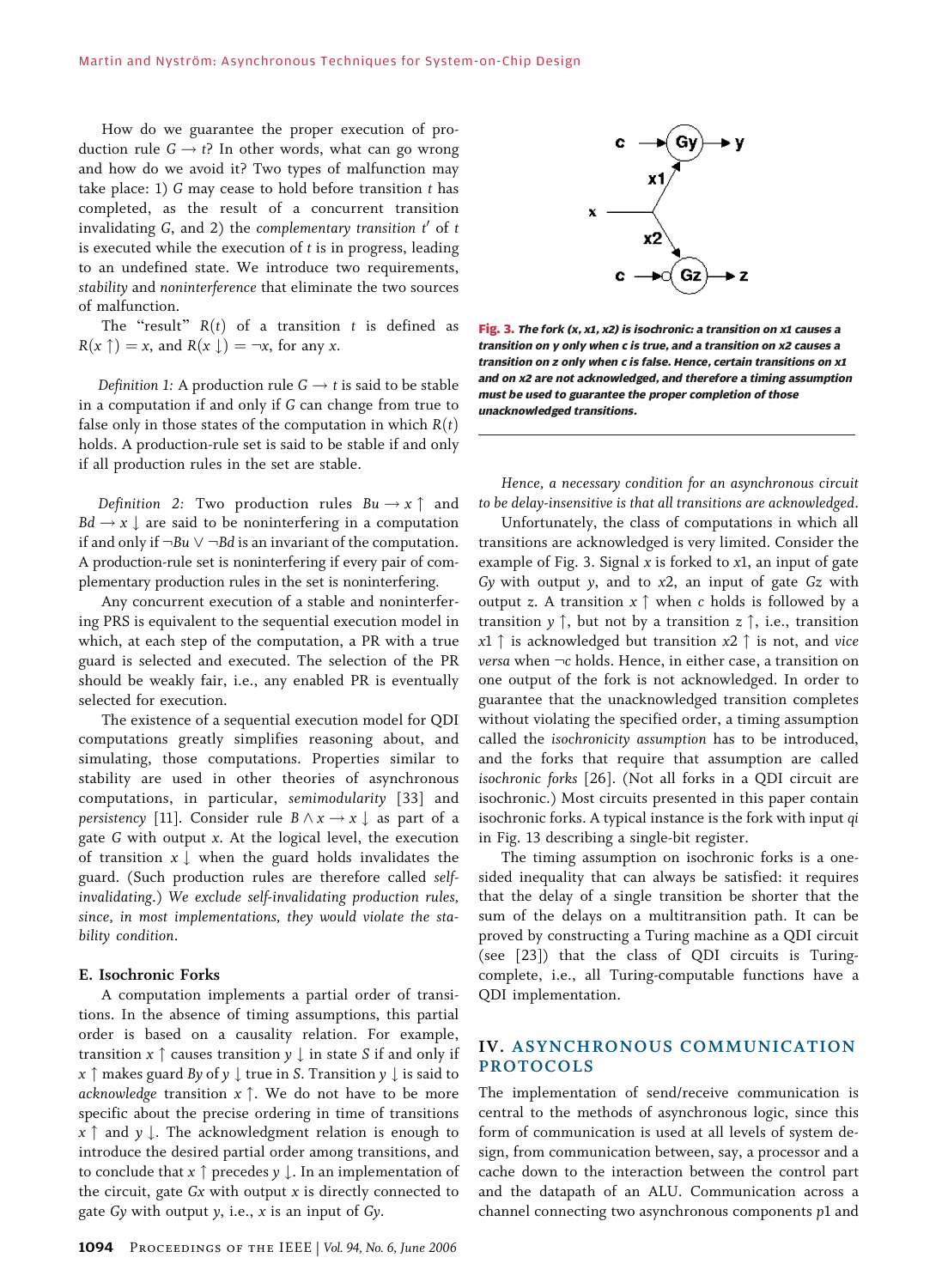

Fig. 4. Implementation of a "bare" channel (L, R) with two handshake wires: (lo; ri) and (ro; li).

p2 is implemented as a handshake protocol. In a later section, we will describe how to implement communication between a synchronous (clocked) component and an asynchronous one. Such interfaces are needed in a GALS SoC.

#### A. Bare Handshake Protocol

Let us first implement a "bare" communication between processes p1 and p2: no data is transmitted. (Bare communications are used as a synchronization point between two processes.) In that case, channel  $(R, L)$  can be implemented with two wires: wire  $(ro, li)$  and wire  $(lo, ri)$ . (The wires that implement a channel are also called rails.) See Fig. 4.

Wire  $(ro, li)$  is written by p1 and read by p2. Wire  $(lo, ri)$ is written by p2 and read by p1. An assignment ro  $\uparrow$  or ro  $\downarrow$ in p1 is eventually followed by the corresponding assignment  $li \uparrow$  or  $li \downarrow$  in p2 due to the behavior of wire  $(ro, li)$ . And symmetrically for variables lo and ri, and wire  $($ lo, $ri)$ . By convention, and unless specified otherwise, all variables are initialized to false.

1) Two-Phase Handshake: The simplest handshake protocol implementing the slack-zero communication between R and L is the so-called two-phase handshake protocol, also called nonreturn to zero (NRZ). The protocol is defined by the following handshake sequence Ru for R and Lu for L:

$$
Ru: ro \uparrow; [ri]
$$
  

$$
Lu: [li]; lo \uparrow.
$$

Given the behavior of the two wires  $(ro, li)$  and  $(lo, ri)$ , the only possible interleaving of the elementary transitions of Ru and Lu is ro  $\uparrow$ ; li  $\uparrow$ ; lo  $\uparrow$ ; ri  $\uparrow$ .

This interleaving is a valid implementation of a slackzero execution of R and L, since there is no state in the system where one handshake has terminated and the other has not started. But now all handshake variables are true, and therefore the next handshake protocol for R and L has to be

$$
Rd: ro \downarrow; [\neg ri]
$$
  

$$
Ld: [\neg li]; lo \downarrow.
$$

The use of the two different protocols is possible if it can be statically determined (i.e., by inspection of the CHP code)

which are the even (up-going) and odd (down-going) phases of the communication sequence on each channel. But if, for instance, the CHP program contains a selection command, it may be impossible to determine whether a given communication is an even or odd one. In that case, a general protocol has to be used that is valid for both phases, as follows:

$$
R: ro := \neg ro; [ro = ri]
$$
  

$$
L: [lo \neq li]; lo := \neg lo.
$$

This protocol has a complicated circuit implementation, requiring exclusive-or gates and the storage of the current values of lo and ro. Two-phase handshake also requires that arithmetic and logical operations performed on the data transmitted be implemented in both upgoing and downgoing logics, which is quite inefficient. Therefore, in spite of its simplicity, the two-phase handshake protocol is rarely used besides some obvious cases.

2) Four-Phase Handshake: A straightforward solution is to always reset all variables to their initial value (zero). Such a protocol is called four-phase or return-to-zero (RZ). R is implemented as Ru; Rd and L as Lu; Ld as follows:

$$
R: ro \uparrow; [ri]; ro \downarrow; [-ri]
$$
  

$$
L: [li]; lo \uparrow; [-li]; lo \downarrow.
$$

In this case, the only possible interleaving of transitions for a concurrent execution of R and L is ro  $\hat{ }$ ; li  $\hat{ }$ ; lo  $\hat{ }$ ; ri  $\hat{ }$ ; ro  $\downarrow$ ; li  $\downarrow$ ; lo  $\downarrow$ ; ri  $\downarrow$ .

Again, it can be shown that this interleaving implements a slack-zero communication between R and L. It can even be argued that this implementation is in fact the sequencing of two slack-zero communications: the first one between Ru and Lu, the second one between Rd and Ld. This observation will be used later to optimize the protocols by a transformation called reshuffling.

# B. Handshake Protocols With Data: Bundled Data

Let us now deal with the case when the communication also entails transmitting data, for instance, by sending on  $R(R!x)$  and receiving on  $L(L?y)$ . A solution immediately comes to mind: let us add a collection of data wires next to the handshake wires. The data wire  $(rd, ld)$  is indicated by a double arrow on Fig. 5. The protocols are as follows:

$$
R!x: \quad rd := x; \quad ro \uparrow; \ [ri]; \quad ro \downarrow; \ [-ri]
$$
\n
$$
L?y: \ [li]; \quad y := ld; \quad lo \uparrow; \ [-li]; \quad lo \downarrow.
$$

This protocol relies on the timing assumption that the order between  $rd := x$  and  $ro \uparrow$  in the sender is maintained in the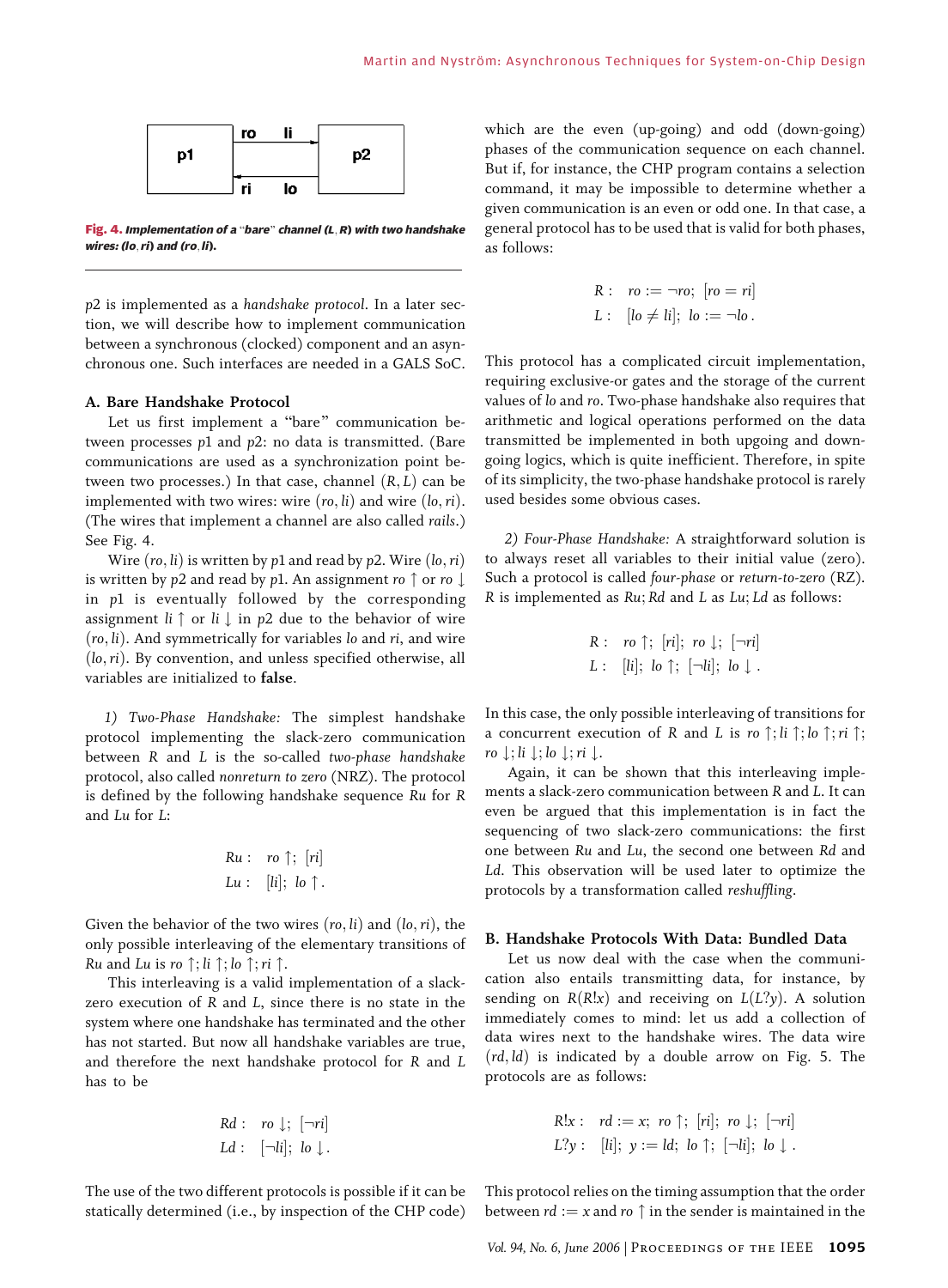

Fig. 5. A bundled-data communication protocol. The cigar shape on the control wire (ro; li) indicates that the delay  $\delta$  on the wire has been adjusted to be longer than the delays on the data wires (rd, ld).

receiver: when the receiver has observed li to be true, it can assume that ld has been set to the right value, which amounts to assuming that the delay on wire  $(ro, li)$  is always "safely" longer than the delay on wire  $(rd, ld)$ . Such a protocol is used and is called bundled-data. The efficiency of bundle-data versus DI codes is a hotly debated issue. We will discuss it later.

# C. DI Data Codes

In the absence of timing assumptions, the protocol cannot rely on a single wire to indicate when the data wires have been assigned a valid value by the sender. The validity of the data has to be encoded with the data itself. A DI data code is one in which the validity and neutrality of the data are encoded within the data. Furthermore, the code is chosen such that when the data changes from neutral to valid, no intermediate value is valid; when the data changes from valid to neutral, no intermediate value is neutral. Such codes are also called separable. There are many DI codes but two are almost exclusively used on chip-the dual-rail and  $1$ -of-N codes.

#### D. Dual-Rail Code

In a dual-rail code, two wires, bit.0 and bit.1, are used for each bit of the binary representation of the data. [See Fig. 6(a).] The neutral and valid values are encoded as follows:

|           | value : neutral 0 |                | $\overline{1}$ |
|-----------|-------------------|----------------|----------------|
| $bit.0$ : | $\Omega$          |                | $1 \Omega$     |
| $bit.1$ : | ∩                 | 0 <sub>1</sub> |                |

For a two-bit data word  $(x0, x1)$ , its dual-rail encoding is

|          | value : neutral 0 1 2 3 |   |                     |                |          |  |
|----------|-------------------------|---|---------------------|----------------|----------|--|
| $x0.0$ : | 0                       |   | 1 0 1               |                | $\Omega$ |  |
| $x0.1$ : | 0                       |   | $0 \quad 1 \quad 0$ |                |          |  |
| $x1.0$ : | 0                       |   | $1 \quad 1 \quad 0$ |                | $\Omega$ |  |
| $x1.1$ : | $\Omega$                | 0 |                     | 0 <sub>1</sub> |          |  |

# E. 1-of-N Codes

In a 1-of-N code, one wire is used for each value of the data. Hence, the same two-bit data word is now encoded as follows:

| value : | neutral  |          |             | 0 1 2 3        |          |
|---------|----------|----------|-------------|----------------|----------|
| $d.0$ : | $\theta$ |          | $1 \quad 0$ | $\Omega$       | $\Omega$ |
| $d.1$ : | 0        |          | $0 \quad 1$ | $\overline{0}$ | - 0      |
| $d.2$ : | 0        | 0        |             | 0 <sub>1</sub> | $\left($ |
| $d.3$ : | 0        | $\Omega$ | 0           | 0              |          |

For a Boolean data-word, dual-rail and 1-of-N are obviously identical. For a 2-bit data word, both dual-rail and 1-of-4 codes require four wires. For an N-bit data word, dual-rail requires  $2*N$  wires. If the bits of the original word are paired and each pair is 1-of-4 encoded, this coding also requires  $2*N$  wires. An assignment of a valid value to a dual-rail-coded word requires  $2*N$  transitions, but requires only N transitions in the case of a 1-of-4 code. [See Fig. 6(b).]

# F. k-out-of-N Codes

The 1-of-N code, also called one-hot, is a special case of a larger class of codes called k-out-of-N. Instead of using just one true bit out of N code bits, as is done in the 1-of-N, we may use  $k, 0 \le k \le N$ , true bits to represent a valid code value. The number of valid values of a k-out-of-N code is N k value. The number of valid values of a k out of N code is  $\binom{N}{k}$ . Hence, the maximal number of valid values for a given N is obtained by choosing k as  $N/2$ . Sperner has proved that this code is not only the optimal k-out-of-N code, but also the optimal DI code in terms of the size of the code set for a given N.

#### G. Which DI Code?

The choice of a DI code in the design of a system on a chip is dictated by a number of practical requirements. First, the tests for validity and neutrality must be simple. The neutrality test is simple: as in all codes, the unique neutral value is the set of all zeroes or the set of all ones. But the validity test may vary greatly with the code. Second, the coding and decoding of a data word must be simple. Third, the overhead in terms of the number of bits used for a code word compared to the number of bits used for a data word should be kept reasonably small. Finally, the code should be easy to "split": a coded word is often split into portions that are distributed among a number of processes—for example, a processor instruction may be decomposed into an opcode, and several register fields. It is very convenient if the portions of a code word are themselves a valid code word. This is the case for the dualrail code for all partitions and for the 1-of-4 code for partitions down to a quarter-byte. For all those practical reasons, dual-rail and 1-of-4 are used almost exclusively in asynchronous VLSI design.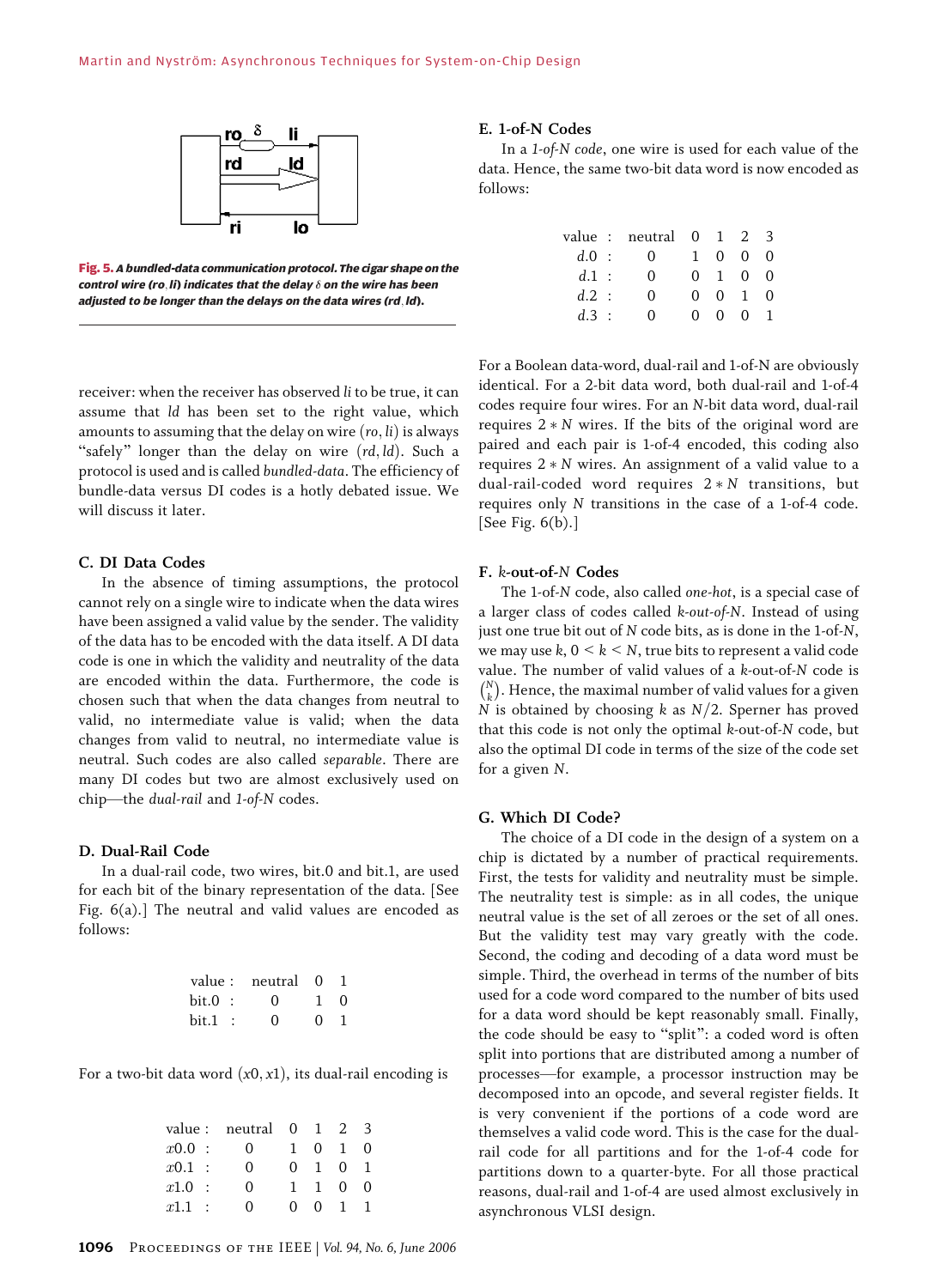

Fig. 6. (a) A dual-rail coding of a Boolean data-channel. (b) A 1-of-4 coding of a four-valued integer data channel. Observe that no delay element is needed.

#### H. Validity and Neutrality Tests

The combination of four-phase handshake protocol and DI code for the data gives the following general implementation for communication on a channel. In this generic description, we use global names for both the sender and receiver variables. A collection of data wires called data encodes the message being sent. A single acknowledge wire ack is used by the receiver to notify the sender that the message has been received. This wire is called the enable wire when it is initialized high (true).

The data wires are initially set to the neutral value of the code. The concurrent assignment denoted data  $\Uparrow$  takes the data wires from the neutral value to a valid value. The concurrent assignment data  $\Downarrow$  takes the data wires from a valid value back to the neutral value. The protocols for sender and receiver can be described as

> Send : data  $\Uparrow$ ;  $[v(ack)]$ ; data  $\Downarrow$ ;  $[n(ack)]$ Receive :  $[v(data)]; \, ack \uparrow; \, [n(data)]; \, ack \downarrow.$

The predicate  $v(X)$ , called validity test, is used to determine that X is a valid value for the chosen DI code. The predicate  $n(X)$ , called neutrality test, is used to determine that x has the neutral value in the chosen DI code. The implementations of validity and neutrality tests play an important role in the efficiency of QDI systems.

1) Active and Passive Protocols: There is an asymmetry in the (two-phase and four-phase) handshake protocols described in the previous section: one side, here the sender, starts by setting some output variables (wires) to a valid value. Such a protocol is called active. The other side, here the receiver, starts by waiting for some input variables (wires) to have a valid value. Such a protocol is called passive. Symmetrical protocols are possible but are more complicated and therefore rarely used.

Of course, an active protocol on one side of a channel has to be matched to a passive protocol on the other side of the same channel. It seems "natural" to choose the sender side to be active and the receiver side to be passive, but in



Fig. 7. Handshake wires for a one-bit DI data channel.

fact, the sender can be passive and the receiver active. We will see cases when this is a better choice. The protocol is then as follows:

Send: 
$$
[v(ack)]; data \uparrow
$$
;  $[n(ack)]; data \Downarrow$   
Receive:  $ack \uparrow$ ;  $[v(data)]; ack \downarrow$ ;  $[n(data)].$ 

2) Example-One-Bit Channel: A one-bit channel between a sender and a receiver is implemented as in Fig. 7. Two data wires  $(r.1, l.1)$  and  $(r.0, l.0)$  are used to code the values true and false of the bit. Wire  $(l_0, ri)$  is often called the acknowledge wire. Next, we implement the send action  $R!x$  and the receive action  $L?y$ , where x is a Boolean variable local to the sender and y is a Boolean variable local to the receiver. The validity and neutrality tests for the receive are  $l.1 \vee l.0$  and  $\neg l.1 \wedge \neg l.0$ . For an active send and a passive receive, we get for R!x

$$
[x \rightarrow r.1 \uparrow []\neg x \rightarrow r.0 \uparrow]; [ri]; r.1 \downarrow, r.0 \downarrow; [\neg ri]
$$

and for L?y

 $[l.1 \vee l.0]; [l.1 \rightarrow y \uparrow []l.0 \rightarrow y \downarrow];$  lo  $\uparrow; [\neg l.1 \wedge \neg l.0];$  lo  $\downarrow$ .

In the send, the selection  $[x \rightarrow r.1 \uparrow ||\neg x \rightarrow r.0 \uparrow]$ assigns the value of  $x$  to the data wires of port  $R$ . In the receive, the selection  $[l.1 \rightarrow y \uparrow [] l.0 \rightarrow y \downarrow]$  assigns the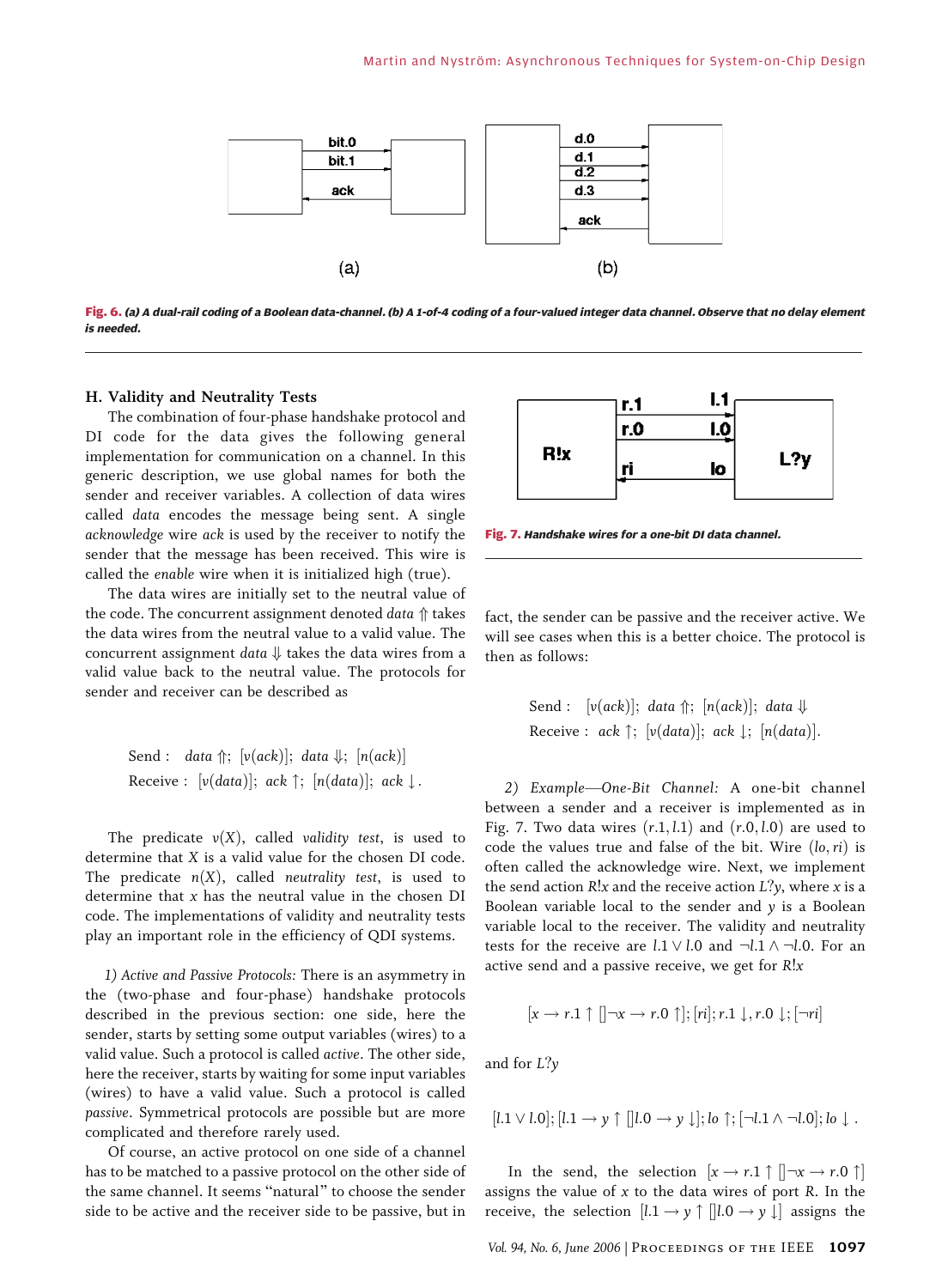

Fig. 8. Implementation of an active–active buffer (sequencer): (a) with a C-element implementation of the state bit and (b) with a cross-coupled NOR-gate implementation of the state bit. The circle with a C is the symbol for the C-element. It is shown with its inverted output x duplicated.

value of the data wires of port  $L$  to  $y$ . In practice, the internal variables x and y are also dual-rail encoded. In the receive, the validity test  $[1.1 \vee 1.0]$  is superfluous, since the selection following it also includes waiting for l:1 or l.0. We can rewrite the HSE of the receive  $L$ ?y as

$$
[l.1 \longrightarrow y \uparrow [] l.0 \longrightarrow y \downarrow]; lo \uparrow; [\neg l.1 \land \neg l.0]; lo \downarrow.
$$

For passive send and active receive, the solution for  $R!x$  is

[ri]; 
$$
[x \rightarrow r.1 \uparrow []\neg x \rightarrow r.0 \uparrow]; [\neg ri]; r.1 \downarrow, r.0 \downarrow
$$

and for L?y

$$
lo \uparrow; [l.1 \longrightarrow y \uparrow [] l.0 \longrightarrow y \downarrow]; lo \downarrow; [\neg l.1 \land \neg l.0].
$$

# V. BASIC BUILDING BLOCKS: SEQUENCING, STORAGE, COMPUTATION

The three basic building blocks are: 1) a circuit that sequences two bare communication actions-the sequencing of any two arbitrary actions can be reduced to the sequencing of two bare communications; 2) a circuit that reads and writes a single-bit register; and 3) a circuit that computes a Boolean function of a small number of bits.

#### A. Sequencer

The basic sequencing building block is the "sequencer" process, also called "left–right buffer"  $p1 : *[L; R]$  which repeatedly does a bare communication on its left port L followed by a bare communication on its right port R. The two ports are connected to an environment which imposes no restriction on the two communications. The simplest implementation is when both ports are active. (The reason is that a handshake on a passive port is initiated by the



Fig. 9. A passive–active buffer implemented as an active–active buffer with a C-element as an active-to-passive converter on port L.

environment and therefore requires extra effort to be synchronized.) For L and R (bare) active ports, the HSE of p1 is

$$
* [lo \uparrow; [li]; lo \downarrow; [\neg li]; ro \uparrow; [ri]; ro \downarrow; [\neg ri]].
$$

The state preceding ro  $\uparrow$  and the state preceding lo  $\uparrow$  are identical in terms of the variables of the HSE, and therefore the states in which each of the two transitions is to fire cannot be separated. We introduce a state variable  $x$ (initially false) to distinguish those two states

$$
* [lo \uparrow; [li]; x \uparrow; lo \downarrow; [\neg li]; ro \uparrow; [ri]; x \downarrow; ro \downarrow; [\neg ri]].
$$

Now, all the states that need to be distinguished are uniquely determined and we can generate a PR set that implements the HSE. This leads to the two solutions shown in Fig. 8. In the first solution, the state variable  $x$  is implemented with a C-element, in the second one with cross-coupled nor-gates.

All other forms of the left–right buffer are derived from the active–active buffer by changing an active port into a passive one. The conversion is done by a simple C-element. The passive–active buffer is shown on Fig. 9.

1) Reshuffling and Half-Buffers: We have already mentioned that the down-going phase of a four-phase handshake is solely for the purpose of resetting all variables to their initial (neutral state) values, usually false. The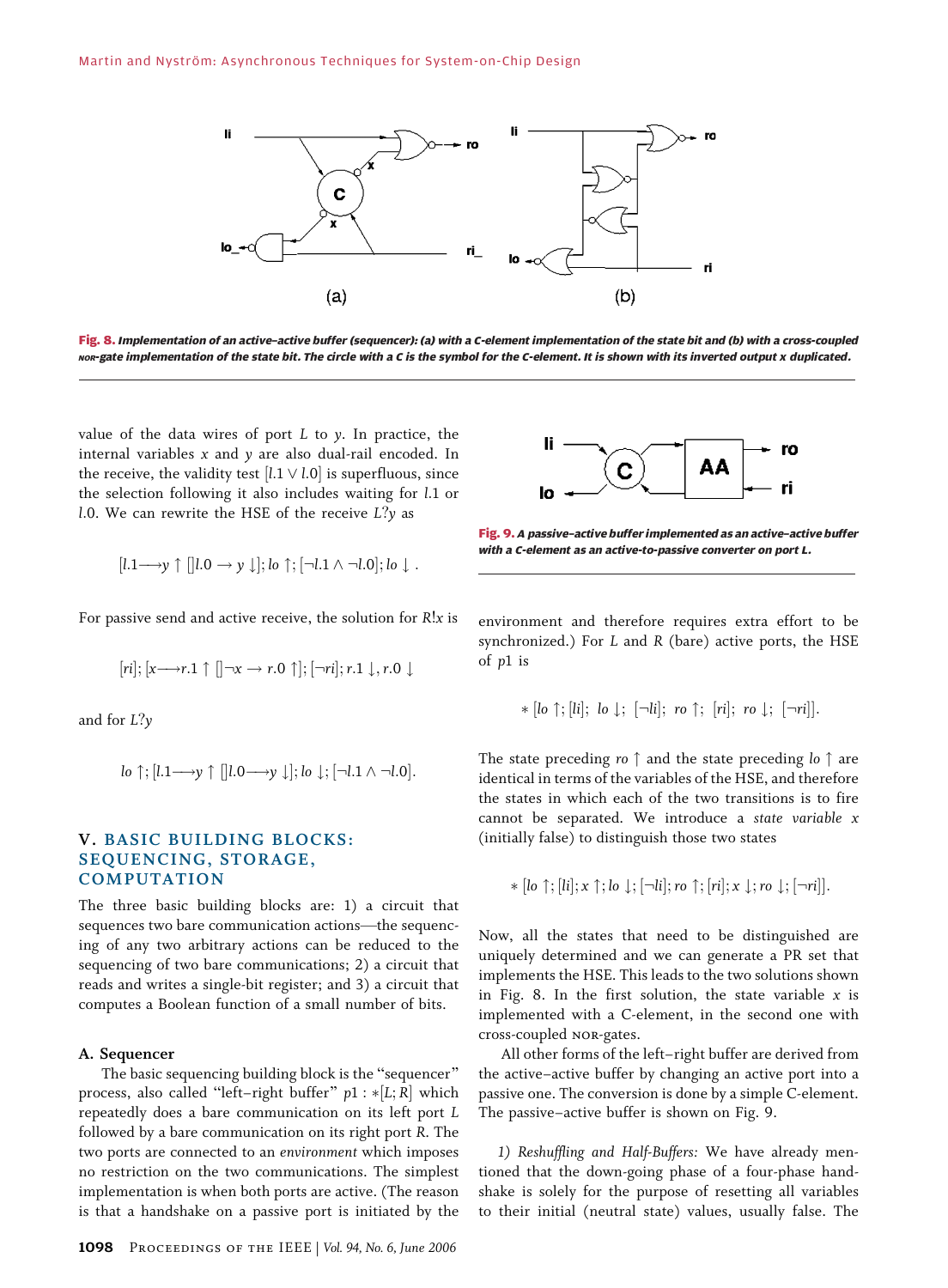

Fig. 10. A simple half-buffer. (a) Bare handshake. (b) With one bit of data transmitted from L to R.



$$
*[[li];\ lo\uparrow;[\neg li];\ lo\downarrow;\ ro\uparrow;[ri];\ ro\downarrow;[\neg ri]]
$$

we can apply several reshufflings.

- 2) Simple Half-Buffer: A rather drastic reshuffling is
	- $*[[\neg ri]; [li]; \text{lo} \uparrow; \text{ro} \uparrow; [\neg li]; [ri]; \text{lo} \downarrow; \text{ro} \downarrow].$

Its interest is that it leads to a very simple implementation: a simple C-element with the output replicated to be both lo and ro, as shown on Fig. 10(a).

By definition, a buffer is such that there is a state in which the number of completed L-communications  $(\#L)$ exceeds the number of completed R-communications  $(\#R)$  by one:  $\#L = \#R + 1$ . A direct implementation of the buffer should have a slack one. But what is the slack of this reshuffling? The reshuffling has decreased the slack between L and R, and therefore there is no longer a state where  $#L = #R + 1$ . But as we shall see momentarily, the sequential composition of two such modules does implement a buffer. Therefore, the C-element implementation is called a half-buffer [22], more specifically a simple halfbuffer (SHB). The SHB is a very useful module to construct simple linear FIFOs. For instance, for L and R Boolean ports, the half-buffer implementation of  $\angle L?x; R!x$  is shown in Fig. 10(b). It is not used when computation is involved. The SHB is one of the oldest asynchronous building blocks still in use. It was first introduced by Muller [33].



Fig. 11. A full-buffer FIFO stage. (a) Bare handshake. (b) Transmitting 1 bit of data from left to right.

3) C-Element Full-Buffer: Another (less drastic) reshuffling of the original HSE is

$$
*[[li];\ lo\upharpoonright;[\neg ri];\ ro\upharpoonright;[\neg li];\ lo\downarrow;[ri];\ ro\downharpoonright]
$$

which admits the two-C-element implementation of Fig.  $11(a)$ . Since *ri* is false in the neutral state of R, the HS sequence of L can complete without the environment of R being started, i.e., even if ri does not change. Hence, the above HSE has a slack one between L and R, and therefore it implements a full-buffer. Since this full-buffer is the linear composition of two simple half-buffers, this explains the term half-buffer used for the previous reshuffling. A fullbuffer FIFO stage transmitting one bit of data from L to R is shown in Fig. 11(b).

#### B. Reshuffling and Slack

Reshuffling is used to simplify implementation. By overlapping two or more handshaking sequences, reshuffling reduces the number of states the system has to step through, often eliminating the need for additional state variables. Reshuffling also makes it possible to pass data directly from an input port-say,  $L$ -to an output port-say, R-without using an internal register  $x$ . In such a case, we write  $R!(L?)$  instead of  $L?x; R!x$ .

But reshuffling may also reduce the slack of a pipeline stage when it is applied to an input port and an output port, for instance, L and R in the simple buffer. Hence, reshuffling a buffer HSE is usually a tradeoff between reducing the circuit complexity on the one hand, and reducing the slack on the other hand, thereby reducing the throughput.

#### C. Single-Bit Register

Next, we implement a register process that provides read and write access to a single Boolean variable, x. The environment can write a new value into x through port P, and read the current value of x through port Q. Read and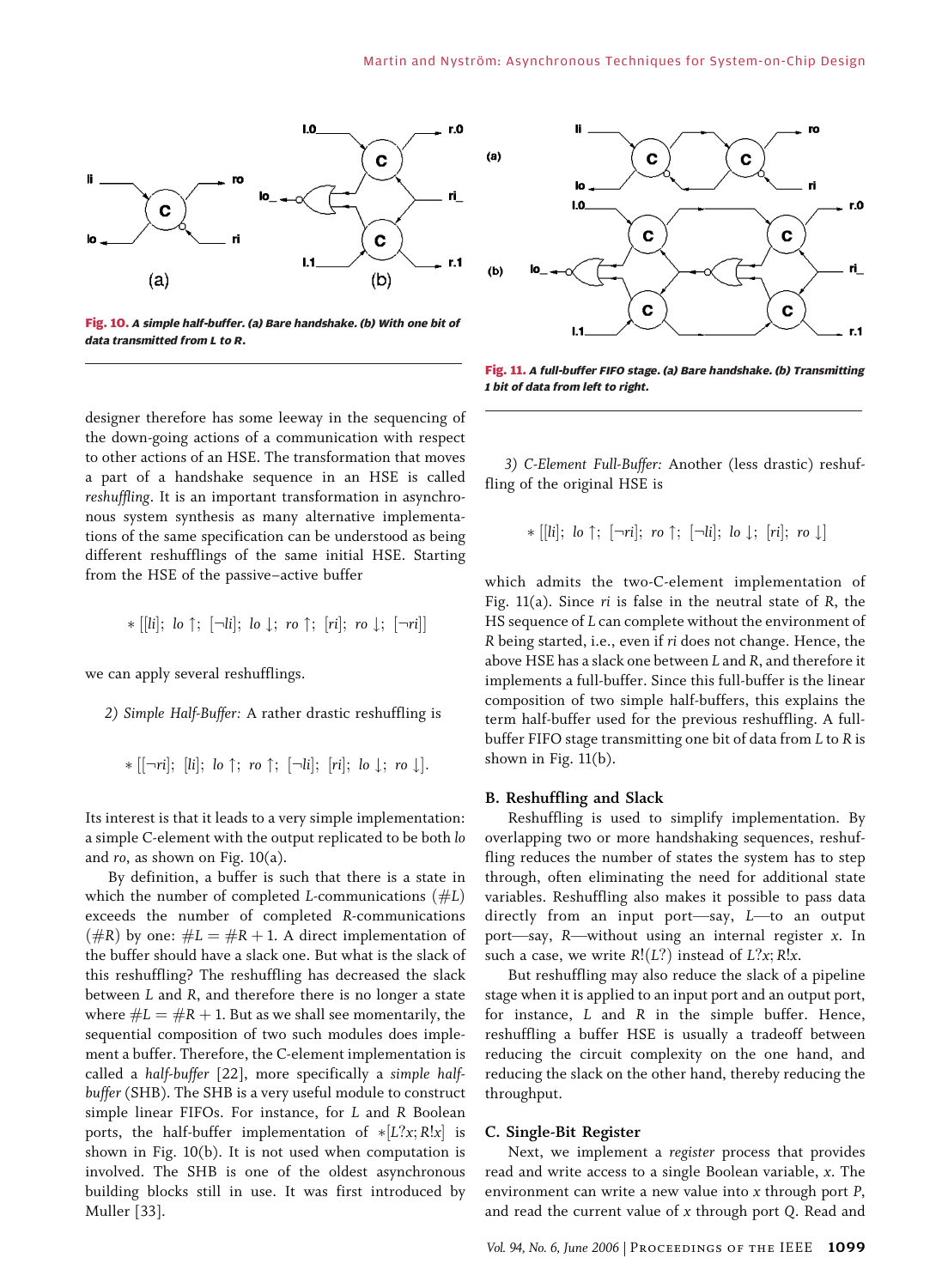

Fig. 12. Handshake wires for the single-bit register.



Fig. 13. An implementation of the single-bit register.

write requests from the environment are mutually exclusive. As shown in Fig. 12, input port P is implemented with two input wires,  $p.1$  for receiving the value true, and p:0 for receiving the value false; and one acknowledge wire, po. Output port Q is implemented with two output wires,  $q.1$  for sending the value true, and  $q.0$  for sending the value false; and one request wire,  $qi$ . Variable  $x$  is also dual-rail encoded as the pair of variables  $xt, xf$ . With passive protocols used for both P and Q, the HSE gives

$$
\begin{array}{ll}\n*[p.1 \quad \longrightarrow xf \downarrow; xt \uparrow; po \uparrow; [\neg p.1]; po \downarrow \\
[]p.0 \quad \longrightarrow xt \downarrow; xf \uparrow; po \uparrow; [\neg p.0]; po \downarrow \\
[]xt \wedge qi \quad \longrightarrow q.1 \uparrow; [\neg qi]; q.1 \downarrow \\
[]xf \wedge qi \quad \longrightarrow q.0 \uparrow; [\neg qi]; q.0 \downarrow \\
]].\n\end{array}
$$

1) Writing an Asynchronous Register: The PRs for the write part of the register (the first two lines of the HSE) are

$$
\begin{array}{ccc}\np.1 \rightarrow xf \downarrow & p.0 \rightarrow xt \downarrow \\
\neg xf \rightarrow xt \uparrow & \neg xt \rightarrow xf \uparrow \\
p.1 \land xt \rightarrow po_+ \downarrow & p.0 \land xf \rightarrow po_- \downarrow \\
\neg p.1 \rightarrow po_- \uparrow & \neg p.0 \rightarrow po_- \uparrow\n\end{array}
$$

(We have inverted po as po to make it directly implementable in CMOS.) Although it looks straightforward, this PR set and the circuits derived from it deserve scrutiny. The PRs for xt and xf are those of a set-reset gate and can be implemented either with nor-gates or with inverters (the preferred solution for multibit register files and memories where density is important.) The PRs setting and resetting po\_ form what is known as the write-acknowledge circuitry or wack. They are grouped together as

$$
(p.1 \land xt) \lor (p.0 \land xf) \rightarrow po_-\downarrow
$$
  

$$
\neg p.1 \land \neg p.0 \rightarrow po_-\uparrow.
$$

A direct CMOS implementation of the above PRs is usually preferred. A pass-transistor implementation is also used when circuit size is important. The write-acknowledge (or wack) represents the main cost we have to pay for not relying on timing assumptions: since we cannot know how long it takes to set or reset xt and xf, we have to compute the information that the writing of xt and xf has completed successfully. In practice, the overhead of wack is too high for memories and register-files, and therefore some timing assumptions are usually introduced for density reasons in asynchronous memory design. But write-acknowledge is used in all other QDI circuits.

2) Reading an Asynchronous Register: The read-part of the register is simple. In most cases it can be implemented with the two NAND-gates shown in Fig. 13.

#### D. N-bit Register and Completion Tree

An n-bit register R is built as the parallel composition of n one-bit registers  $r_i$ . Each register  $r_i$  produces a single write-acknowledge signal wack<sub>i</sub>. All the acknowledge signals are combined by an n-input C-element to produce a single write-acknowledge for R. This n-input C-element, say,  $y = x1Cx2C...$  Cxn follows the restricted protocol in which a transition on the output y is always preceded by exactly one transition on each input, as follows:

$$
* [(x1 \uparrow, x2 \uparrow, \ldots, xn \uparrow); y \uparrow; (x1 \downarrow, x2 \downarrow, \ldots, xn \downarrow); y \downarrow].
$$

In this case, the n-input C-element can be decomposed into a binary tree of two-input C-elements without unstable transitions on the intermediate variables introduced by the decomposition. Such a C-element tree is called a completion tree [29].

The completion tree puts a delay proportional to logn elementary transitions on the critical cycle. Combined with the write-acknowledge circuit itself, the completion tree constitutes the completion detection circuit, which is the main source of inefficiency in QDI design. Numerous efficient implementations of completion detection have been proposed. See in particular [9]. The read part of the n-bit register is straightforward: the read-request signal is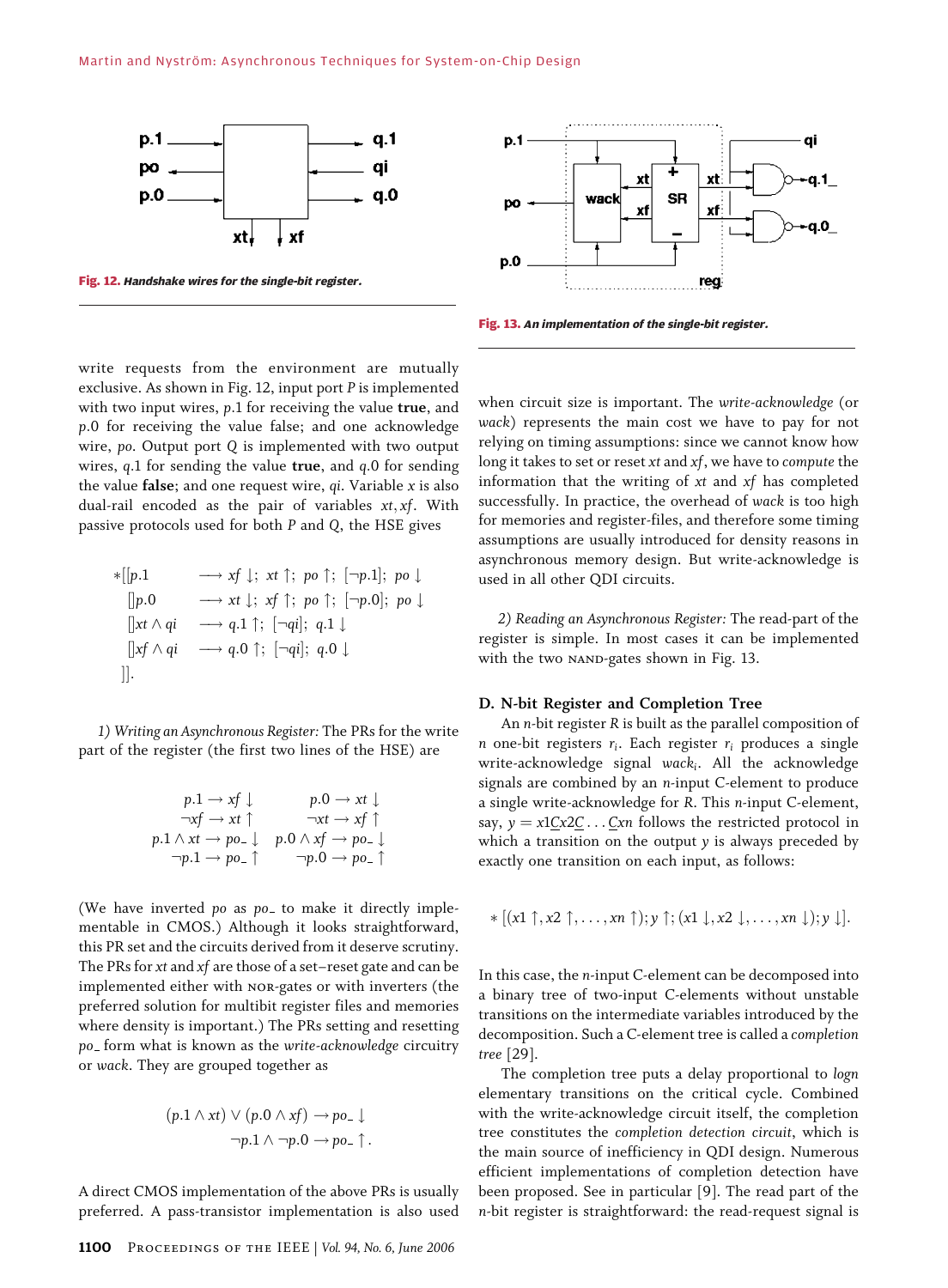

Fig. 14. An n-bit register as the composition of n single-bit registers. The global write-acknowledge signal is generated by a completion tree combining the single-bit write-acknowledges.

forked to all bits of the register. The n-bit register is shown in Fig. 14.

## E. Completion Trees versus Bundled Data

It is because of completion-tree delays that bundled data is believed by some designers to be more efficient than DI codes for datapath. Completion tree is replaced with a delay line mirroring the delays required to write data into the registers. However, the increasing variability of modern technology requires increasing delay margins for safety. It is the authors' experience that after accounting for all margins, the total delay of bundled data is usually longer than the completion-tree delay—and bundled data gives up the robustness of QDI.

#### F. Function Evaluation

Consider computing the Boolean function  $f(X)$  and assigning the result to Y, with the handshake  $F(X, Y)$ 

$$
*[[v(X)]; [f(X) \longrightarrow y.1 \uparrow [] \neg f(X) \longrightarrow y.0 \uparrow];[n(X)]; y.0 \downarrow, y.1 \downarrow].
$$

Conditions  $v(X)$  and  $n(X)$  are the validity and neutrality tests for X; output Y is set to a valid value corresponding to the value of  $f(X)$  and then reset to the neutral value. F can be directly implemented as

$$
\begin{array}{ll}\n v(X) \wedge f0(X) \to y.0 \uparrow & n(X) \to y.0 \downarrow \\
 v(X) \wedge f1(X) \to y.1 \uparrow & n(X) \to y.1 \downarrow\n \end{array}
$$

where f0 and f1 are the coding of  $\neg f$  and f, respectively, when X is coded with a dual-rail or 1-of-N code. However, this direct implementation is rarely possible as the neutrality test  $n(X)$  requires long chains of p-transistors as shown in the following example.

1) Example: Boolean Equality: The function f is the equality of two Booleans a and b:  $[a = b \rightarrow y]$   $[]a \neq$  $b \rightarrow y \downarrow$ . The dual-rail coded version of the function is

$$
[(a.0 \wedge b.0) \vee (a.1 \wedge b.1) \longrightarrow y.1 \uparrow
$$
  

$$
[(a.0 \wedge b.1) \vee (a.1 \wedge b.0) \longrightarrow y.0 \uparrow].
$$

In this example, each guard of the dual-rail function evaluation implies the validity of both inputs. Hence, the PRS can be simplified as

$$
(a.0 \wedge b.0) \vee (a.1 \wedge b.1) \rightarrow y.1 \uparrow
$$

$$
(a.0 \wedge b.1) \vee (a.1 \wedge b.0) \rightarrow y.0 \uparrow
$$

$$
\neg a.1 \wedge \neg a.0 \wedge \neg b.1 \wedge \neg b.0 \rightarrow y.1 \downarrow
$$

$$
\neg a.1 \wedge \neg a.0 \wedge \neg b.1 \wedge \neg b.0 \rightarrow y.0 \downarrow.
$$

Even for this simple function, the neutrality tests (the guards of the last two PRs) require four p-transistors in series.

2) Precharge Function Evaluation: We decouple the validity/neutrality test from the function evaluation in order to simplify the reset condition for the function. In the HSE of  $F$ , we introduce a variable  $\nu$  that is assigned the result of the validity and neutrality tests

$$
F(X,Y) \equiv *[[v(X)]; v \uparrow; [f1(X) \longrightarrow y.1 \uparrow [[f0(X) \longrightarrow y.0 \uparrow];[n(X)]; v \downarrow; y.0 \downarrow, y.1 \downarrow].
$$

The above HSE can be decomposed into the two HSEs

$$
VN \equiv * [[v(X)]; v \uparrow; [n(X)]; v \downarrow],
$$
  
PCF  $\equiv * [[v \wedge f1(X) \longrightarrow y.1 \uparrow []v \wedge f0(X) \longrightarrow y.0 \uparrow];$   
 $[\neg v]; y.0 \downarrow, y.1 \downarrow].$ 

Vol. 94, No. 6, June 2006 | PROCEEDINGS OF THE IEEE 1101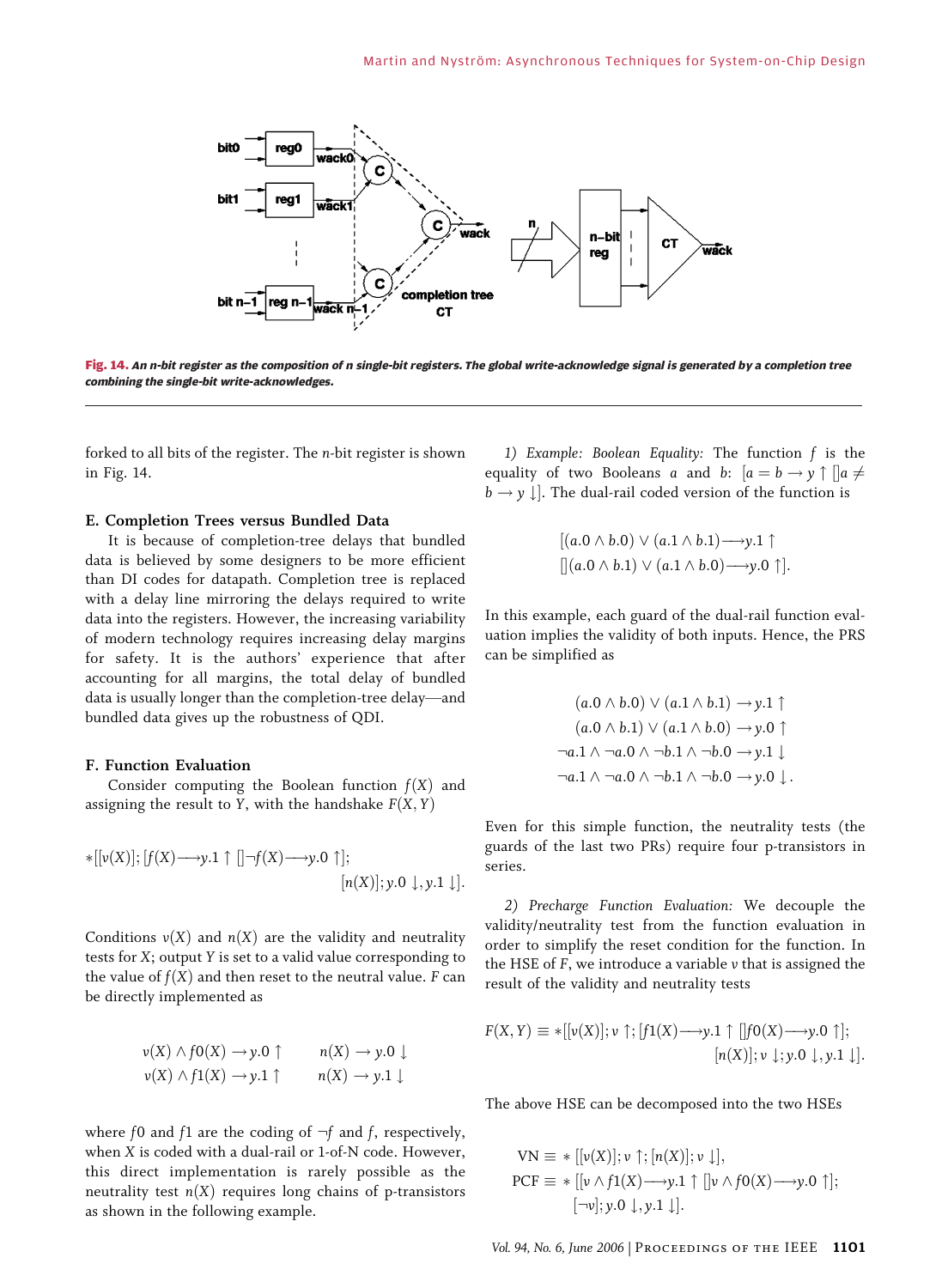

Fig. 15. Precharge implementation of the Boolean-equality function. (a) Precharge function evaluation (staticizer omitted). (b) Validity/ neutrality test circuit. For multiple inputs, the single C-element is replaced with a completion tree.

VN computes the validity/neutrality tests. Because of the symmetry of VN, the tests can now be decomposed into a completion tree satisfying the proper limitations on transistor chains. PCF computes the function F as a PCF with  $v$  as a control signal. The outputs  $y.0$  and  $y.1$  are usually inverted through a staticizer. The circuit implementation of the equality function is shown in Fig. 15.

# VI. TWO DESIGN STYLES FOR ASYNCHRONOUS PIPELINES

In systems where throughput is important, computation is usually pipelined. A pipeline stage is a component that receives data on several input ports, computes a function of the data, and sends the result on an output port. The stage may simultaneously compute several functions and send the results on several output ports. Both input and output may be used conditionally. In order to pipeline successive computations of the function, the stage must have slack between input ports and output ports. In this section, we present two different approaches to the design of asynchronous pipelines.

In the first approach, each stage can be complex ("coarse-grain"); the control and datapath of a stage are separated and implemented independently. The decomposition is "syntax-directed." (This style was introduced in [29], and was used in the design of the first asynchronous microprocessor [27].)

The second approach is aimed at fine-grain highthroughput pipelines. The datapath is decomposed into small portions in order to reduce the cost of completion detection, and for each portion, control and datapath are integrated in a single component, usually a precharge halfbuffer. The implementation of a pipeline into a collection of fine-grain buffers is based on "data-driven" decomposition [55]. This approach was introduced for the design of the MiniMIPS [28].



Fig. 16. The control-data decomposition technique applied to a simple buffer stage. In this case, the input port is active and the output port passive.

#### A. First Approach: Control-Data Decomposition

In its simplest form, a pipeline stage receives a value x on port L and sends the result of a computation,  $f(x)$ , on port R. In CHP, it is described as  $\frac{E}{x}$ ; R! $f(x)$ . The design of a pipeline stage combines all three basic operations: sequencing between L and R, storage of parameters, and function evaluation. A simple and systematic approach consists of separating the three functions.

- A control part implements the sequencing between the bare ports of the process, here  $\ast[L; R]$ , and provides a slack of one in the pipeline stage.
- A register stores the parameter x received on L.
- A function component computes  $f(x)$  and assigns the result to R.

The registers and function components constitute the datapath of the pipeline and are synchronized by the handshake variables of the control. This general scheme is shown in Fig. 16. The control part that implements L as active and R as passive leads to the simplest composition between control and data. If we want to implement the input port L as passive, then the incoming data on L requires extra synchronization until the handshake on L indicates that the register can store the data. This solution is shown in Fig. 17. For the send part (the function evaluation), the implementation is the same whether R is active or passive. If the input port is probed, a special protocol is used that essentially implements the probe as passive and the actual receive as active. The details are omitted.

The above scheme is general and can be applied to any process structure. Given a process, the control is derived by replacing all communication actions with bare communications. The data manipulations—receive, function evaluation, condition evaluation, send-are independent modules that constitute the datapath. Complex conditional expression (guard in selection statements) are also isolated as datapath modules. The modules in the datapath are synchronized by the corresponding handshake signals from the control.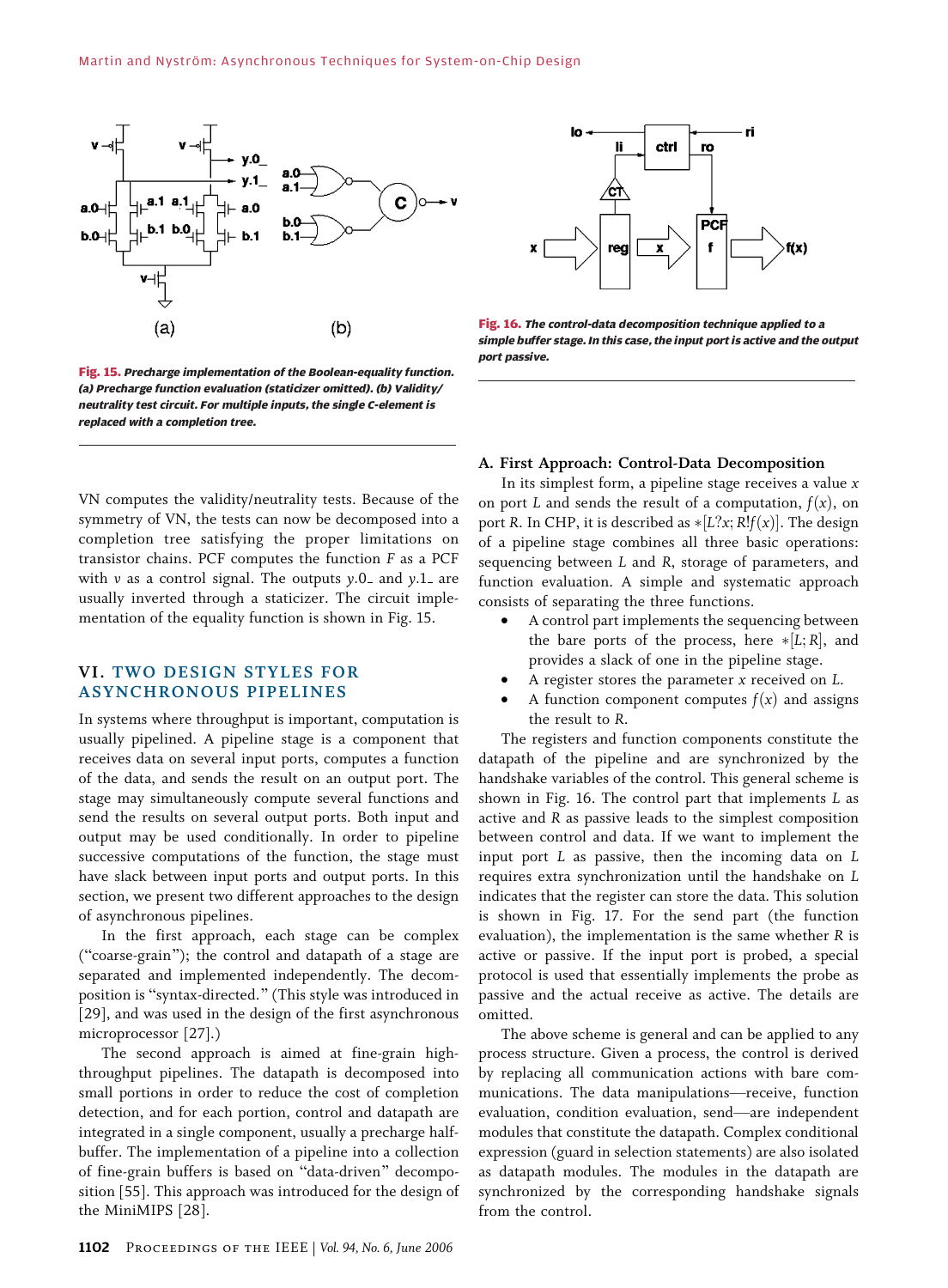

Fig. 17. Implementation of a one-bit input interface for: (a) a passive port and (b) an active port.

#### B. Second Approach: Integrated Pipelines

Simplicity and generality are the strengths of the previous approach to pipeline design; it allows quick circuit design and synthesis. However, the approach puts high lower bounds on the cycle time, forward latency, and energy per cycle. First, the inputs on L and the outputs on R are not interleaved in the control, putting all eight synchronizing transitions in sequence. Second, the completion-tree delay, which is proportional to the logarithm of the number of bits in the datapath, is included twice in the handshake cycle between two adjacent pipeline stages. Finally, the lack of interleaving in the control handshakes requires the explicit storing of the variable  $x$  in a register, adding overhead in terms of both energy and forward latency.

The fine-grain integrated approach we are going to describe next is targeted for high-throughput designs. It eliminates the performance drawbacks of the previous approach by two means: 1) the handshake sequence of L and the handshake sequence of R are reshuffled with respect to each other so as to overlap some of the transitions, and eliminate the need for the explicit registers for input data, and 2) the datapath is decomposed into independent slices so as to reduce the size of the completion trees, and improve the cycle time. In this approach, each slice of the datapath is integrated with its own control to implement a complete computation stage (i.e., combining control and data manipulation) [55].

## C. Simple Precharge Half-Buffer (PCHB)

Let us return to the simple pipeline stage  $\angle [L?x; R!f(x)]$ with x Boolean. L is implemented as a passive four-phase handshake, and R as an active four-phase handshake. In the HSE, the acknowledge signals are inverted as enable signals le and re so as to fit better with the inverting logic of CMOS. The PCHB reshuffling eliminates the register variable x by computing the output while the input port



Fig. 18. Implementation of a simple pipeline stage as a precharge half-buffer. Signal en has been introduced for the sake of generality. In this case, it is identical to le, but not in general.

still contains the input data. Furthermore, it completes R before completing L

$$
*[[re]; [f0(L) \longrightarrow r. 0 \uparrow []f1(L) \longrightarrow r. 1 \uparrow]; le \downarrow;
$$
  

$$
[\neg re]; r. 0 \downarrow, r. 1 \downarrow; [\neg l. 0 \land \neg l. 1]; le \uparrow].
$$

The HSE is decomposed into two components: one, PCF, computing  $(r.0, r.1)$  as a standard precharge function block, PCF; the other one, LHS, computing le, and in the general case, the internal enable signal en

$$
PCF \equiv *[[re \wedge le]; [f0(L) \longrightarrow r. 0 \uparrow [[f1(L) \longrightarrow r. 1 \uparrow];[\neg re \wedge \neg le]; r. 0 \downarrow, r. 1 \downarrow]LHS \equiv *[[v(L) \wedge v(R)]; le \downarrow; [\neg v(L) \wedge \neg v(R)]; le \uparrow].
$$

In LHS,  $v(L)$  and  $v(R)$  are the validity/neutrality conditions for ports L and R. Because we use only 1-of-n coding for each output, the neutrality condition is the complement of the validity condition, and the test can be implemented with combinational gates only. The production rules for PCF are

$$
re \land le \land f0(L) \to r.0 \uparrow
$$
  

$$
re \land le \land f1(L) \to r.1 \uparrow
$$
  

$$
\neg le \land \neg re \to r.0 \downarrow, r.1 \downarrow.
$$

The LHS computes the validity/neutrality of inputs and outputs and le as  $le = v(L)\underline{C}v(R)$ . The implementation is shown in Fig. 18. We leave it as an exercise to the reader to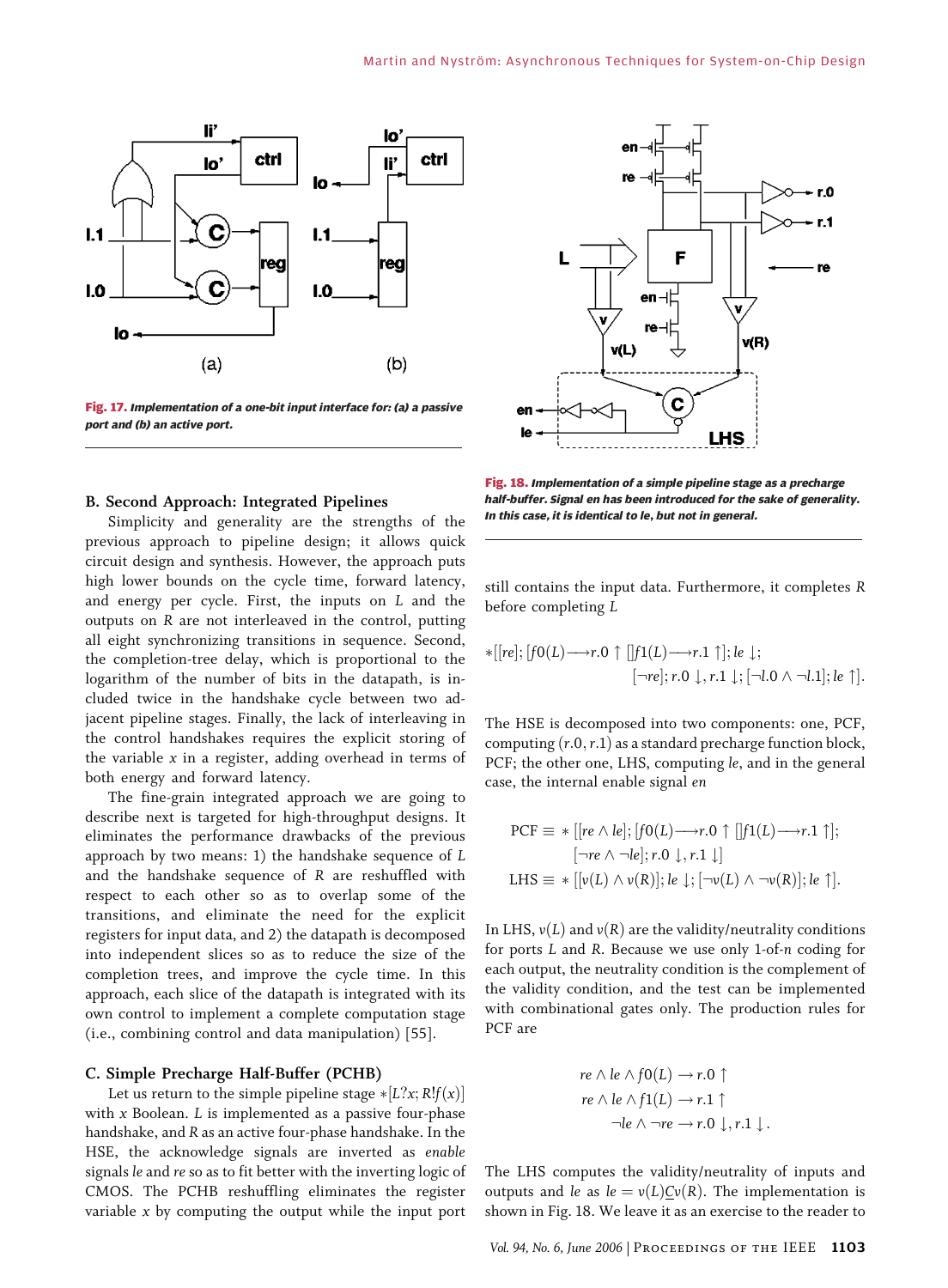check that the PCHB reshuffling is indeed a half-buffer by checking that the sequential composition of two PCHBs is a full-buffer, i.e., the handshake on L can terminate even when the right environment is blocked. The PCHB has short forward latency-only two elementary transitions, and pipelines composed of PCHBs have excellent throughput (an average of 18 elementary transitions for the MiniMIPS [28]).

#### D. General PCHB Scheme

For a general PCHB template with multiple input ports and output ports, the implementation is as follows.

1) Each data rail  $r_i$  of output port R depending on inputs  $L_1, \ldots, L_m$  is the output of a precharge function block

$$
r_j = PCF(F_j(L_1, \ldots, L_m), en_R, re).
$$

where  $en_R$  is the internal enable computed by the LHS circuit as follows, and re is the enable rail of R.

2) For each input port  $L_i$ , the (inverted) left-enable  $l_i.e.$  is the C-element combination of the validity of  $L_i$  and the validity of all outputs  $R_k$  that depend on  $L_i$  in the current iteration. For unconditional outputs  $R_1, R_2, \ldots, R_k$  depending on  $L_i$ , we have

$$
l_i.e = \nu(L_i)\underline{C}\nu(R_1)\underline{C}\nu(R_2)\ldots\underline{C}\nu(R_k).
$$

The different left-enable computations often share common parts. For instance, if two inputs  $L_i$  and  $L_j$ are needed by the same group of outputs, the validity of that group of outputs can be shared by  $le_i$ and lej. [See Fig. 19(a).]

3) The internal enable signal  $en_R$  is the C-element combination of all left-enable signals  $l_i.e$ :

$$
en_R = l_1.eC l_2.e...C l_m.e.
$$

- 4) When an input L is used conditionally, and the condition is not provided by a control input, the function block computes the condition as an extra output, say,  $c.0$ ,  $c.1$  where  $c.0$  indicates that  $L$  is used, and c:1 that it is not used. The computation of the left enable le is then done as in Fig. 19(b).
- 5) Similarly, if a precharge function block does not produce an output for some values of the inputs, a pseudo output is produced for those values of the input so that the validity of the output can be generated in all cases.

# E. Split and Merge Components

Controlled split and controlled merge are important network components. They are also examples of PCHB



Fig. 19. Left-enable computation for a general PCHB scheme. (a) LHS when all inputs needed for  $R_k$  are unconditional. (b) LHS when one input L<sub>i</sub> is conditional. Control signals c.0 ("L<sub>i</sub> is used") and c.1 ("L<sub>i</sub> is not used") may have to be generated as extra outputs.

with conditional inputs and conditional outputs. Two solutions are presented, a PCHB implementation and a slack-zero implementation.

1) Half-Buffer Controlled Merge: A two-way controlled merge merges two input streams from input ports L and M into an output stream on port R. Which port to select for the next input communication is determined by the value received on control port C. The CHP is

$$
* [C?c; [c.0 \longrightarrow R!(L?)[[c.1 \longrightarrow R!(M?)]]].
$$

For Boolean ports L, M, and R, the circuit is shown in Fig. 20. The general scheme presented in the previous section has been slightly optimized: the enable signal ce of the control port  $C$  can be used as internal enable signal. The computed precharge function is

$$
ce \land re \land (c.0 \land l.0 \lor c.1 \land m.0) \to r.0 \uparrow
$$
  

$$
ce \land re \land (c.0 \land l.1 \lor c.1 \land m.1) \to r.1 \uparrow
$$
  

$$
\neg ce \land \neg re \to r.0 \downarrow, r.1 \downarrow.
$$

The left enables and internal enable are computed as

$$
le_{-} = v(L)Cv(R)Cc.0
$$
  

$$
me_{-} = v(M)Cv(R)Cc.1
$$
  

$$
ce = le \vee me.
$$

2) Half-Buffer Controlled Split: The two-way controlled split receives data on one input port L and sends it on one of two output ports M and R. Which output port is selected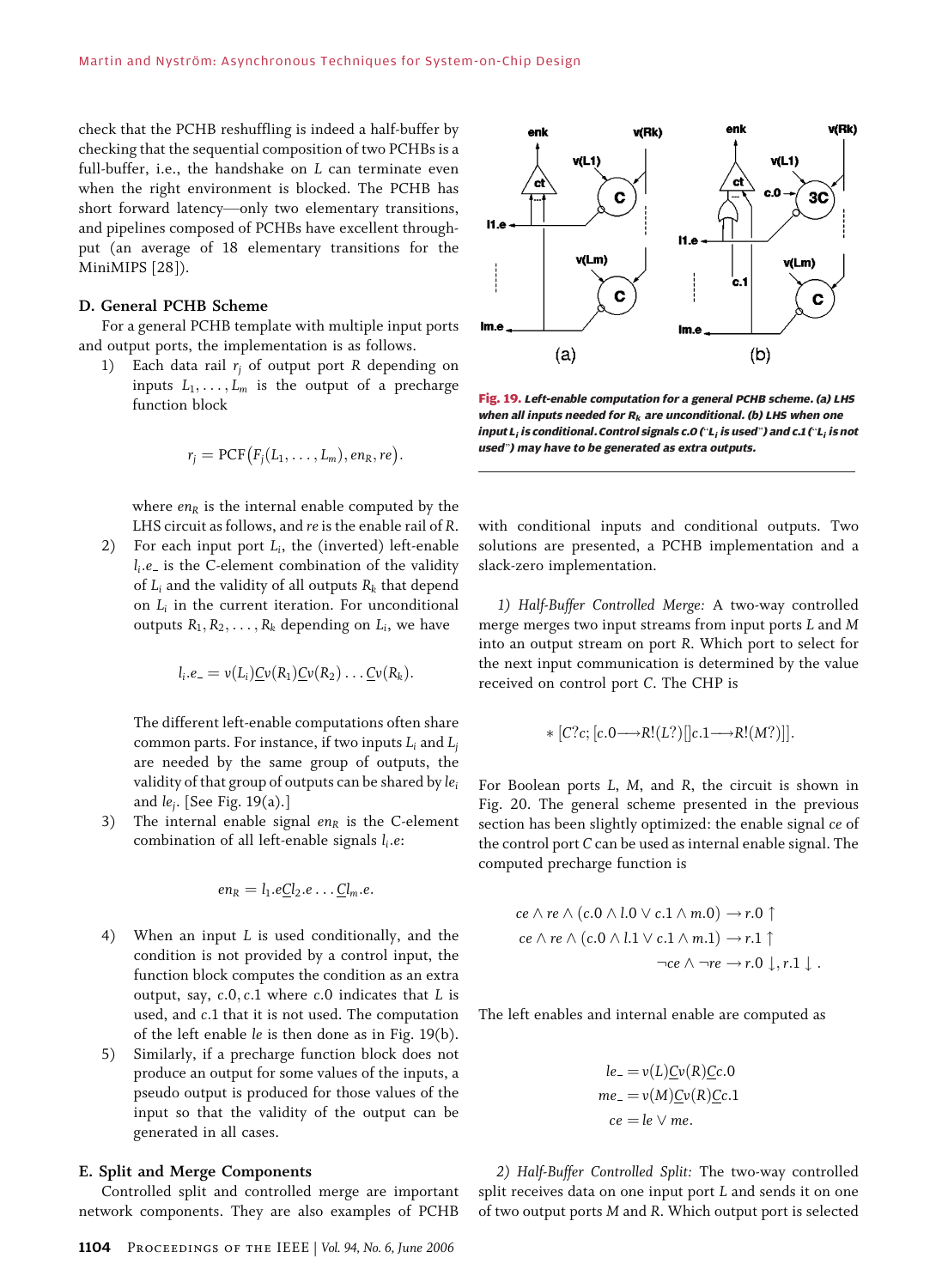

Fig. 20. A two-way controlled merge implemented as a PCHB. (a) Precharge function. (b) LHS.



Fig. 21. A two-way controlled split implemented as a PCHB. (a) Precharge function block for M. (b) LHS.

is determined by the value received on control port C. The CHP is The equations for LHS are as follows:

$$
* [C?c; [c.0 \longrightarrow M!(L?)[[c.1 \longrightarrow R!(L?)]]].
$$

For Boolean ports L, M, and R, the circuit is shown in Fig. 21. This is a simple case of conditional output, since exactly one of the two outputs is always used. The computed precharge function is

$$
me \land en \land c.0 \land l.0 \to m.0 \uparrow
$$
  
\n
$$
me \land en \land c.1 \land l.0 \to r.0 \uparrow
$$
  
\n
$$
re \land en \land c.0 \land l.1 \to m.1 \uparrow
$$
  
\n
$$
re \land en \land c.1 \land l.1 \to r.1 \uparrow
$$
  
\n
$$
\neg re \land \neg en \to r.0 \downarrow, r.1 \downarrow
$$
  
\n
$$
\neg me \land \neg en \to m.0 \downarrow, m.1 \downarrow.
$$

$$
le_{-} = v(L) \underline{C}(v(R) \vee v(M))
$$
  
ce\_{-} = v(C) \underline{C}(v(R) \vee v(M))  
en = le \underline{C}ce.

3) Example-Two Streams Sharing a Channel: Large data channels are often a scarce resource in an SoC, and mechanisms to share them are important. Let us first look at the simple case when a channel C is shared between two streams. More precisely, we want to establish a channel between send port A and receive port  $A'$  using C, or between send port B and receive  $B'$  using C. When C is used for a communication between A and A', it should not be used for a communication between  $B$  and  $B'$ , and vice versa.

The simplest case is when the exclusive use of the channel is controlled centrally: a control signal is sent both to the controlled-merge process merging A and B into C, and to the controlled-split process forking  $C$  to  $A'$  and  $B'$ . The control signal determines which of the two streams uses the channel for the next communication as in Fig. 22.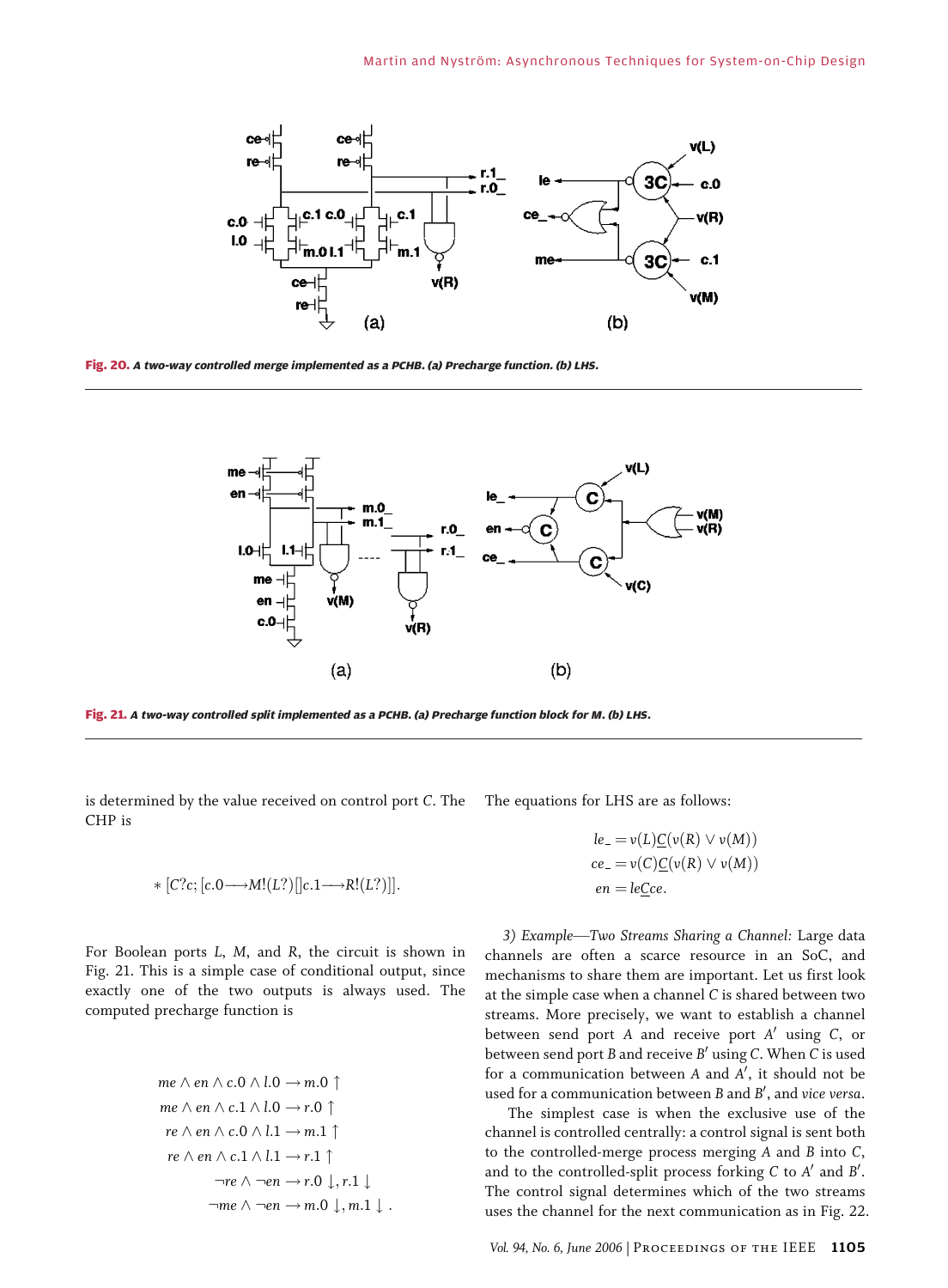

Fig. 22. Two streams sharing channel C under control of dual-rail signal cA, cB.



Fig. 23. A many-to-many bus composed of a many-to-one merge and a one-to-many split.

# VII. ASYNCHRONOUS BUSES

The previous case is a simple version of a bus. A bus is a manyto-one merge of data streams, or a one-to-many split of data streams, or a combination of both. (See Fig. 23.) In a microprocessor, for example, buses are used to send the parameters of an instruction from the register file to the different execution units, or to send the results of an instruction execution from an execution unit to the register file. In that case, the control inputs to the merge and split components of the bus are produced by the instruction decoder.

There are many implementations of asynchronous buses. We show one based on the PCHB. The solution brings to light an annoying problem in asynchronous design: the efficient CMOS implementation of an n-input nor gate when n is large. All solutions we know for the merge/split design contain at least one n-input NOR-gate, where n is either the number of merge inputs or the number of split outputs.

Direct implementation is impossible because of the CMOS restriction on the length of p-transistor pull-up chains. Distributed implementations as trees of two-input or-gates is possible without hazard because only one input is exercised at a time, but it seriously taxes the throughput of the bus.



Fig. 24. A PCHB implementation of a many-to-one bus. The triangles marked with a letter v are combinational gates computing the validity test of input ports  $L_0$  through  $L_{n-1}$  and single output port R with bit lines R $\,$  0 through R $\,k - 1$ . Observe that port C does not need an explicit validity test.

#### A. PCHB Implementation of a Many-to-One Bus

The PCHB implementation of a many-to-one bus is a straightforward extension of the two-way merge. The bus has n data input ports  $L_0$  through  $L_{n-1}$ , a 1-of-N control input C used to select an input port, and one data output port R. The equations for the left-enables  $l_k.e$  for k from 0 to  $n - 1$ , and for the internal enable are as follows:

$$
l_k.e. = v(L_k) \underline{C}v(R) \underline{C}c.k
$$
  
\n
$$
ce. = \left(\bigvee k : 0..n - 1 : l_k.e\right)
$$
  
\n
$$
en = ce.
$$

The implementation is shown in Fig. 24.

#### B. PCHB Implementation of a One-to-Many Bus

The PCHB implementation of a one-to-many bus is a straightforward extension of the two-way split. The bus has *n* data output ports  $R_0$  through  $R_{n-1}$ , a 1-of-N control input C used to select an output port, and one data input port L. We choose the following implementation for the leftenables and internal enable (others are possible):

$$
ce_{-} = \left(\bigvee k : 0..n - 1 : v(R_k)\underline{C}c.k\right)
$$
  
\n
$$
le_{-} = ce_{-}\underline{C}v(L)
$$
  
\n
$$
en = le.
$$

The implementation is shown in Fig. 25.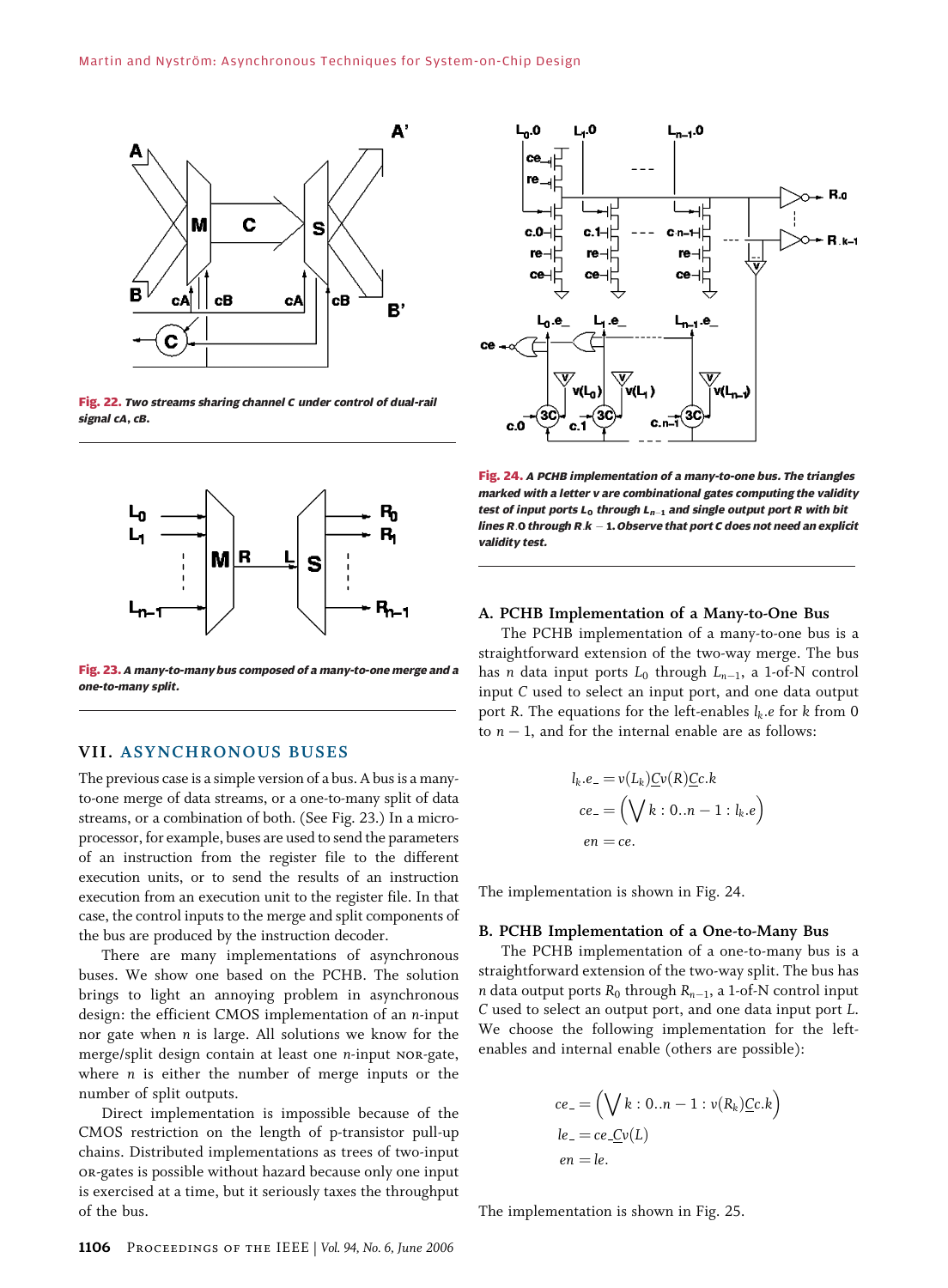

Fig. 25. A PCHB implementation of a one-to-many bus. The triangles marked with a letter v are combinational gates computing the validity test of input port L with bit lines L.O through L. $k-1$  and output ports  $R_0$  through  $R_{n-1}$ .

# VIII. ARBITRATION

All circuits presented in the previous sections have stable and noninterfering PR sets. But in order to implement selections in which the conditions are not mutually exclusive (nondeterministic choice), for instance, to select between an external interrupt signal and the internal "next-instruction" signal in a microprocessor, or for synchronization between the clocked components of a GALS system, at least one operator must provide a nondeterministic choice between two true guards.

Since stability and noninterference are equivalent to determinism, a nondeterministic computation does not admit stable and noninterfering circuit implementation. Therefore, any implementation of a nondeterministic computation contains nonmonotonic transitions that require special nondigital solutions. Those special circuits are encapsulated inside two primitive building blocks: the arbiter and the synchronizer.

A fundamental, and long misunderstood, issue related to implementing a nondeterministic choice is that of metastability. In classical physics, it is impossible to put an upper bound on the time it takes for a device to make a nondeterministic decision between two alternatives. When the system starts in a state where the physical parameters are such that either alternative can be selected, the device may enter a metastable state in which it may stay an arbitrary length of time before deciding one way or the other [6].



Fig. 26. (a) The simple arbiter or mutual-exclusion element selects between two possibly concurrent inputs x and y and produces mutually exclusive outputs u and v. (b) An implementation of the basic arbiter consisting of two cross-coupled NAND-gates and a filter. The filter eliminates the spurious values of the NAND-gates outputs produced during the metastable state.

#### A. Basic Arbiter

The simplest device to make a selection between nonexclusive guards is the basic arbiter, or mutual exclusion element. Its HSE specification is

$$
arb \equiv * [[x \rightarrow u \uparrow; [\neg x]; u \downarrow
$$

$$
[y \rightarrow v \uparrow; [\neg y]; v \downarrow]]
$$

where  $x$  and  $y$  are simple Boolean variables. (The "thin bar" j indicates that the two guards can be true at the same time and thus that arbitration between the guards is needed.) The arbiter is usually represented as in Fig. 26(a). Initially,  $\neg u \wedge \neg v$  holds. When either x or y or both become true, either u or v is raised but not both. After u is raised the environment resets  $x$  to false, and similarly if  $v$  is raised. After  $x$  has been observed to be low,  $u$  is lowered; and similarly if v was raised. Hence, if  $\neg u \wedge \neg v$  holds initially,  $\neg u \lor \neg v$  holds at any time.

The proper operation of the arbiter requires that two inputs be stable, i.e., once x or y has been evaluated to true, it remains true at least until an acknowledgment transition takes place. If one of the requests is withdrawn before the arbiter has produced an output, the arbiter may fail: one or both outputs may glitch.

#### B. Implementation and Metastability

Let us first consider the PR sets for arb that contain unstable rules. The PR set for the "unstable arbiter" (in which  $u$  and  $v$  have been replaced with their inverses  $u$ . and  $v_$ ) is as follows:

$$
x \wedge v_{-} \rightarrow u_{-} \downarrow
$$
  
\n
$$
y \wedge u_{-} \rightarrow v_{-} \downarrow
$$
  
\n
$$
\neg x \vee \neg v_{-} \rightarrow u_{-} \uparrow
$$
  
\n
$$
\neg y \vee \neg u_{-} \rightarrow v_{-} \uparrow.
$$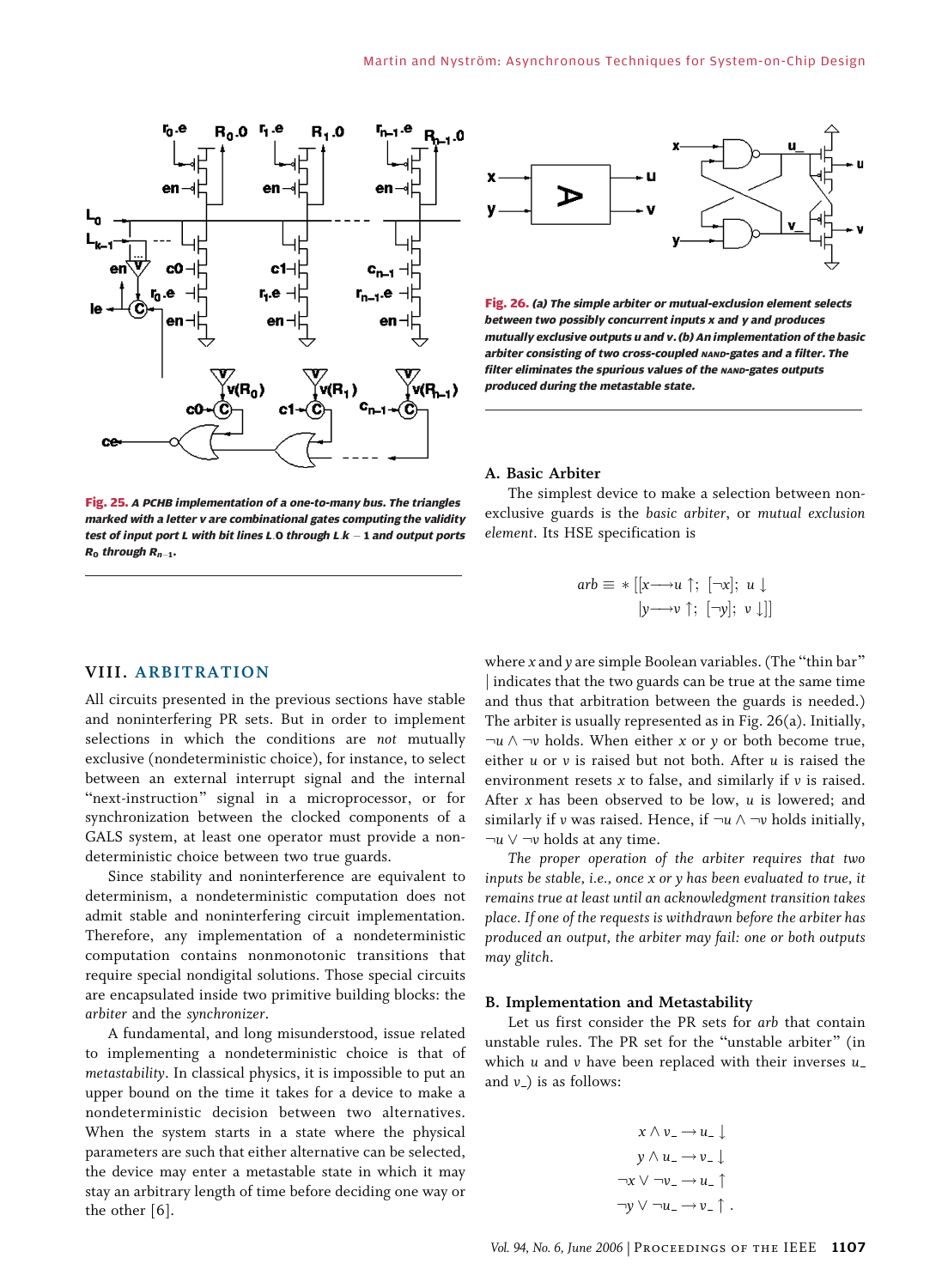The first two PRs of the arbiter are unstable and can fire concurrently. In the digital domain, when started in the state with  $x \wedge y$  and  $\neg u_-\wedge \neg v_-,$  the set of PRs specifying the arbiter may produce the unbounded sequence of firings:  $*[(u_+), v_-], (u_- \uparrow, v_- \uparrow)].$ 

In the analog domain, the state of the arbiter in which  $x$ and y are true and the voltages of both  $u_$  and  $v_$  are halfway between Vdd and ground is called metastable. Nodes  $u_$  and  $v_$  may oscillate and then stabilize to a common intermediate voltage value for an unbounded period. Eventually, the inherent asymmetry of the physical realization (impurities, fabrication flaws, thermal noise, etc.) will force the system into one of the two stable states where  $u_{-} \neq v_{-}$ . But there is no upper bound on the time the metastable state will last, which means that it is impossible to include an arbitration device into a clocked system with absolute certainty that a timing failure cannot occur.

In order to eliminate the spurious values of  $u_$  and  $v_$ produced during the metastable state, we compose the "bare" arbiter with a filter taking  $u_$  and  $v_$  as input and producing  $u$  and  $v$  as "filtered outputs." (An nMOS implementation of filter is shown in [47]. The complete nMOS circuit for the arbiter is described in [45]. A CMOS version appeared first in [25].)

(In the CMOS construction of the filter shown in Fig. 26(b), we use the threshold voltages to our advantage: the channel of transistor  $t1$  is conducting only when  $(\neg u_-\land v_-)$  holds, and the channel of transistor t2 is conducting only when  $(\neg v_-\land u_-)$  holds.) In QDI design, the correct functioning of a circuit containing an arbiter is independent of the duration of the metastable state; therefore, relatively simple implementations of arbiters can be used. In synchronous design, however, the implementations have to meet the additional constraint that the probability of the metastable state lasting longer than the clock period should be negligible.

# C. Channel Arbiter

If a process has to arbitrate between two nonmutually exclusive channels, A and B, the channel arbiter CARB serves as an interface to provide mutually exclusive channels  $A'$  and  $B'$ 

$$
*[[\overline{A} \longrightarrow A';A|\overline{B} \longrightarrow B';B]].
$$

Since A and B are probed, they are implemented with a passive handshake, and  $A'$  and  $B'$  with an active handshake. The circuit is shown in Fig. 27. The previous design can be used to arbitrate between channels with data. The arbiter takes as inputs a signal from each data channel A and B indicating that the channel has valid data. If a dual-rail code is used, it suffices to look at the validity of a single bit (a simple OR-gate of the rails of the bit). C-elements prevent the propagation of the data until the channel has been selected by the arbiter.



Fig. 27. A slack-zero channel arbiter. The NAND-gates prevent the second of two requests from proceeding before the HS of the first one is completed.



Fig. 28. A multiplexed arbiter XARB composed of a channel arbiter and a simple multiplexer.

## D. Multiplexed Arbitration

A useful building block, the multiplexed arbiter XARB, is an extension of the channel arbiter with a multiplexer (merge)

$$
*[[\overline{A} \longrightarrow S; A|\overline{B} \longrightarrow S; B]].
$$

It is obtained by combining the channel arbiter CARB with a simple multiplexer (merge). The multiplexed arbiter XARB is shown in Fig. 28.

#### E. Multichannel Tree Arbiter

Thanks to the multiplexed arbiter XARB, we can generalize the simple channel arbiter to the case of more than two channels. The implementation of four-channel arbiter ARB4 as an arbiter tree is shown in Fig. 29. The generalization to an arbitrary number of channels is straightforward. The tree need not be balanced, and can be incomplete if the number of channels is not a power of two.

#### F. Synchronizer

As we argued earlier, the proper operation of the arbiter requires that the inputs  $x$  and  $y$  be stable, i.e., once they are true, they remain asserted until the arbiter has raised one of the corresponding outputs. Therefore, we cannot use an arbiter to sample a completely unsynchronized external signal, like an interrupt signal or other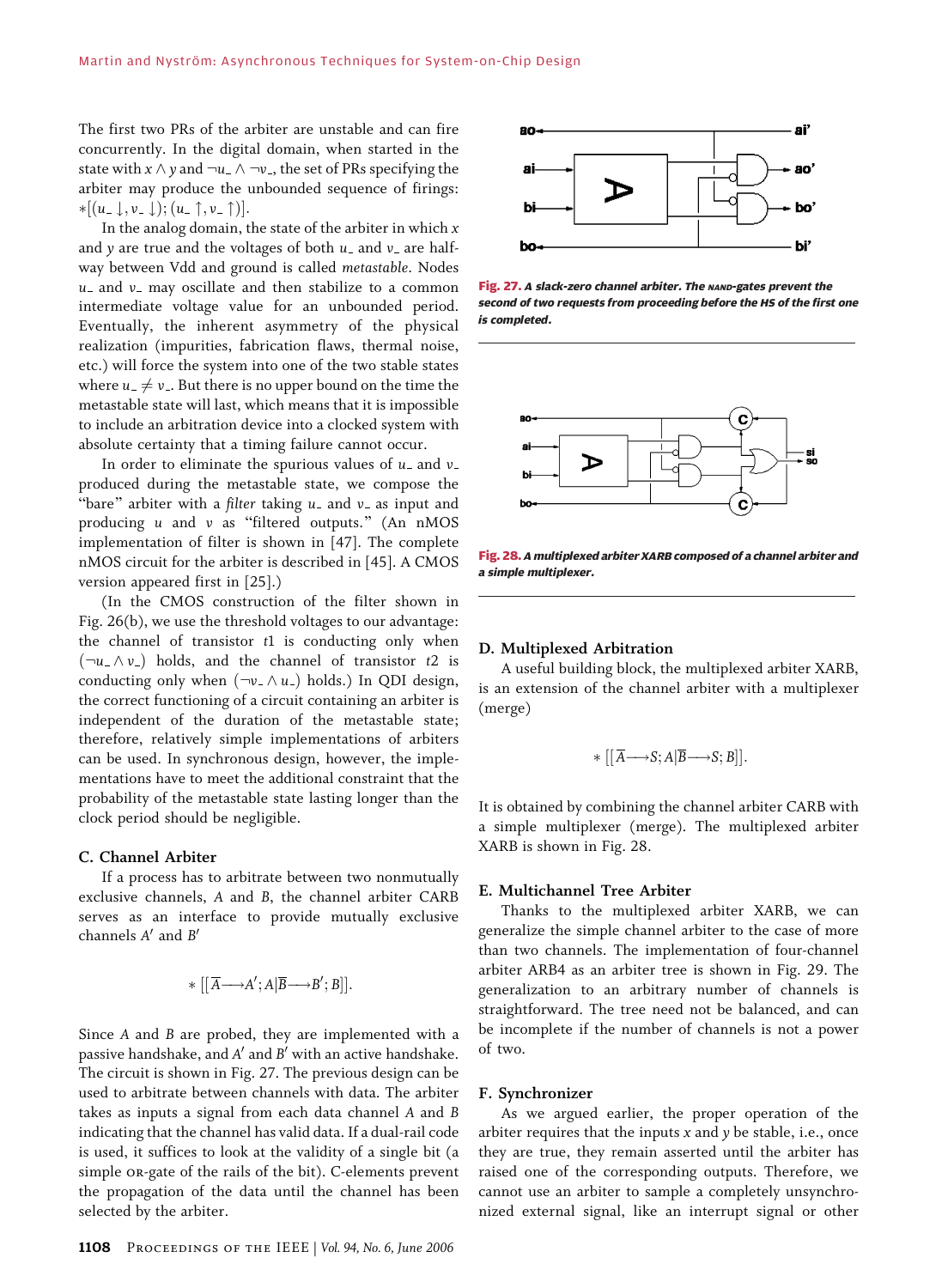

Fig. 29. A four-way tree arbiter composed of two multiplexed arbiters and a bare arbiter as the root. The generalization to an arbitrary number of channels is straightforward. The tree need not be balanced, and can be incomplete if the number of channels is not a power of two.

peripheral signal. A circuit to solve this problem is called a synchronizer. The synchronizer has two inputs: a control input re and the input signal x that is to be sampled. We have chosen to specify it in such a way that it produces a dual-rail output  $(r.0, r.1)$  with the two rails representing the true and false values of the sampled input x. The HSE specification of the synchronizer is

$$
sync \equiv * [[re \land \neg x \longrightarrow r.0 \uparrow; [\neg re]; r.0 \downarrow ]|re \land x \longrightarrow r.1 \uparrow; [\neg re]; r.1 \downarrow]].
$$

When the environment raises re, the synchronizer starts evaluating x and returns the observed value by raising either  $r.0$  or  $r.1$ . The difficulty is that x may change its value at any time and therefore also during its evaluation by the synchronizer. (That is the reason why both guards can evaluate to true, which explains the use of the thin bar.) If  $x$ has a stable true value within a finite, bounded interval around the time re is raised, the synchronizer asserts r:1, and similarly if  $x$  is a stable false; otherwise, the circuit asserts either  $r.1$  or  $r.0$ , but not both. In practice, the "confusion interval" is a very short period, approximately the delay of the single inverter used to invert the input. But the synchronizer must work correctly—i.e., raise either  $r.1$ or  $r.0$ —even when x changes during the confusion interval. Implementing a synchronizer properly is difficult enough that it is usually avoided.

Unlike the arbiter, the synchronizer as defined by sync cannot be implemented directly by feeding the two inputs into a bistable device (cross-coupled NAND gates). To see why, consider that the program has to do two things to advance from waiting for  $re \wedge x$  to r.0  $\uparrow$ : first, the second guard must be "locked out," so that  $r.1$  cannot happen; second, the assignment r.0  $\uparrow$  must take place. But if x should change after the second guard has been locked out but before the first guard has been selected, the program will deadlock. There is a race condition due to the fact that the two guards can be invalidated at any time. Removing the race condition requires introducing intermediate stable variables a.0 and a.1 (they remain true once evaluated to true) to stabilize the selection of one of the two guards, leading to HSE sync1

$$
*[[re \wedge \neg x \rightarrow a.0 \uparrow; [a.0]; r.0 \uparrow; [\neg re]; a.0 \downarrow; [\neg a.0]; r.0 \downarrow
$$
  

$$
[re \wedge x \rightarrow a.1 \uparrow; [a.1]; r.1 \uparrow; [\neg re]; a.1 \downarrow; [\neg a.1]; r.1 \downarrow]].
$$

We decompose sync1 into three parts: int0 and int1 "integrate" the possibly oscillating values of  $x$  into a stable false value a.0 and a stable true value a.1, and SEL selects between a.0 and a.1

$$
\begin{aligned}\n\text{int0} &\equiv * \left[ [re \land \neg x \longrightarrow a.0 \uparrow; \left[ \neg rel \right]; a.0 \downarrow] \right], \\
\text{int1} &\equiv * \left[ [re \land x \longrightarrow a.1 \uparrow; \left[ \neg rel \right]; a.1 \downarrow] \right], \\
\text{SEL} &\equiv * \left[ [a.0 \longrightarrow r.0 \uparrow; \left[ \neg a.0 \land \neg a.1 \right]; r.0 \downarrow \right] \\
& |a.1 \longrightarrow r.1 \uparrow; \left[ \neg a.1 \land \neg a.0 \right]; r.1 \downarrow] \right].\n\end{aligned}
$$

The parallel composition of int0, int1, and SEL is not strictly equivalent to sync1 because, in the decomposition, the control can advance simultaneously to a.0  $\uparrow$  and a.1  $\uparrow$ , which is not possible in the original sync1. Consequently, the arbitration takes place between a:0 and a:1 in SEL. But now the arbitration is between stable signals. However, SEL is not exactly an arbiter: in an arbiter, when both inputs are asserted, the arbiter selects both of them in an arbitrary order, since a request is never withdrawn. In SEL, when both inputs are asserted, only one should be selected: whichever is chosen to be the value of the input when it is sampled. Hence, SEL must check that both a.0 and a.1 are false before resetting the output  $r.0$  or  $r.1$ .

Nevertheless SEL can be implemented directly as a bistable device in the same way as the arbiter. The production rules for the bistable component are

$$
r.1\_\land a.0\to r.0\_\downarrow
$$
  
\n
$$
\neg r.1\_\lor (\neg a.0 \land \neg a.1)\to r.0\_\uparrow
$$
  
\n
$$
r.0\_\land a.1\to r.1\_\downarrow
$$
  
\n
$$
\neg r.0\_\lor (\neg a.1 \land \neg a.0)\to r.1\_\uparrow.
$$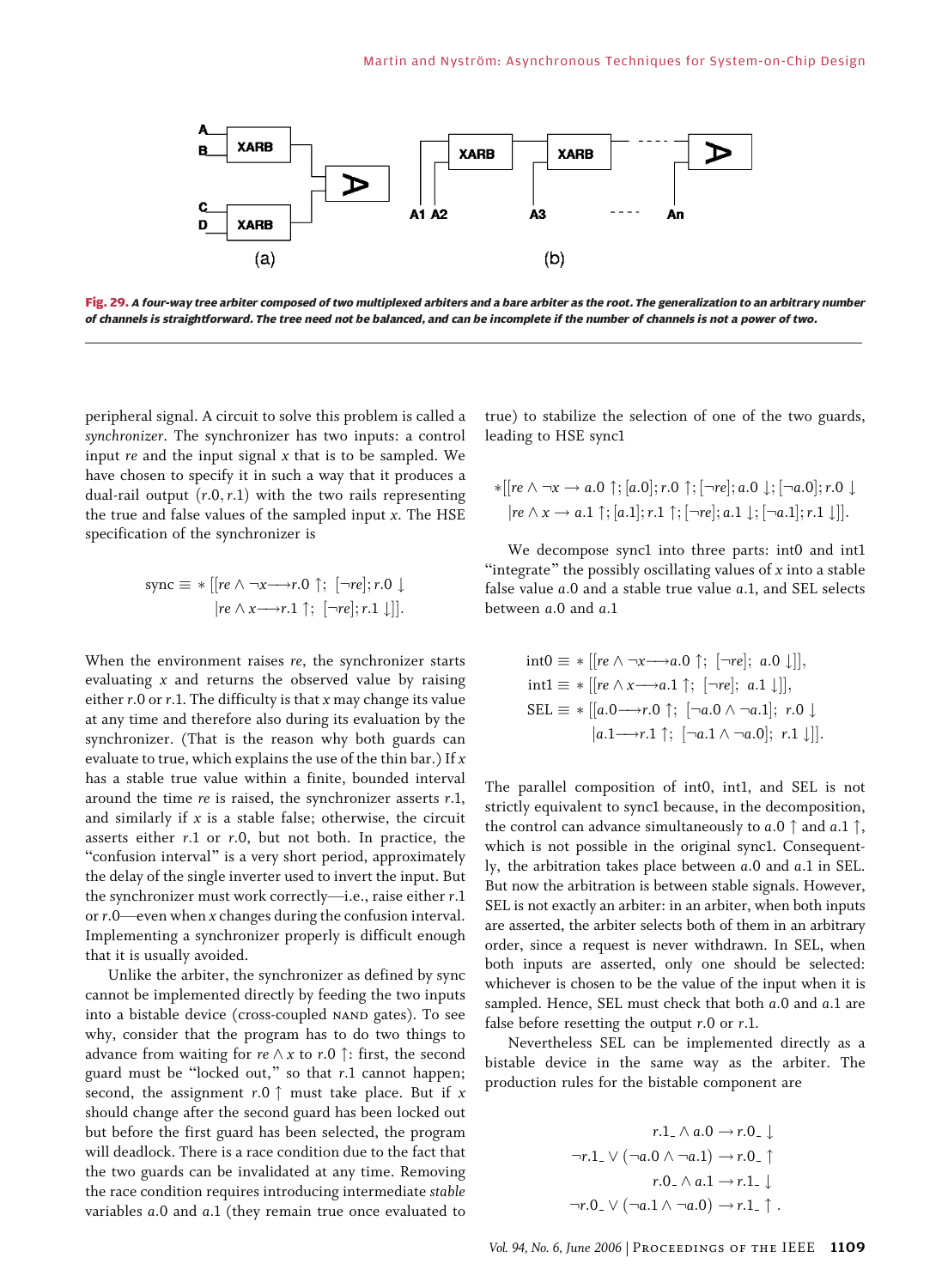

Fig. 30. A synchronizer circuit consisting of two integrators (producing stable copies a.1 and a.0 of x and its inverse), a bistable device, and a filter.



Fig. 31. A conceptual implementation of the clock-handshake interface. The two integrators produce stable copies of the clock and its inverse; the 3-input C-element implements the four-phase handshake and produces the control input for the integrators.

The complete circuit for the synchronizer comprising the two integrators, the bistable device and the metastability filter is shown in Fig. 30. This is only one in a family of solutions [39]. A completely different solution is proposed in [43].

### G. A Clock/Handshake Interface

The following case study is a remarkable circuit that interfaces a clock signal with a handshake protocol. More precisely, the circuit transforms a clock signal  $\phi$  into a handshake protocol between variables ro and ri. The HSE of the clock/handshake interface (CHI) is

$$
* [[\neg \phi];\,\,ro\uparrow;\,\, [ri];\,\, [\phi];\,\,ro\,\downarrow;\,\, [\neg ri]].
$$

If we introduce two integrators to generate stable copies xt and xf of the true and false values of  $\phi$ , the HSE becomes

$$
* [[\neg ri \wedge \neg xt \wedge \neg xf_{-}];\ ro \uparrow; [ri \wedge xt \wedge xf_{-}];\ ro \downarrow].
$$

which is just a three-input C-element. A conceptual implementation of CHI is shown in Fig. 31.

The integrators may not work correctly for any input waveform on  $\phi$ . For instance, a very slow rising xt could trigger the C-element well before the voltage on xt reaches Vdd. In this case, we should have to depend on a timing assumption to guarantee that  $xt$  reaches Vdd before  $xf$ . switches; otherwise, the intermediate voltage could be interpreted as false by the C-element later. This potential analog problem can be removed by adding inverters on the xt and xf outputs implemented as Schmitt triggers. We are using the property of the Schmitt trigger that if the input changes monotonically from one logic value to the other, the output switches quickly from one value to the other. Since the integrators see to it that the outputs change monotonically regardless of the inputs, the Schmitt triggers guarantee that xt and xf switch quickly enough that neither node is observed as both true and false. This (practical) implementation is shown in Fig. 32.



Fig. 32. A practical implementation of the clock-handshake interface. The outputs of the integrators have been augmented with Schmitttrigger inverters to guarantee quick transitions on xt and xf, and the inverter on the input of the bottom integrator has been eliminated.

# IX. GALS AND ASYNCHRONOUS-TO-SYNCHRONOUS CONVERSION

Historically, asynchronous communication between synchronous components was prevalent in computer systems. For instance, the UNIBUS used in DEC PDP-11 and VAX computers was a completely asynchronous bus [50], [51]; to this day, the common SCSI protocol for peripheral communications supports handshake-based asynchronous signalling [54]. In the case of our concrete problem, the situation is one where P communicates with Q through an asynchronous middleman R (e.g., the UNIBUS). The transfer of data commences with P's sending the data to R, whence it proceeds to Q. The interface between P and R as well as that between R and Q are both examples of an asynchronous-synchronous (AS) crossing, and have similar solutions. Because of the direction of data movement in the example, the  $R - Q$  interface is somewhat more complicated, which is why we will discuss it; the  $P - R$ interface can be inferred through simplification. In all that follows, except the section that specifically deals with multiple inputs, we will be analyzing the simple case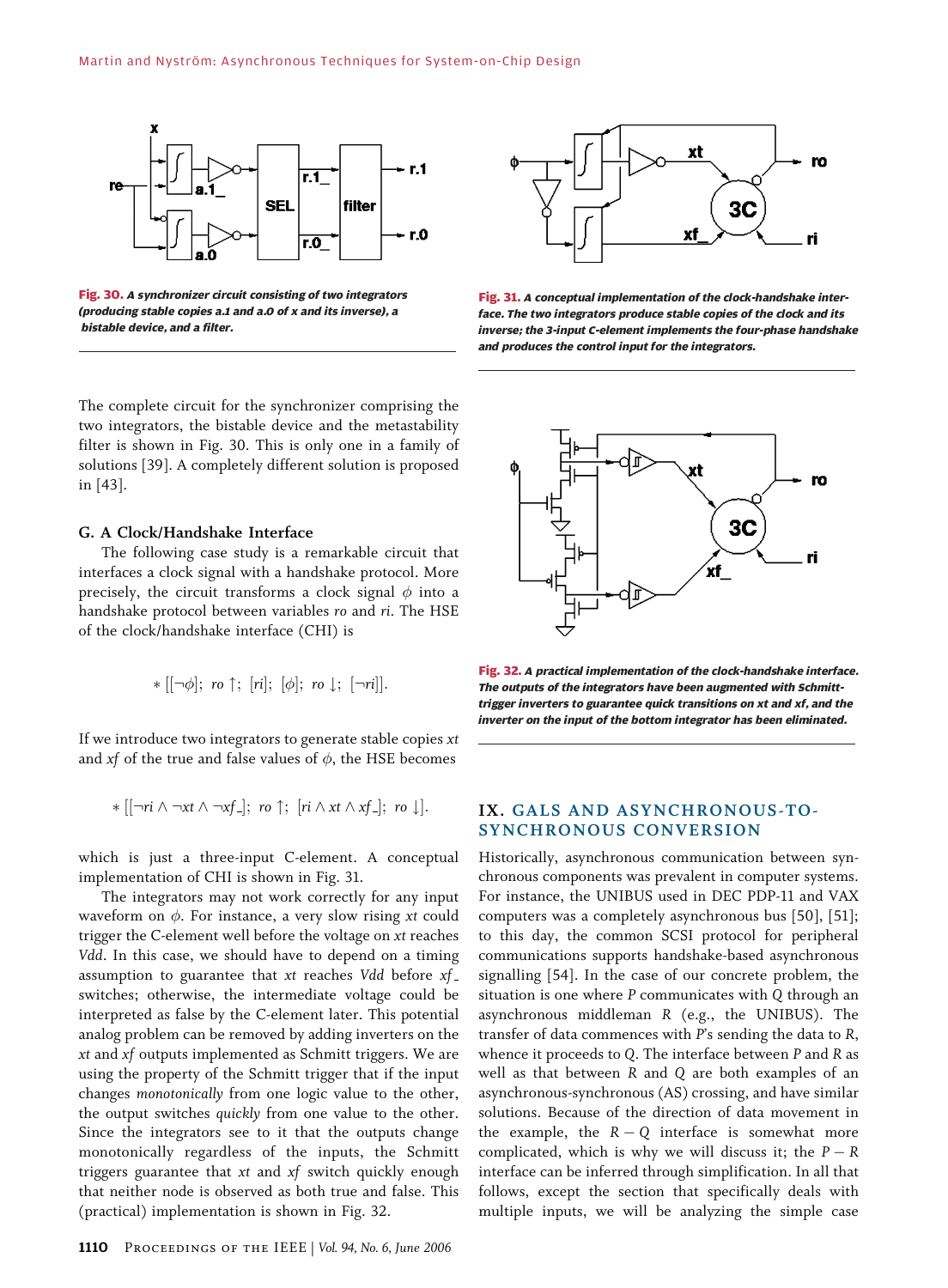where there is one "asynchronous part" that is sending data to another "synchronous part."

The reason that the AS problem has confounded so many system designers is simply this: when we are given to synchronize asynchronous signals into a synchronous environment with a free-running periodic clock, there is an unavoidable tradeoff between data communications latency and a probability of catastrophic system failure. If the communications latency is reduced, then the probability of catastrophic system failure increases, and if the probability of catastrophic system failure is to be reduced, we must yield some communications latency. This cannot be avoided. Similarly, no matter how much communications latency we are willing to live with, some small degree of catastrophic system failure remains. The problem cannot be avoided with less drastic means than introducing a scheme for stopping the clock (see below) or giving up synchronous operation entirely (see the preceding sections of this paper).

The choice of the word "catastrophic" is deliberate. The behavior of a synchronous system that has undergone synchronization failure cannot be usefully bounded, except probabilistically. Sometimes one can read in the literature of some scheme where the inventor claims that he can build a system that synchronizes an asynchronous signal to a clock with a known, finite latency, and either: 1) there is no possibility of synchronization failure or 2) if synchronization failure does occur, it will only take some definite, benign form. Both alternatives are impossible, but it sometimes takes some careful analysis to show why a particular circuit fails to achieve them; not rarely is it the case that while the circuit in question may not suffer disastrous internal consequences due to a synchronization failure, but instead its output signals are not guaranteed to satisfy setup and hold times imposed by the environment. Such circuits are frequently useful, as they may increase the amount of time available for metastability resolution, but nevertheless, they cannot ever be completely reliable.

To repeat, all schemes that aim at finite-latency communication with zero probability of catastrophic system failure are doomed. Therefore, let us state as a design principle at the outset that as part of the design of any scheme for AS conversion, the designer must identify, and ideally evaluate the probability of, the scenario in which the system will fail catastrophically; as the problem cannot be avoided, it does no good to sweep it under the rug.

1) Asynchronous-Synchronous Interface Using Two-Phase Nonoverlapping Clocks: Consider a synchronous system that operates off two-phase ( $\phi_0$  and  $\phi_1$  and their inverses) nonoverlapping clocks. This is the standard method of designing custom CMOS circuits and is treated in detail by Mead and Conway [31] and Glasser and Dobberpuhl [56]. By means that do not concern us at the moment, two phases of the clock are generated such that the predicate  $\neg \phi_{0,i} \lor \neg \phi_{1,j}$  holds in all locations *i*, *j* of the system where



Fig. 33. Block diagram of interface between four-phase QDI and twophase synchronous pulse handshakes.

the clock phases are available. In other words, it is never the case that both clock phases are high, even taking clock skew into account. Normally the clock generator is built on chip, but it is also possible to put it off chip, if we can tolerate the extra pins; the advantage of putting the clock generator off chip is that we can adjust the nonoverlap time between the phases to compensate for unexpected skews in the manufactured part.

While it is generally better to use four-phase handshakes in asynchronous systems because of the simplicity of implementation, the situation is not as clear in synchronous systems. We will study the data transfer between a four-phase QDI system and a standard singlerail synchronous system, and in this case, the synchronous side of the interface can more easily be implemented with a two-phase handshake because we do not need to keep track of the phase of the data. In fact, because of the timing guarantees that it is possible to enforce using the clock, we can use the two-phase "pulse handshake" used in APL circuits (Section II)

$$
*[[\neg d0 \wedge \neg d1]; d0 \uparrow | d1 \uparrow]|| *[[d0 \vee d1]; d0 \downarrow, d1 \downarrow].
$$

(We use the vertical thin bar  $\vert$  to denote nondeterministic choice.) This handshake has the speed advantage of a twophase handshake and the circuit advantage of a four-phase handshake that the data sense is always positive. A block diagram appears in Fig. 33. The variables a0, a1, and ae represent a standard QDI bit-wide channel (the generalization of the circuit to a wider datapath is obvious). The variables sd and sv\_represent data and validity (inverted for convenience) for a single-rail handshake channel, and of course  $\phi_0$  and  $\phi_1$  represent the two clock phases. Fig. 34 shows how we would use the interface in a standard clocked system (logic between the  $\phi_1$  latch and the  $\phi_0$  latch is not shown but could be present).

As long as sv<sub>-</sub> obeys the synchronous timing discipline, i.e., as long as sv is stable or falls to zero during  $\phi_1$ , the synchronous access to the data value sd presents no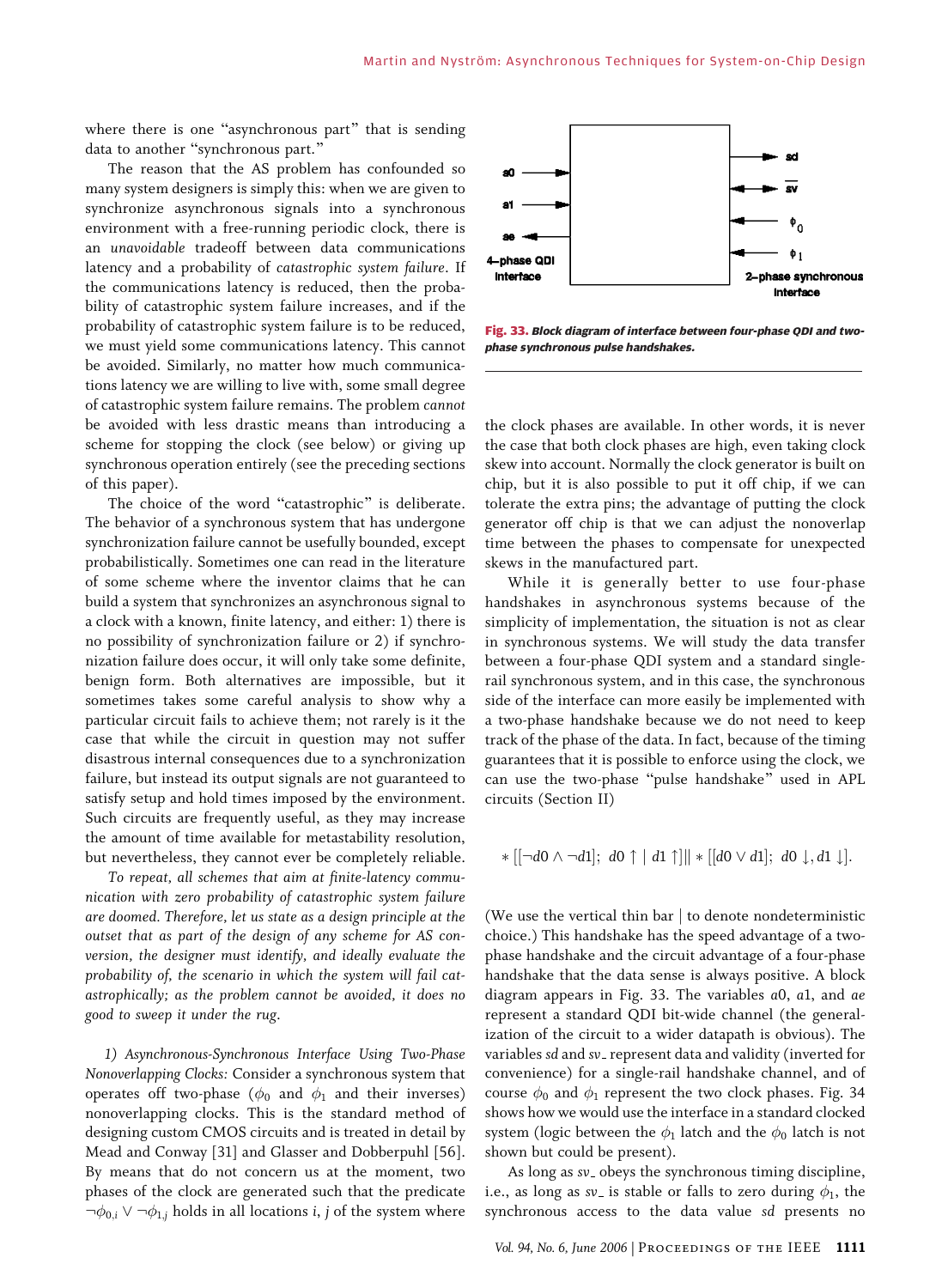

Fig. 34. Connecting synchronous circuit with two-phase nonoverlapping clock to the asynchronous interface; logic between  $\phi_1$  and  $\phi_0$ latches not shown.

problem. It is simply: wait for sv\_ to become asserted (low), operate on sd as necessary, and clear sv<sub>-</sub> (set it high). Therefore, any synchronization problem will involve sv<sub>-</sub>, which justifies our decision to investigate a single-bit circuit. The interface implements the simple CHP program  $*[A?d; S'd]$ .

Let us proceed with developing the asynchronous controller. The handshakes are a four-phase QDI handshake interleaved with a two-phase pulse handshake, where we shall insert waits for the clock at strategic times, so as to remove any unnecessary race conditions from the circuit. The HSE is as follows:

$$
*[[sv_-];ae\uparrow;[a0\longrightarrow sd\downarrow[]a1\longrightarrow sd\uparrow];[\phi_0];sv_+ \downarrow;ae\downarrow;[\neg a0 \land \neg a1]].
$$

Here we have inserted a wait for  $\phi_0$  before sv  $\downarrow$ ; comparing this to the circuit shown in Fig. 33, we can see that this wait can guarantee noninterference on sv...

Because of the action of the clock, the wait  $[\phi_0]$  may be unstable; it is exactly the effect of this instability on the synchronous side of the interface that can cause synchronization failure. How this happens will be obvious once we examine the PRS compilation, which is as follows:

$$
\neg a0 \land a1 \land sv_{-} \rightarrow ae \uparrow
$$
  
\n
$$
a0 \rightarrow sd \downarrow
$$
  
\n
$$
a1 \rightarrow sd \uparrow
$$
  
\n
$$
\phi_0 \land (a1 \land sd \lor a0 \land \neg sd) \rightarrow sv_{-} \downarrow
$$
  
\n
$$
(a0 \lor a1) \land \neg sv_{-} \rightarrow ae \downarrow.
$$

1112 Proceedings of the IEEE | Vol. 94, No. 6, June 2006

And to this we can add the implementation of the synchronous reset of sv

$$
\neg svc_-\wedge \neg \phi_1 \to sv_- \uparrow.
$$

Variable svc\_ is internal to the synchronous part.

The production rules for ae can be split into an NORgate and a two-input C-element; with this implementation, the generalization of the circuit to wider datapaths becomes obvious. However, the negation of sd in the rule for sv  $\downarrow$  and the use of the nonnegated a1 in the rule for sd  $\uparrow$  are more interesting. In ordinary QDI circuits, we would not permit these constructs, as they imply the presence of inverters with unacknowledged output transitions. In this case, however, these transitions are "acknowledged" by the clock-if the circuit turns out not to operate at a high clock speed due to these unacknowledged transitions, slowing it down will fix the problem.

Let us then return to the synchronization failure scenario. Synchronization failure occurs only when the instability of the guard  $\phi_0 \wedge (a_1 \wedge sd \vee a_0 \wedge \neg sd)$  manifests itself; that is, when sv is falling and  $\phi_0$  falls simultaneously, cutting off the transition prematurely. If we examine a straightforward transistor-level implementation of the circuit (Fig. 35), we see that this scenario will leave sv\_ at an indeterminate level between a logic zero and a logic one. The action of the staticizer will eventually drive the value of sv<sub>-</sub> to a proper zero or one, but this system has a metastable state, which can persist for an arbitrarily long time. The situation is depicted graphically in the timing diagram in Fig. 36. If the outputs, say, x and y, of the combinational logic block have not reached legal logic levels by the time  $\phi_1$  falls or if their values are inconsistent (i.e., the value of  $x$  implies that  $sv$  was false and that of y implies that sv\_was true), then the system has failed, quite possibly in a catastrophic, unrecoverable way. As usual, the probability of failure can be calculated based on the resolution time of the staticizer on sv (marked S in Fig. 35). The probability of failure can be reduced by adding clocked latches on the connection of sv\_with the combinational logic, thereby increasing the time available for resolution (as well as the communications latency).

Two remarks about the staticizer S are in order. First, Dally reports that one of the most common errors in synchronizer design is simply omitting this staticizer [13]. If the designer does that, it is equivalent to using a staticizer whose resolution time is infinite, and the error rate of the system will increase by many orders of magnitude. Second, the node sv\_ and the staticizer can be replaced by a normal S-R latch; this will improve the resolution time compared to the weak-feedback staticizer. This design is shown schematically in Fig. 37. Finally, we should note that the designer who wishes to use domino logic between sv<sub>-</sub> and the next clock phase must proceed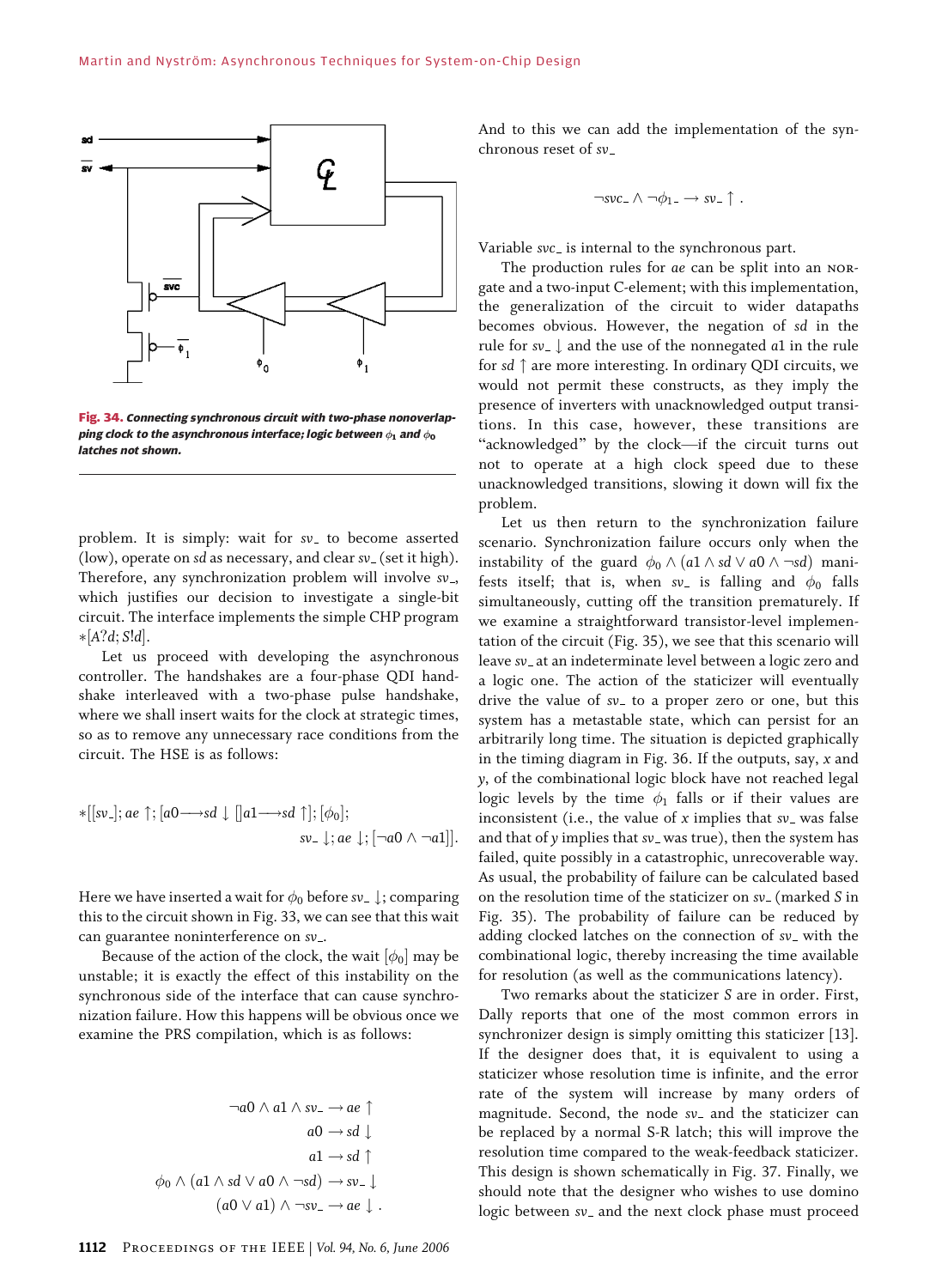

Fig. 35. Detailed implementation of asynchronous-synchronous interface controller.





very carefully, as in our current design sv\_ can have a downwards glitch.

The asynchronous-synchronous interface presented here obeys the Hippocratic oath of logic design: first, introduce no new timing races. The design has no necessary race conditions that are not inherent in the



Fig. 37. Use of S-R latch to improve metastability resolution time.

clocking methodology. There are three sources of timing races: races between different delays in the combinational logic; races due to the possibility of synchronization failure; and races within the clock generator. The first and third categories are inherent in the design style, the second is a necessary result of solving the synchronization problem, and the first and second can be handled by slowing down the clock, should they cause problems. This is the best that we can do. A corollary of the careful adherence to the logic designer's Hippocratic oath is that a synchronous system can be designed so that any timing variation in the system, including one resulting from metastability, can be absorbed by simply slowing down the clock.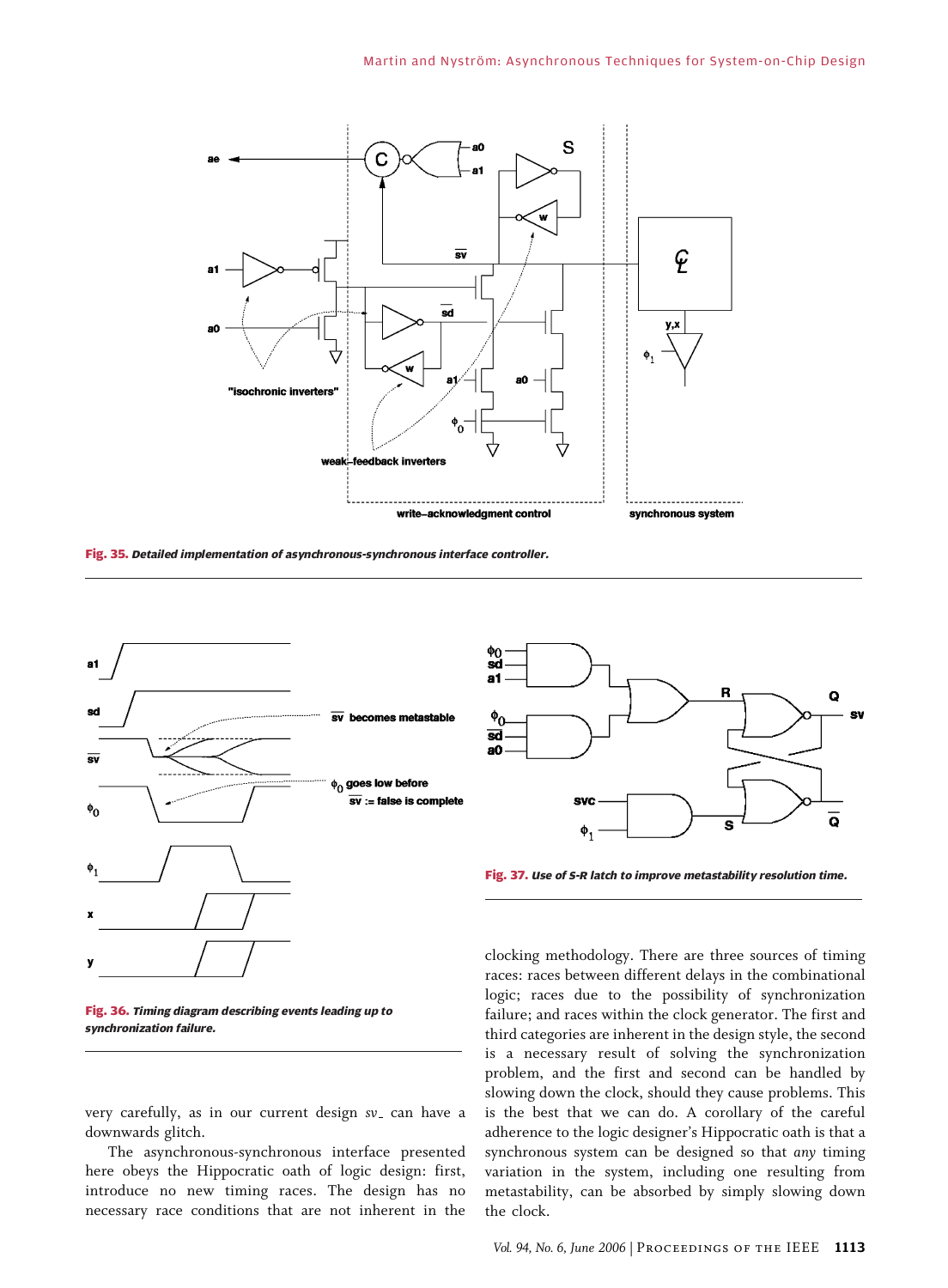

Finally, should the error probability of the circuit be too high for comfort at the lowest clock rate we are willing to tolerate, we can simply add additional latches where the sv\_wire enters the synchronous domain; this will bring the probability of failure arbitrarily low, at the cost of adding synchronization latency. In as simple a circuit as this one, the extra latency also hurts the data throughput on the synchronized channel, but with more sophisticated techniques  $([13], [47], [57] \ldots)$ , this can be avoided.

#### A. Stoppable-Clock GALS

The alternative to using synchronizers where the asynchronous signal enters the clock domain is to permit the asynchronous signal to stop the clock. In such a scheme, the asynchronous part of the system can treat all variables on the synchronous side as registers; as long as the writes to the variables are complete when the asynchronous side releases the clock, with the caveats mentioned below, there is no risk of misbehavior.

The idea behind stoppable, or pausable, clocks is to build an oscillator whose every cycle involves an arbitration against an external request r. Every time the clock wins the arbitration, it ticks; every time it loses, it stops and waits for the asynchronous request to be withdrawn. The circuit is shown schematically in Fig. 38; the grant g signals to the asynchronous part that the clock is stopped and the asynchronous part has exclusive access to shared variables (in this case, sv). Of course the arbiter itself introduces the possibility of metastability, but in this case the entire system simply waits for the metastability to be resolved; neither the clock nor the asynchronous part of the system is permitted to proceed until that happens. Normally the delay is implemented with a string of inverters, turning the stoppable-clock generator into a stoppable ring oscillator.

1) Stoppable-Clock Asynchronous-Synchronous Interface: To complete the stoppable-clock interface, we need to specify the clock oscillator, the clock generator, and the asynchronous state machine for the data transfers. A block

1114 Proceedings of the IEEE | Vol. 94, No. 6, June 2006

diagram of the design is shown in Fig. 39. We keep the design as similar as possible to the synchronizer-based described in Section IX-A. We assume a clock generator of the type described by Mead and Conway [31]. We arrange it so that when the oscillator is in the stopped state ( $\phi_x$  low),  $\phi_0$  is high and  $\phi_1$  is low: this choice matches the design of the synchronizer of Section IX-A. With this choice, the specification of the asynchronous controller becomes the following:

$$
*[[\neg sv];ae \uparrow; [a0 \longrightarrow sd \downarrow; r \uparrow []a1 \longrightarrow sd \uparrow; r \uparrow]; [g];sv \uparrow; ae \downarrow; [\neg a0 \land \neg a1]; r \downarrow; [\neg g]].
$$

It is possible to increase the performance of this design slightly by postponing the wait for input neutrality,  $\lceil \neg a0 \wedge \neg a1 \rceil$  so that it overlaps with the reset phase of the arbiter, but the HSE we show here has a satisfyingly simple implementation, shown in Fig. 40; it is identical to the asynchronous controller for the synchronizer-based solution, except that the C-element driving ae has one additional input.

As is true of all the other asynchronous-synchronous interfaces described in this paper, the single-rail data encoding used on the synchronous side of the interface introduces timing assumptions in the asynchronous side of the interface. However, these timing assumptions can always be satisfied by slowing down the clock speed, exactly as in a synchronous system; in fact it is these timing assumptions that are the defining characteristic of synchronous design, as only delay-insensitive design styles are free of such timing assumptions. It is important to keep in mind the essential difference between this kind of timing "race" and the unavoidable one that results from the intrinsic nature of the requirement that data be synchronized with a free-running clock: the former type of timing race can be satisfied by manipulating physical parameters, usually in some obvious way; and the latter type of timing race cannot under any circumstances be avoided in its entirety as long as the clock-synchronization requirement is maintained. The type of circuit described in this section, as it does not attempt to synchronize data to a free-running clock, is completely free of the latter type of timing race.

2) Interfaces Using Edge-Triggered Methodology: In the previous section, we explored the design of asynchronoussynchronous interfaces using a clocking methodology with multiphase nonoverlapping clocks. Similar designs are possible if we are using edge-triggering clocks in our synchronous methodology, but there are some subtleties to bear in mind, resulting from the timing characteristics of edge-triggered flip-flops. Unlike the situation with nonoverlapping clocks, each edge-triggered memory element, called an edge-triggered flip-flop, itself has a timing race.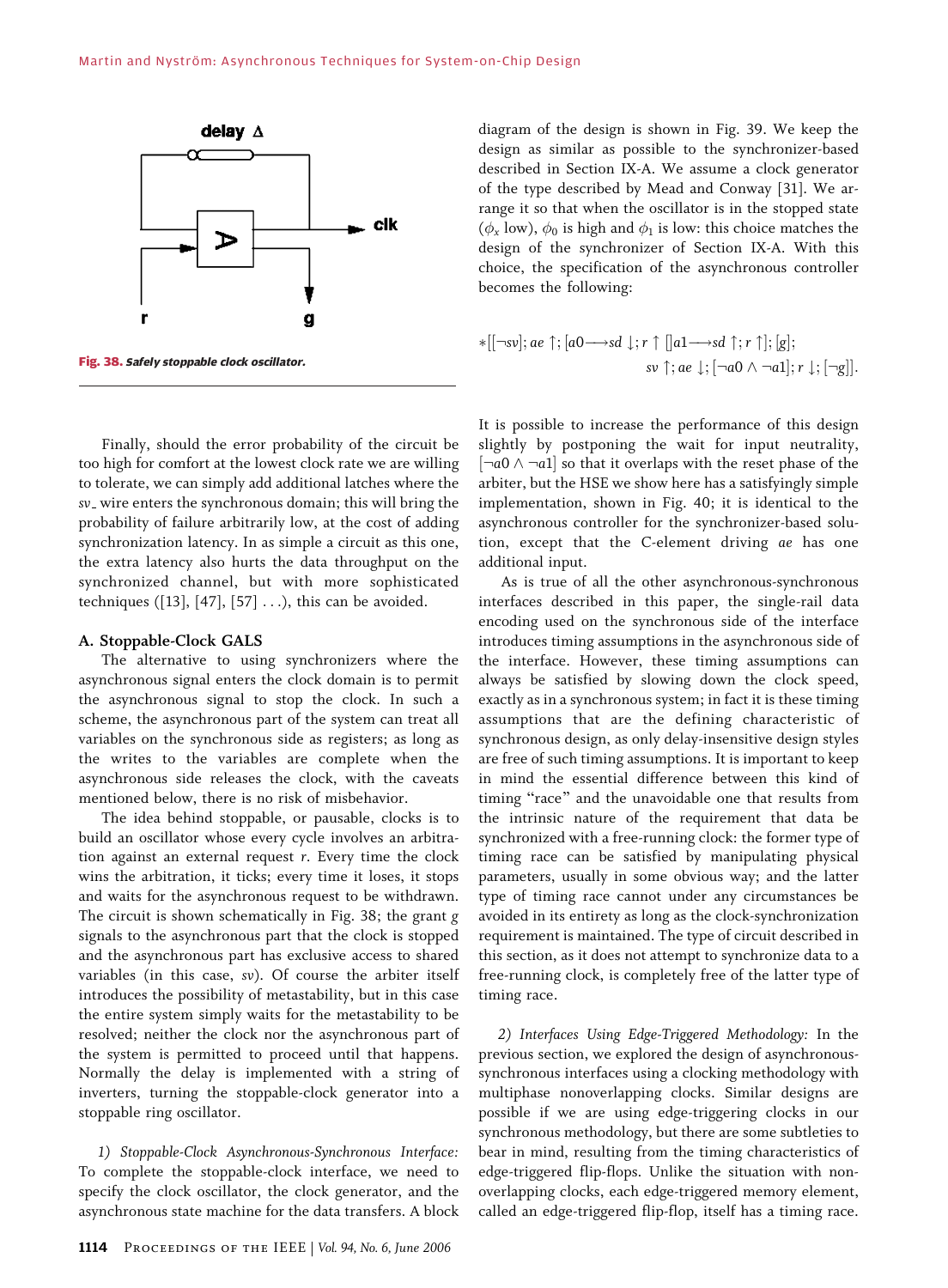# stoppable clock



Fig. 39. Block diagram of stoppable-clock interface for multiphase clocks.



Fig. 40. Circuit diagram of controller for stoppable-clock interface.

The timing races in edge-triggered logic give rise to timing constraints called setup and hold times, whereas nonoverlapping logic only has the setup constraint.

Space constraints preclude us from discussing the details of the synchronization issues that arise when using edge-triggered logic, but the reader is urged to exercise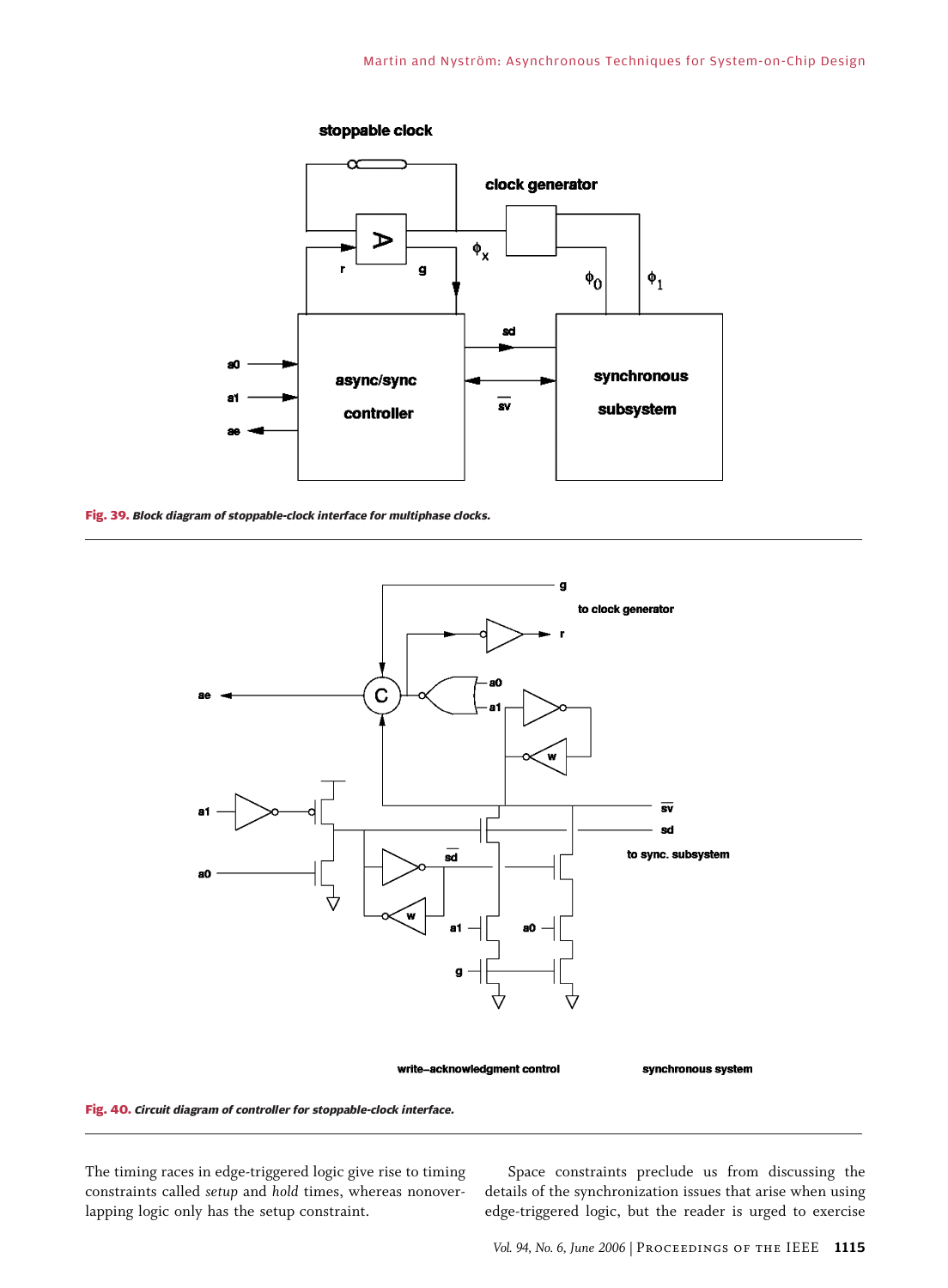

Fig. 41. Sharing a stoppable clock from several interfaces; tree arbiter version.

care. The most important difference between edgetriggered logic and multiphase clocking is that there is a time near each active clock edge at which inputs are not permitted to change; contrast this with the situation in multiphase systems, where each variable is required to be quiescent only at the falling edge of the clock used to sample it and not at other clock edges. The simplest solution is to use the inactive clock edges to drive the asynchronous state machine and reserve the active clock edge for the synchronous logic. With this in mind, it is straightforward to derive correct synchronizers and stoppable clocks for the edge-triggered methodology.

#### B. Using Stoppable Clocks With Multiple Interfaces

It is rarely interesting to design a GALS system where modules have only one-way communication; it is as good as always true that if module P sends module Q messages, then it expects some sort of response (directly or indirectly).

Where multiple interfaces are involved, building a GALS system using synchronizers poses no new difficulties. If we are using stoppable clocks, however, we need to introduce a mechanism by which one or several asynchronous subsystems can stop the clock of the synchronous subsystem. To do this, we can combine the stoppable clock generator of Fig. 37 with the multiplexed arbiter presented in Section VIII-D, as shown in Fig. 41, where ARB1 is an instance of the multiplexed arbiter, whereas ARB0 is the normal arbiter used in the stoppable-clock generator.

From our earlier analysis of the multiplexed arbiter, we know that at most one of g1 and g2 can be active at any time; this arbiter sequences the accesses to the synchronous logic block by the asynchronous units A1 and A2. It is also true that the standard implementation of the arbiter ARB0 in the clock generator is fair; therefore, if, say,



Fig. 42. Sharing a stoppable clock from several interfaces; sequential arbitration version.

A0 initiates a data transfer while the master clock is high and does not complete it within half a clock, the clock will win the ARB0 arbitration as soon as the request  $r$  is withdrawn. Therefore, slow asynchronous accesses to the synchronous subsystem: 1) can occur only interspersed with synchronous cycles and 2) are mutually exclusive.

A different implementation with multiple interfaces is shown in Fig. 42. Here, the arbiters are arranged sequentially instead of in a tree; both ARB0 and ARB1 are standard arbiters. The result of this is that A0 and A1 can access S at the same time. The drawback of this approach is that while it is simpler, it results in extra delay in the clock generator; as long as desired clock speeds are low and the number of external interfaces on S is small, this delay can easily be compensated for by changing the clock delay  $\Delta$ , but in other cases, it may become limiting. Accordingly, the tree arbiter is more suitable for systems with many channels or high speeds. It is possible, but difficult, to design a tree arbiter that can permit multiple simultaneous access. (This problem is an instance of "readers and writers mutual exclusion.") Finally, Muttersbach et al. describe an implementation of a shared-interface controller implemented with timing assumptions [35].

# C. Zero Probability of Failure With Free-Running Clocks

While we have seen real advantages in the use of stoppable clocks in GALS systems, it must be admitted that most systems that can be called "GALS" do not actually use such clocks but instead use the more traditional free-running-clock-and-synchronizers approach. One of the reasons for this was discovered by researchers at ETH Zürich [58]: the control of delays by use of an off-chip clock offers an extremely versatile and convenient means for adjusting the clock speed; this is the case because of all physical parameters (voltage, current,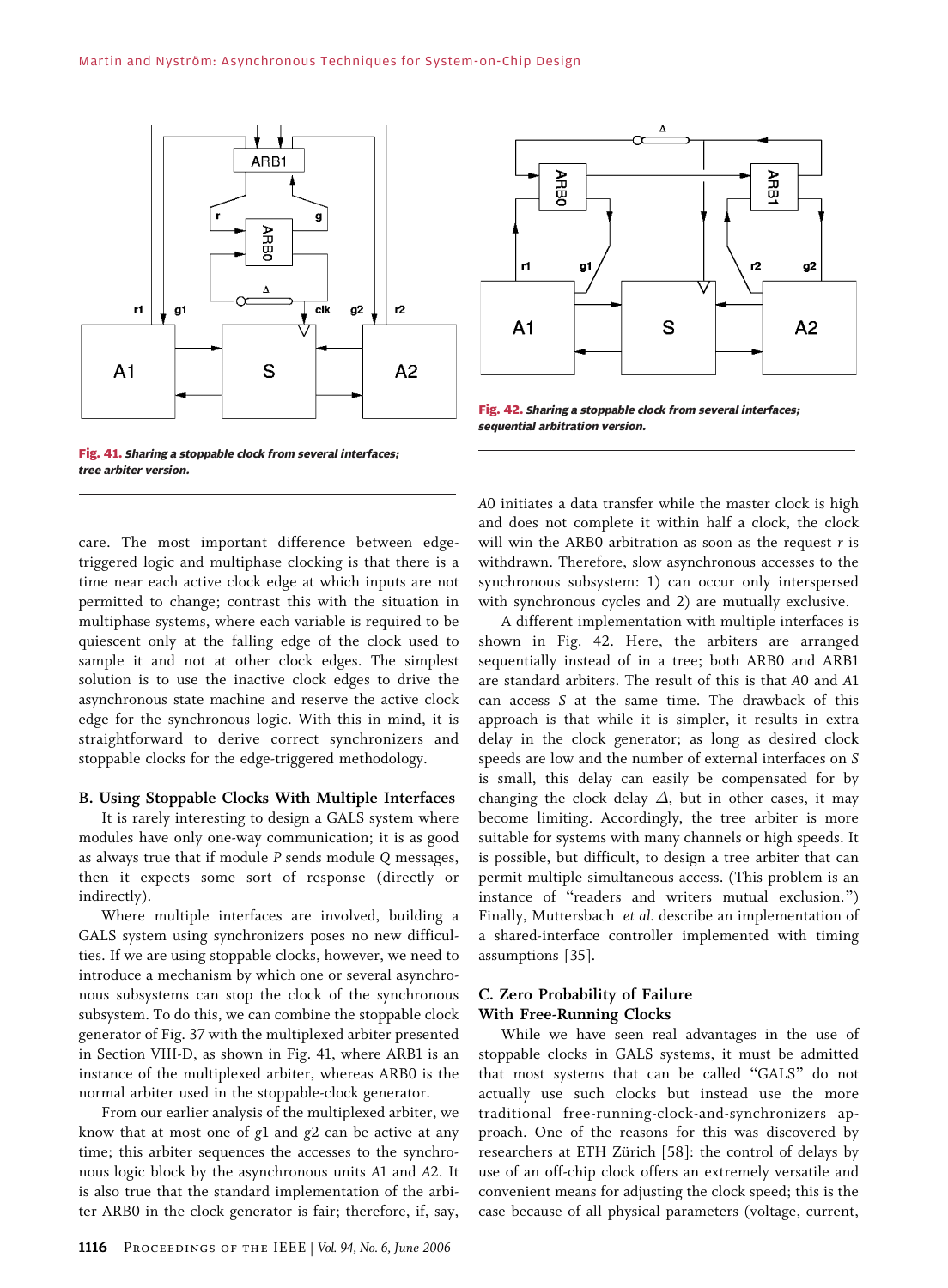

Fig. 43. (a) Weakly synchronized "ring oscillator." (b) Weakly synchronized stoppable-clock generator.

temperature, etc.) that can be adjusted, time is the one that most easily, conveniently, accurately, and cheaply can be adjusted over the largest range necessary in CMOS VLSI systems. In other words, the ring oscillators are difficult to control and must themselves be designed with utmost care if they are to be controllable over the entire range of speeds of interest in the CMOS VLSI systems; this issue is likely to become even more important if the systems are, say, used under dynamic voltage scaling (as might be appropriate for energy-efficient GALS systems).

It appears that what is desired is a stoppable clock that runs at a speed determined by an external clock. Of course this is not difficult to establish using, say, a phase-locked loop with a disable signal. However, the area, delay, and energy overheads involved in building such a device are very large, and furthermore, there are many pitfalls involved in the design of phase-locked loops, especially if they are to be stopped and started frequently. Is there anything simpler that can be done, always of course keeping in mind our Hippocratic oath of not adding any new timing races? While at first the outlook for such a circuit may seem bleak, the clock/handshake circuit of Section VIII-G suggests that there may be a way out. This circuit, we remember, can take a train of clock signals and turn it into a sequence of handshakes in such a way that there are never more handshakes than clock pulses. If we build a ring oscillator and put a clock/handshake circuit into it as shown in Fig.  $43(a)$ , we obtain a "ring oscillator" that runs at least no faster than the provided clock signal. Therefore, we can build a clock-controller ring oscillator simply by building a fast ring oscillator and slowing it down with a clock/handshake circuit. Of course, this means we can also make a stoppable clock out of it, as shown in Fig. 43(b). Unfortunately, this clock generator has a property that makes it unsuitable for solving our problem; namely, while it cannot produce more clock pulses than it is given, it can still produce shorter clock



Fig. 44. Timing diagram showing weakly synchronized stoppableclock generator generating a very short clock pulse.



Fig. 45. Improved weakly synchronized stoppable-clock generator.

pulses, as we can see by studying the timing diagram in Fig. 44. A simple solution to the problem of the short clock pulses is to speed up the master clock M and use several clock/handshake circuits (Fig. 45). Effectively, the clock pulse of the ring oscillator "runs the gauntlet" between these clock/handshake circuits and cannot just happen to arrive late at more than one of them; the number of clock/handshake circuits should be odd, and the inverters from the clock are "isochronic inverters" that have to be fast compared to the other logic. With N clock/handshake circuits in sequence, we can lose at most  $1/N$  of the high clock pulse, or  $1/(2N)$  of the entire clock cycle. Therefore, we must run the system at  $(N + 1)/N$  of the speed it can work at without the stoppable clock, or at  $(N + 1/2)/N$  of that speed if we care only about the total length of the clock cycle (e.g., if we are using edge-triggered flip-flops in the synchronous part).

#### D. A Real-World Effect: Clock-Tree Delays

Another reason that stoppable clocks are little used in practice is that designers often desire to drive very large synchronous blocks with the clocks generated by the controllers described in this paper. Such large blocks may have large internal clock loads, necessitating that the clocks be driven by clock trees. In such a situation it is important to realize that a flip-flop with "zero hold time"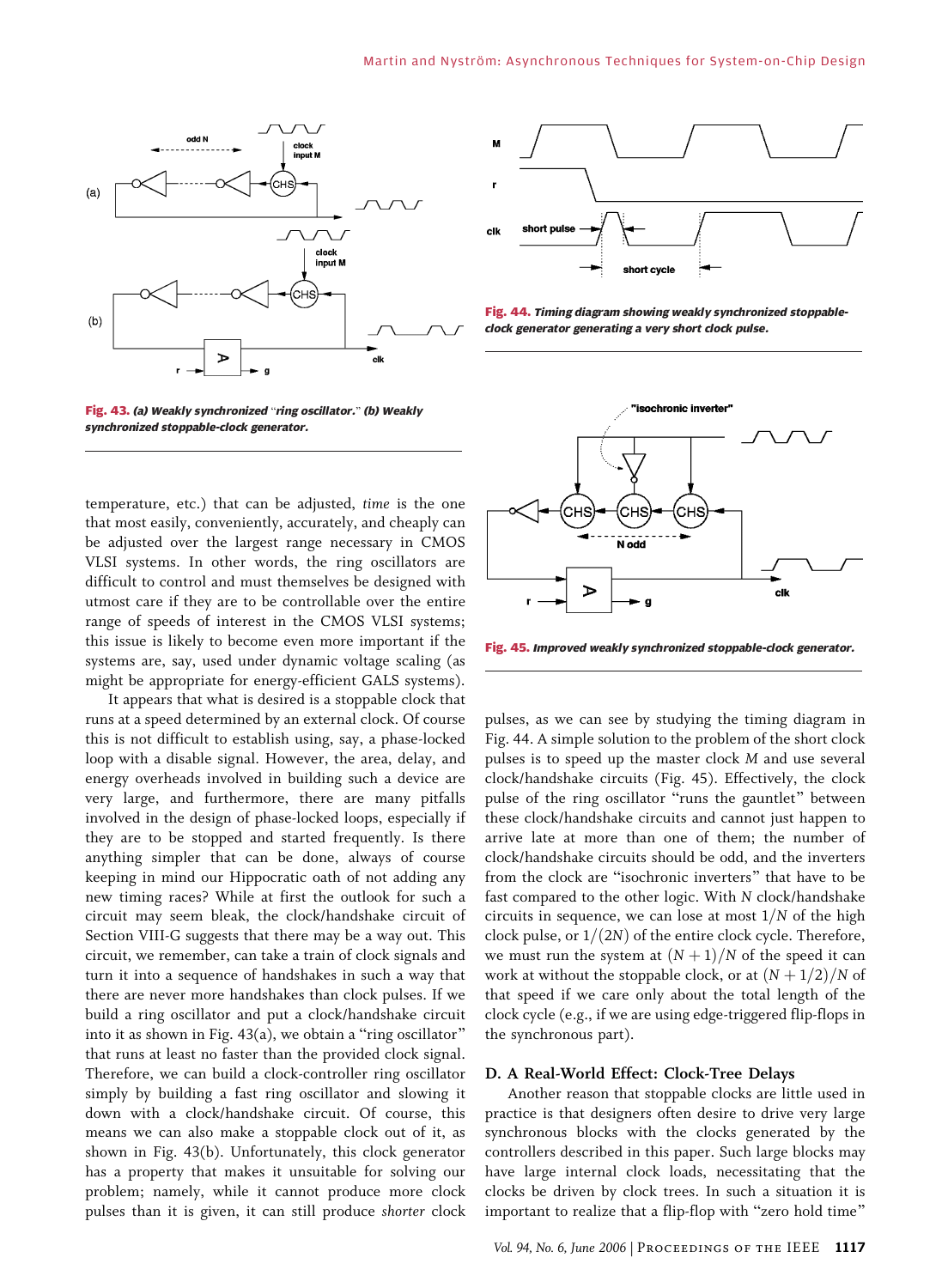relative to its own clock has a positive hold time relative to the clock made by the clock generator, and many of the techniques we have studied will not work without delay matching on the other signals (e.g., the request and grant lines to the arbiter). A simpler solution, which has not been explored much, is to make the synchronous islands smaller, using the kinds of simple circuits described in this paper, so that they do not require clock trees, and so that the techniques can be applied exactly as described.

#### E. Using Synchronizers in GALS Systems

Most practical GALS systems use a free-running master clock with synchronizer interfaces, as this is usually the most convenient approach, especially if the designer is uncomfortable with designing clock-generation circuitry. As we have seen, designing the necessary synchronizer interfaces is a nontrivial task with several subtle challenges; also, the digital designer is not well prepared to meet these challenges, as his experience generally is carefully tailored to exclude all the situations where "digital" signals are switching between the setup- and hold-constraint times.

Unfortunately, the problems do not even end with the subtleties of getting the local synchronizer circuits right. Other problems can occur that can only be analyzed globally for a system. An example of this, first mentioned by Stucki and Cox, is that the synchronization error rates derived for the synchronizing latches (or flip-flops) are based on simple statistics assuming signals whose edge timings are completely uncorrelated. If the system we are designing is an SoC with multiple clock domains all driven off a single master (but with

unknown interdomain skew), the assumption that the signal timings are uncorrelated no longer holds; the same conclusion is reached if we consider a system with multiple independent on-chip oscillators. For this reason, Stucki and Cox suggest that SoC designers would do well to consider stoppable-clock schemes, which of course have no synchronization failures, more often. All we can do is concur.

Other abuses of local analysis have appeared in published designs. For instance, there have been designs where different subsystems are connected to each other via FIFOs, and where the probability of synchronization failure can be guaranteed to be zero as long as the FIFOs are neither empty nor full [57]. While this is certainly true, and while it is usually the case that the designs are correct even when the FIFOs are drained or filled (in the sense that they do not fail more often than necessary), one can question the usefulness of the property that the FIFOs are known not to fail while they are half full. The problem is: how can the system be designed to keep the FIFOs from getting empty or full? The answer is, unfortunately, that it cannot. Either the clocks  $\phi_x$  and  $\phi_y$  are completely synchronized (in which case the system is not really a GALS system, but a special case of a synchronous system

that will either always work or always fail, depending on the timing characteristics of the modules-see above), or else one (say x) will run slightly faster than the other  $(y)$ . Therefore, module x will consume its inputs faster than y can send them or generate its outputs faster than y can consume them, or both. Eventually the FIFO carrying data from  $y$  to  $x$  must empty, or the FIFO carrying data from x to y must fill completely.

The preceding discussion is an instance of the general principle that synchronizations can be reused by exploiting temporal coherency, and many synchronization schemes are based on this principle. We can divide such synchronization strategies into two parts: the synchronization event, and the data transfer. A prepared data transfer block needs only a single synchronization to pass from one clock domain (or from the asynchronous domain) into another clock domain, which limits the latency of the transfer to be greater than some minimum value, given by our tolerance for synchronization failure. If the data is properly arranged beforehand, this single synchronization event can be used to permit an arbitrarily large amount of data to be

# The purpose of this paper was to expose the SoC architect to a comprehensive set of standard asynchronous techniques and building blocks.

transferred; therefore, the synchronizer does not constrain the throughput of the transfer; Stucki and Cox [47] described a design that takes advantage of this effect, using interleaved synchronizers.

# X. CONCLUSION

The purpose of this paper was to expose the SoC architect to a comprehensive set of standard asynchronous techniques and building blocks for SoC interconnects and onchip communication. Although the field of asynchronous VLSI is still in development, the techniques and solutions presented here have been extensively studied, scrutinized, and tested in the field-several microprocessors and communication networks have been successfully designed and fabricated. The techniques are here to stay. The basic building blocks for sequencing, storage, and function evaluation are universal and should be thoroughly understood. At the pipeline level, we have presented two different approaches: one with a strict separation of control and datapath, and an integrated one for high throughput. Different versions of both approaches are used. At the system level, issues of slack, choices of handshakes and reshuffling affect the system performance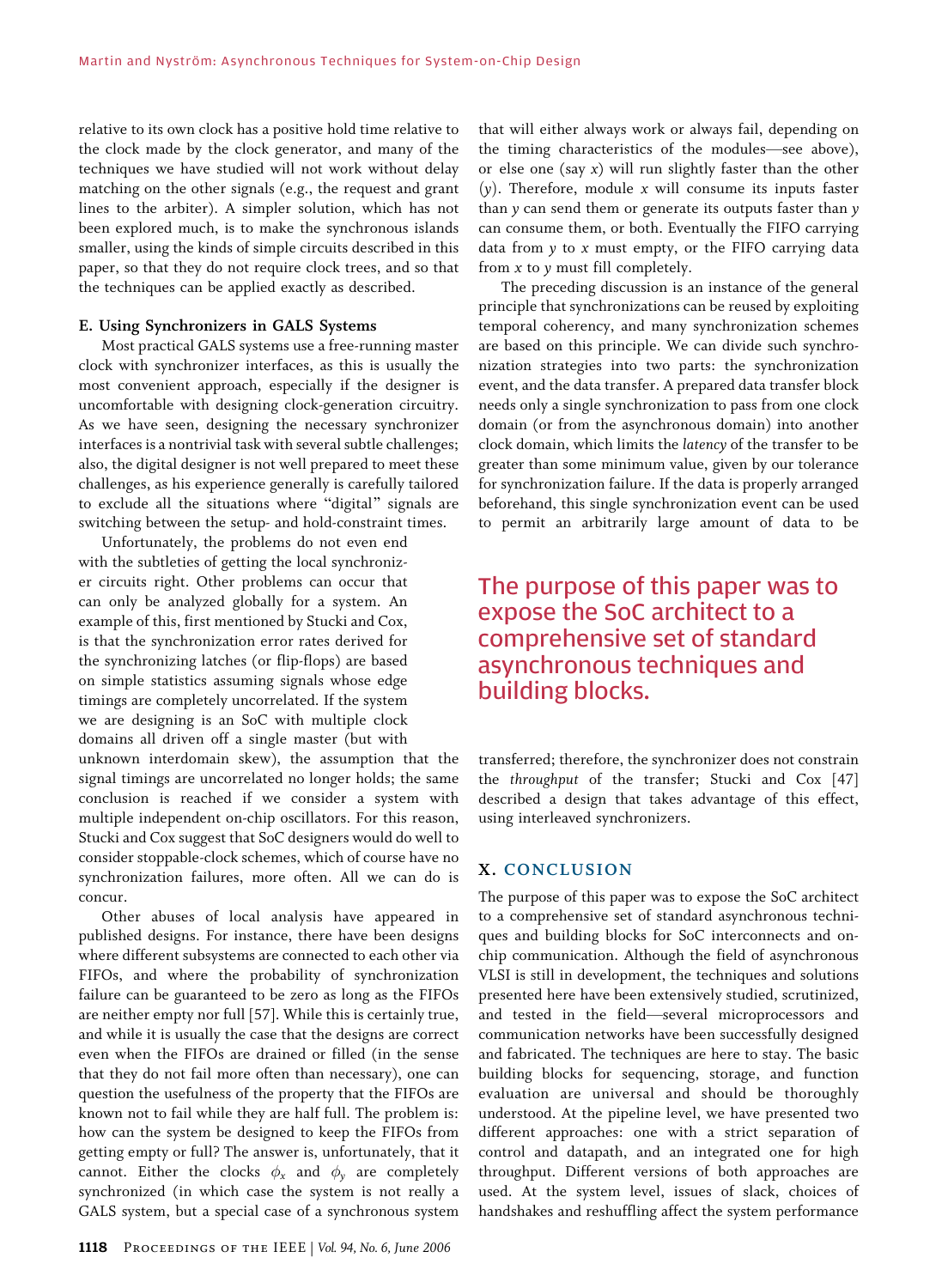in a profound way. We have tried to make the designer aware of their importance. At the more fundamental level, issues of stability, isochronic forks, validity, and neutrality tests, state encoding must be understood in order for the designer to avoid the recurrence of hazard malfunctions that have plagued early attempts at asynchrony.

Many styles of asynchronous designs have been proposed. They differ by the type and extent of the timing assumptions they make. Rather than presenting and comparing them all in a necessarily shallow way, we have chosen to present the most "dasynchronous" approach-QDI-in some depth. While we realize very well that the engineer of an SoC has the freedom and duty to make all timing assumptions necessary to get the job done correctly, we also believe that, from a didactic point of view, starting with the design style from which all others can be derived is the most effective way of teaching this still vastly misunderstood but beautiful VLSI design method.  $\blacksquare$ 

# Acknowledgment

The authors would like to thank J. Dama, W. Jang, M. Josephs, J. L. Martin, M. Naderi, K. Papadantonakis, and P. Prakash for their excellent comments on the paper.

#### **REFERENCES**

- [1] The "asynchronous" bibliography. (2004). [Online]. Available: http://www.win.tue.nl/ async-bib/.
- [2] H. C. Brearley, "ILLIAC II: A short description and annotated bibliography," IEEE Trans. Comput., vol. C-14, no. 6, pp. 399–403, Jun. 1965.
- [3] C. H. K. v. Berkel and R. Saejis, "Compilation of communicating processes into delay-in-<br>sensitive circuits," Proc. Int. Conf. Computer Design (ICCD), 1988, pp. 157–162.
- [4] E. Brunvand and R. F. Sproull, "Translating concurrent programs into delay-insensitive circuits," Dig. Tech. Papers 1989 IEEE Int. Conf. Computer-Aided Design, pp. 262–265.
- [5] S. M. Bums and A. J. Martin, "Syntax-directed translation of concurrent programs into self-timed circuits," in Advanced Research in VLSI, J. Allen and F. Leighton, Eds. Cambridge, MA: MIT Press, 1988.
- [6] T. J. Chaney and C. E. Molnar, "Anomalous behavior of synchronizer and arbiter circuits," IEEE Trans. Comput., vol. C-22, no. 4, pp. 421–422, Apr. 1973.
- [7] D. M. Chapiro, Globally-Asynchronous, Locally-Synchronous Systems, Ph.D. dissertation, Stanford Univ., Stanford, CA, 1984, Stanford CS Tech. Rep. STAN-CS-84-1026.
- [8] T.-A. Chu, "Synthesis of self-timed VLSI circuits from graph-theoretic specifications," in Proc. Int. Conf. Computer Design (ICCD), 1987, pp. 220–223.
- [9] F.-C. Cheng, "Practical design and performance evaluation of completion detection circuits," in IEEE Int. Conf. Computer Design (ICCD), 1998, pp. 354–359.
- [10] W. A. Clark, "Macromodular computer systems," in AFIPS Conf. Proc. 1967 Spring Joint Computer Conf., 1967, pp. 335–336.
- [11] J. Cortadella et al., Logic Synthesis of Asynchronous Controllers and Interfaces. New York: Springer-Verlag, 2002.
- [12]  $\frac{12}{2}$  / "Petrify: A tool for manipulating concurrent specifications and synthesis of asynchronous controllers," IEICE Trans. Inf. Syst., vol. E80-D, pp. 315–325, 1997.
- [13] W. J. Dally and J. W. Poulton, Digital Systems Engineering. Cambridge, U.K.: Cambridge Univ. Press, 1998.
- [14] S. B. Furber et al., "A micropipelined ARM," in Proc. VII Banff Workshop: Asynchronous Hardware Design, 1993.
- [15] -, "AMULET2e: An asynchronous embedded controller," in Proc. Async '97, 1997, pp. 290–299.
- [16] J. D. Garside, "Processors," in Principles of Asynchronous Circuit Design: A Systems

Perspective, J. Sparse and S. Furber, Eds. Boston, MA: Kluwer, 2001, ch. 15.

- [17] H. v. Gageldonk et al., "An asynchronous low-power 80c51 microcntroller," Proc. Int. Symp. Advanced Research in Asynchronous Circuits and Systems, 1999, pp. 96–107.
- [18] M. R. Greenstreet, "Real-time merging," in Proc. Fifth Int. Symp. Advanced Research in Asynchronous Circuits and Systems: ASYNC99, Barcelona, Spain, 19–21 April 1999, Los Alamitos, CA: IEEE CS Press, 1999.
- [19] C. A. R. Hoare, "Communicating sequential processes," Commun. ACM, vol. 21, pp. 666–677, 1978.
- [20] D. A. Huffman, "The synthesis of sequential switching circuits," in Sequential Machines: Selected Papers, E. F. Moore, Ed. Reading, MA: Addison-Wesey, 1964.
- [21] C. Kelly, IV, V. Ekanyake, and R. Manohar, "SNAP: A sensor network asynchronous processor," Proc. Int. Symp. Advanced Research in Asynchronous Circuits and Systems, 2003, pp. 24–35.
- [22] A. M. Lines, "Pipelined asynchronous circuits," M.S. thesis, California Inst. Technol., Pasadena, 1997.
- [23] R. Manohar and A. J. Martin, "Quasi-delayinsensitive circuits are turing-complete,' Proc. Int. Symp. Advanced Research in Asynchronous Circuits and Systems, Fukushima, Japan, 1996.
- [24] A. J. Martin, "The design of a self-timed circuit for distributed mutual exclusion,[ Proc. 1985 Chapel Hill Conf. VLSI, H. Fuchs, Ed., pp. 245–260.
- [25] \* Programming in VLSI: From communicating processes to self-timed VLSI circuits," in Concurrent Programming (1987 UT Year of Programming Institute on Concurrent Programming), C. A. R. Hoare, Ed. Reading, MA.: Addison-Wesley, 1989.
- [26] ——, "The limitations to delay-insensitivity<br>in asynchronous circuits," Proc. 6th MIT Conf. Advanced Research in VLSI, W. J. Dally, Ed., 1990, pp. 263–278.
- [27] A. J. Martin et al., "The design of an asynchronous microprocessor," Proc. Decennial Caltech Conf. Advanced Research in VLSI, C. L. Seitz, Ed., 1991, pp. 351–373.
- [28]  $\longrightarrow$ , "The Design of an Asynchronous MIPS R3000 Processor," in Proc. 17th Conf. Advanced Research in VLSI, Los Alamitos, CA: IEEE CS Press, 1997.
- [29] A. J. Martin, "Synthesis method for self-timed VLSI circuits," in Proc. 1987 IEEE Int. Conf. Computer Design (ICCD 87), pp. 224–229.
- [30] A. J. Martin, M. Nyström, and C. G. Wong,<br>"Three generations of asynchronous" microprocessors," IEEE Des. Test Comput.

(Special Issue on Clockless VLSI Design), vol. 20, no. 6, pp. 9–17, Nov./Dec. 2003.

- [31] C. Mead and L. Conway, Introduction to VLSI Systems. Reading, MA: Addison-Wesley, 1980.
- [32] R. E. Miller, Switching Theory. New York: Wiley, 1965, vol. 2, ch. 10.
- [33] D. E. Muller and W. S. Bartky, "A theory of asynchronous circuits," Proc. Int. Symp. Theory of Switching, 1959, pp. 204–243.
- [34] C. J. Myers, Asynchronous Circuit Design. New York: Wiley, 2001.
- [35] J. Muttersbach, T. Villiger, and W. Fichner, "Practical design of globally-asynchronous<br>locally-synchronous systems," Proc. Int. Symp. Advanced Research in Asynchronous Circuits and Systems, 2000, pp. 52–59.
- [36] T. Nanya et al., "TITAC: Design of a quasi-delay-insensitive microprocessor,[ IEEE Des. Test Comput., vol. 11, no. 2, pp. 50–63, Summer, 1994, IEEE.
- [37] -, "TITAC-2: A 32-bit scalable-delayinsensitive microprocessor," in Proc. HOT Chips IX, 1997, pp. 19–32.
- [38] S. M. Nowick, M. B. Josephs, and C. H. van Berkel, "Special issue: Asynchronous circuits and systems," Proc. IEEE, vol. 87, no. 2, pp. 217–396, 1999.
- [39] M. Nyström and A. J. Martin, "Crossing the synchronous-asynchronous divide," presented at the Workshop Complexity Effective Design, Anchorage, AK, 2002.
- [40]  $\longrightarrow$ , Asynchronous Pulse Logic. Boston, MA: Kluwer, 2001.
- [41] P. Prakash and A. J. Martin, "Slack matching quasi-delay-insensitive circuits," in Proc. Int. Symp. Advanced Research in Asynchronous Circuits and Systems, 2006, pp. 195–204.
- [42] M. Renaudin, P. Vivet, and F. Robin, "ASPRO-216: A standard-cell QDI 16-bit RISC asynchronous microprocessor," Proc. Int. Symp. Advanced Research in Asynchronous Circuits and Systems, 1998, pp. 22–31.
- [43] F. U. Rosenberger, C. E. Molnar, T. J. Chaney, and T.-P. Fang, "Q-modules: internally clocked delay-insensitive modules," IEEE Trans. Comput., vol. 37, no. 9, pp. 1005–1018, Sep. 1988.
- [44] S. Rotem et al., "RAPPID: An asynchronous instruction length decoder," Proc. Int. Symp. Advanced Research in Asynchronous Circuits and Systems, 1999, pp. 60–70.
- [45] C. L. Seitz, "System timing," in Introduction to<br>VLSI Systems. Reading, MA: Addison-Wesley, 1980, ch. 7.
- [46] J. Sparsø and S. Furber, Eds., Principles of Asynchronous Circuit Design: A Systems Perspective. Boston, MA: Kluwer, 2001.